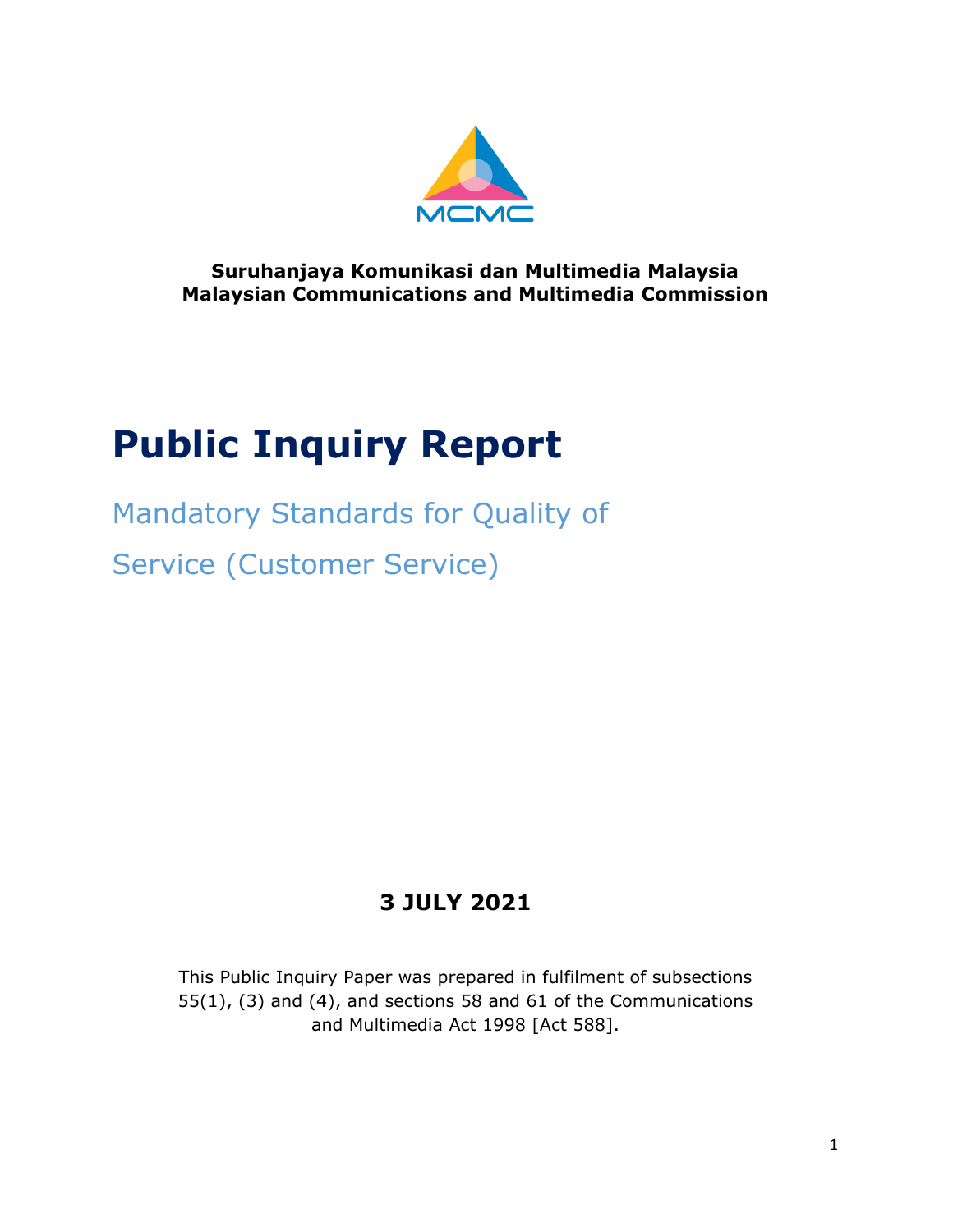# <span id="page-1-0"></span>**TABLE OF CONTENTS**

| <b>SECTION 2: NEW MANDATORY STANDARDS ON CUSTOMER SERVICE 6</b> |  |
|-----------------------------------------------------------------|--|
| <b>SECTION 3: STANDARDS FOR QUALITY OF SERVICE (CUSTOMER</b>    |  |
| SECTION 4: REPORTING TIMELINE AND INTERPRETATION OF THE         |  |
|                                                                 |  |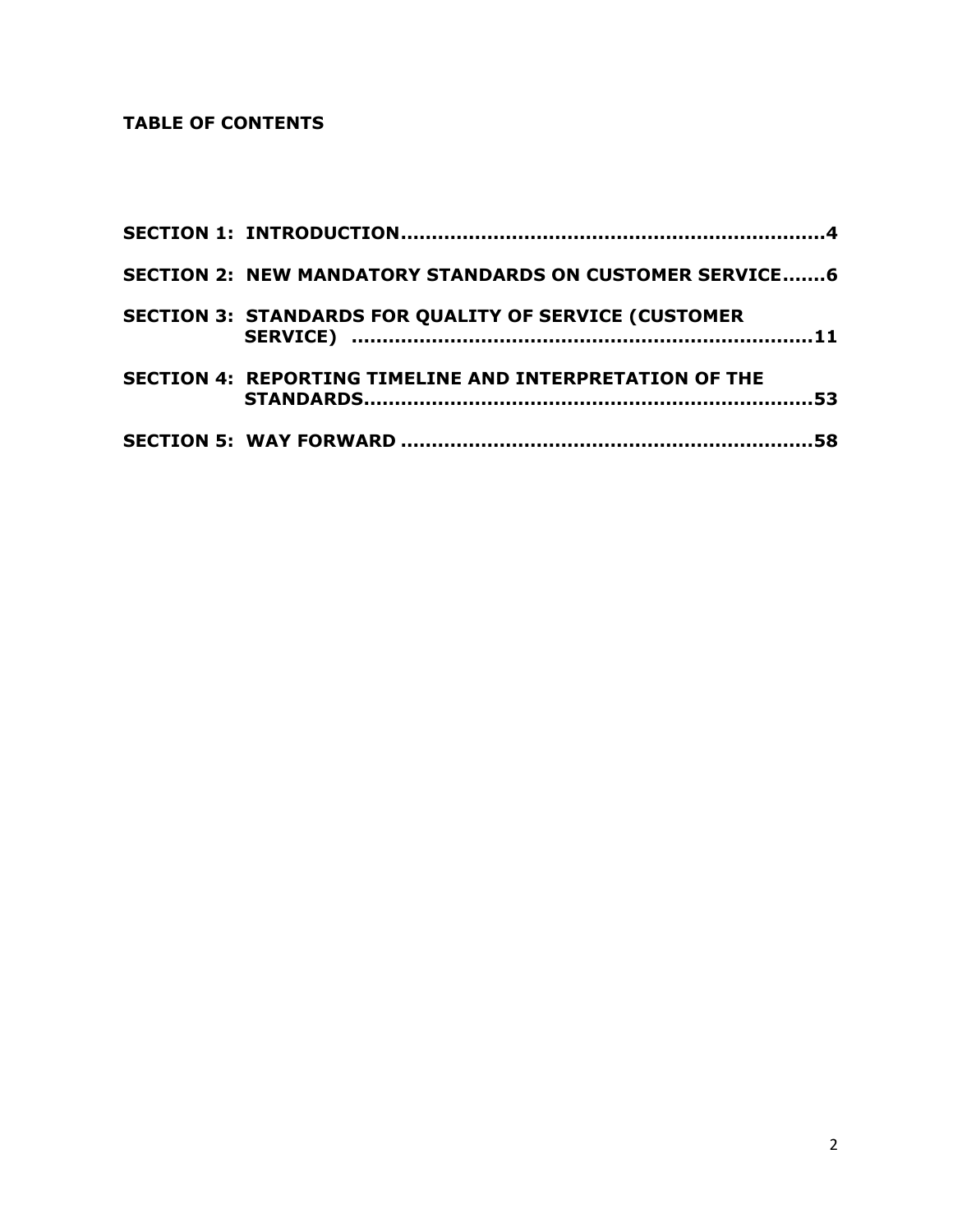# **ABBREVIATIONS AND GLOSSARY**

| <b>ASN GW</b>            | <b>Access Service Network Gateway</b>                                                                                 |
|--------------------------|-----------------------------------------------------------------------------------------------------------------------|
| <b>BAS</b>               | <b>Broadband Access Service</b>                                                                                       |
| <b>CMA</b>               | Communications and Multimedia Act 1998                                                                                |
| Commission               | Malaysian Communications and Multimedia<br>Commission                                                                 |
| <b>CPE</b>               | <b>Customer Premises Equipment</b>                                                                                    |
| <b>IVRS</b>              | Interactive Voice Response System                                                                                     |
| <b>MME</b>               | Mobile Management Entity                                                                                              |
| <b>MS</b>                | Mandatory Standards                                                                                                   |
| <b>MSC</b>               | Mobile Switching Centre                                                                                               |
| <b>MSQoS</b>             | Mandatory Standards for Quality of Service                                                                            |
| Public Inquiry           | The Public Inquiry on the Proposal for New Mandatory<br>Standards for Quality of Service (Customer Service)           |
| Public Inquiry<br>Paper  | The Public Inquiry Paper on the Proposal for New<br>Mandatory Standards for Quality of Service (Customer<br>Service)  |
| Public Inquiry<br>Report | The Public Inquiry Report on the Proposal for New<br>Mandatory Standards for Quality of Service (Customer<br>Service) |
| <b>PCS</b>               | <b>Public Cellular Service</b>                                                                                        |
| QoS                      | Quality of Service                                                                                                    |
| <b>SMS</b>               | <b>Short Messaging Service</b>                                                                                        |
| <b>SGSN</b>              | Serving GPRS Support Node                                                                                             |
| Wired BAS                | <b>Wired Broadband Access Service</b>                                                                                 |
| <b>Wireless BAS</b>      | <b>Wireless Broadband Access Service</b>                                                                              |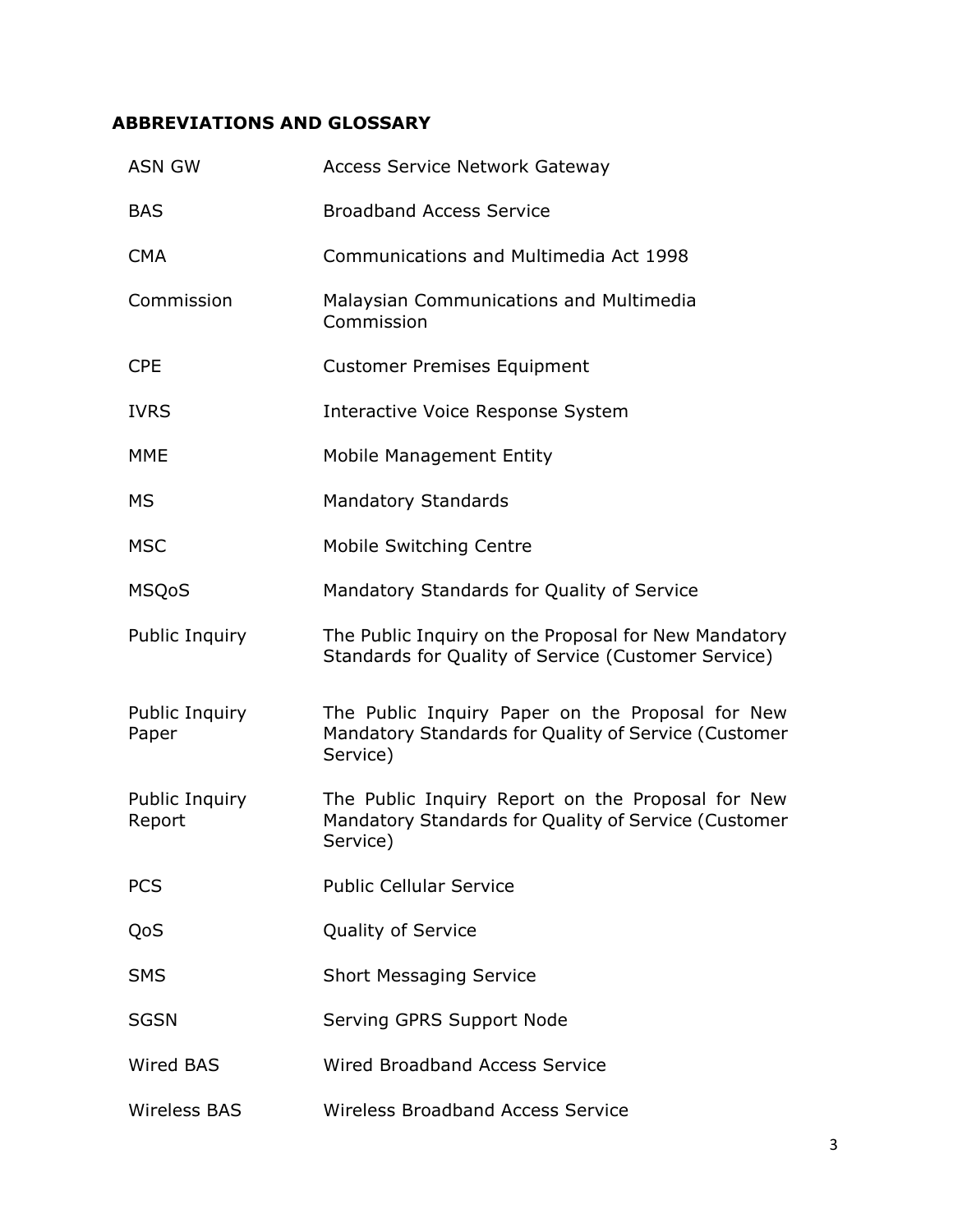# **SECTION 1: INTRODUCTION**

# **1.1 Public Inquiry Exercise**

In the Public Inquiry ("PI) document on the new Mandatory Standards for Quality of Service (MSQoS) on Customer Service issued on 8 April 2021, the PI document outlines the review and new proposed standards for the following scope of customer service:

- a. Complaints Management;
- b. Customer Service Response;
- c. Service Fulfilment; and
- d. Notification/Information

This is in line with the aim to achieve the national policy objectives for the communications and multimedia industry as enshrined in the Communications and Multimedia Act 1998 (CMA 1998) which is:

- a. to regulate for the long-term benefit of the end user; and
- b. to promote a high level of consumer confidence in service delivery from the industry

The Malaysian Communications and Multimedia Commission ("The Commission") has invited feedback from industries, members of the public and interested parties on the questions and issues raised in the PI document. The PI document specifically sought comments through nineteen (19) questions.

The PI was closed at 12 noon on Friday, 4 June 2021.

#### **1.2 Submission Received**

By the end of the PI period at 12 noon on 4 June 2021, the Commission received sixteen (16) written submissions from the following parties:

| <b>No</b> | <b>Submitting Parties</b>                | <b>Documents</b><br><b>Received</b> |
|-----------|------------------------------------------|-------------------------------------|
|           | Allo Technology Sdn Bhd ("Allo")         | 4 pages                             |
|           | Celcom Axiata Berhad ("Celcom")          | 23 pages                            |
|           | Digi Telecommunications Sdn Bhd ("Digi") | 14 pages                            |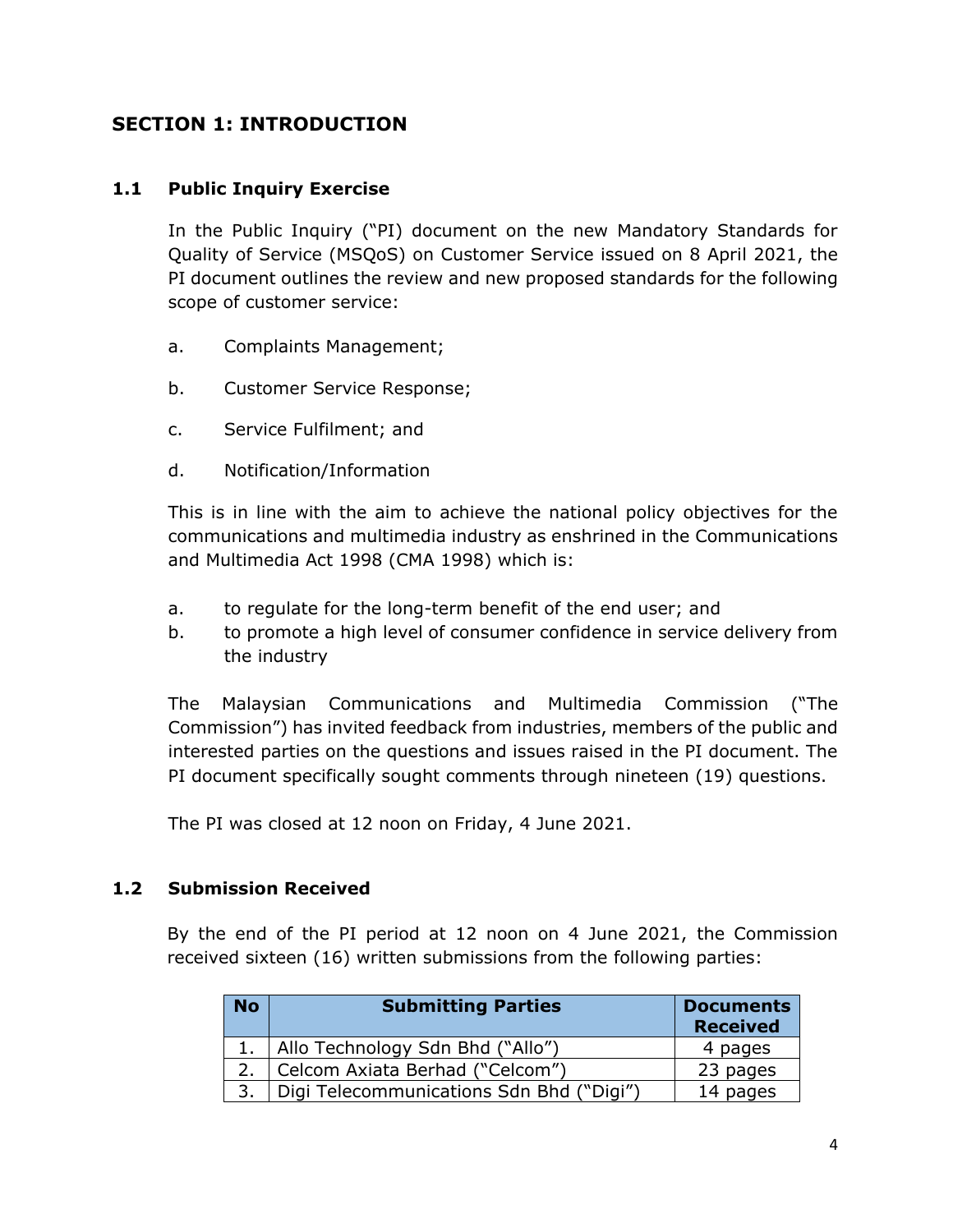| <b>No</b> | <b>Submitting Parties</b>                             | <b>Documents</b><br><b>Received</b> |
|-----------|-------------------------------------------------------|-------------------------------------|
| 4.        | Maxis Broadband Sdn Bhd ("Maxis")                     | 21 pages                            |
| 5.        | Measat Broadcast Network Systems Sdn Bhd<br>("Astro") | 17 pages                            |
| 6.        | MyISP Dot Com Sdn Bhd ("Myisp")                       | 4 pages                             |
| 7.        | Net2One Sdn Bhd ("Net2One")                           | 4 pages                             |
| 8.        | Opensignal Ltd ("Opensignal")                         | 6 pages                             |
| 9.        | Redtone Engineering & Network Services                | 16 pages                            |
|           | Sdn Bhd ("Redtone")                                   |                                     |
| 10.       | Telekom Malaysia Berhad ("TM")                        | 22 pages                            |
| 11.       | TT dotcom Sdn Bhd ("TIME")                            | 14 pages                            |
| 12.       | Tune Talk Sdn Bhd ("Tune Talk")                       | 1 page                              |
| 13.       | U Mobile Sdn Bhd("U Mobile")                          | 5 pages                             |
| 14        | XOX Com Sdn Bhd                                       | 14 pages                            |
| 15.       | YTL Broadband Sdn Bhd ("YTLB")                        | 5 pages                             |
| 16.       | YTL Communications Sdn Bhd                            | 7 pages                             |

Two (2) submissions were submitted after the deadline and as such, were not considered by the Commission.

As stipulated under Section 65 of the CMA 1998, the Commission now presents this PI Report within the 30 days' requirement from the closing date of submissions.

The Commission has considered the aforementioned sixteen (16) submissions. A summary of the submitted comments/suggestions are outlined in Section 2 of this PI Report.

# **1.3 Structure of the PI Report**

The PI Report is structured based on the PI Paper with the sixteen (16) questions in the PI paper together with the summary of comments received. Following the summary is the Commission's final views in response to the questions and comments give, outlined in the sections below:

- Section 2: New Mandatory Standards on Customer Service
- Section 3: Standards for Quality of Service (Customer Service)
- Section 4: Reporting Timeline and Interpretation of the Standards
- Section 5: Way Forward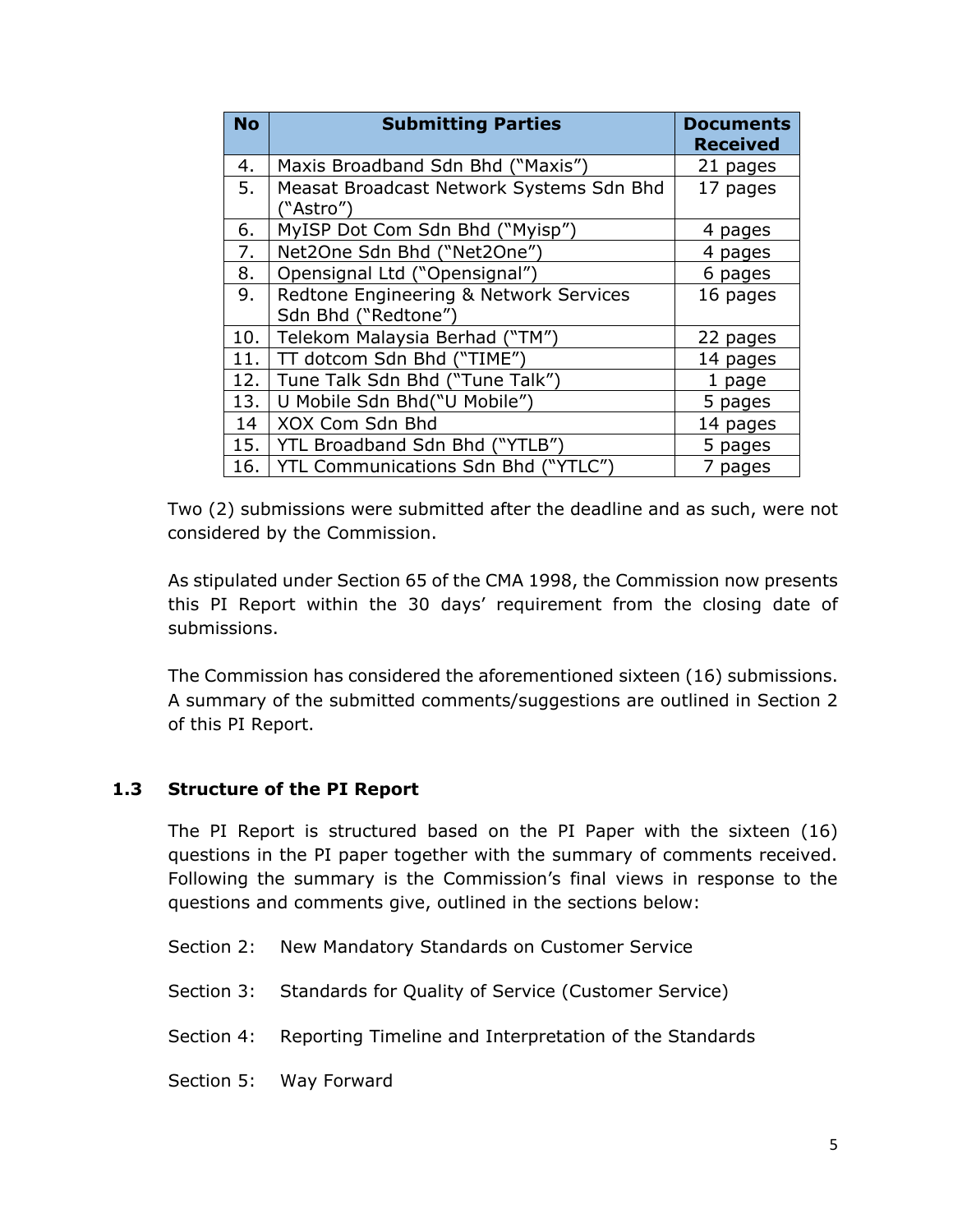#### **SECTION 2: NEW MANDATORY STANDARDS ON CUSTOMER SERVICE**

#### **Question 1**

Do you agree with the Commission's proposal to develop a new Mandatory Standards for Quality of Service (Customer Service) that will streamline customer service standards for PCS, Wireless BAS and Wired BAS into a single instrument?

#### **2.1 Summary of submissions received:**

Majority of the respondents (Celcom, Digi, Maxis, Myisp, Astro, Net2One, RedTone, TIME, TM, U Mobile, YTLB and YTLC) agreed with the Commission's proposal to develop a new Mandatory Standards for Quality of Service (Customer Service) that will streamline customer service standards for PCS, Wireless BAS and Wired BAS into a single instrument.

XOX provided no further feedback on the development of a new mandatory standard for Quality of Service (Customer Service). However, for the purpose of streamlining Customer Service Standards for PCS, Wireless BAS and Wired BAS into a single instrument, XOX opined that standardisation of standards will need to be emphasised. Hence, clarification is required on the calculation of the standards for a service provider that offers more than 1 type of service under MSQoS.

No feedback from Allo, Opensignal and Tune Talk.

#### **2.2 Commission's Final View:**

The Commission acknowledges that majority of the service providers have agreed to streamline customer service standards for PCS, Wireless BAS and Wired BAS into a single instrument.

With regards to XOX's feedback, the calculation of the standards shall combine the PCS, Wireless BAS and Wired BAS services if the service provider provides one or all the three (3) services. A guideline will be provided to set out the reporting templates, such as examples of calculation and other relevant information for reference.

The Commission's final view is to issue a new MSQoS for Customer Service.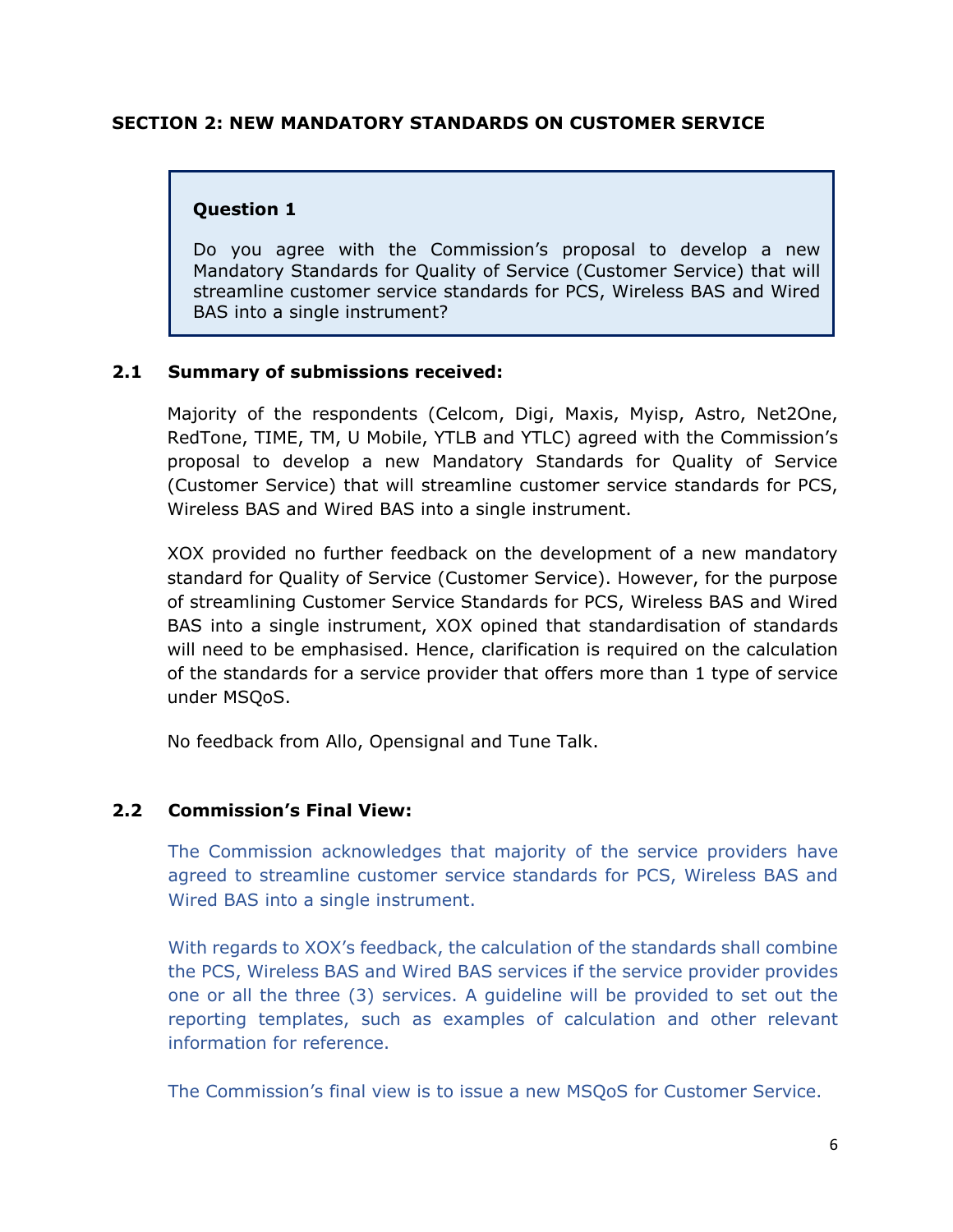#### **Question 2**

What are your views on the Commission's proposal to rephrase the indicator of the existing standards to create a common language understandable by both the customer and the service provider?

# **2.3 Summary of submissions received:**

Majority of the respondents agreed with the Commission's proposal to rephrase the indicator of the existing standards to create a common language understandable by both the customer and the service provider.

Celcom has agreed with the proposal to rephrase the term to be more consumer-friendly. However, Celcom suggested that the Commission may want to consider adopting 'response time for operator service' as a replacement, as the term is also consistent with the term used worldwide.

Astro proposed for the Commission to change the "Promptness of Answering Calls to Customer Hotline" to "Call Centre Agent Response Time" because most of the service providers like Astro have different types of response resolution which are the Interactive Voice Response ("IVR") and Call Agent Response. This would create better clarity on the measurement for the standards.

No feedback from Allo, Myisp and Tune Talk.

#### **2.4 Commission's Final View**

The Commission finds that majority of respondents have agreed on the proposal to rephrase the indicator of the existing standards. The Commission has also considered Celcom's input to adopt 'response time for operator service' as a replacement so the term is also consistent with the term used worldwide.

The Commission's final view is to rephrase the indicators of the existing standards as proposed and for "Call Center response time" to be rephrased to "Response Time for Operator Service".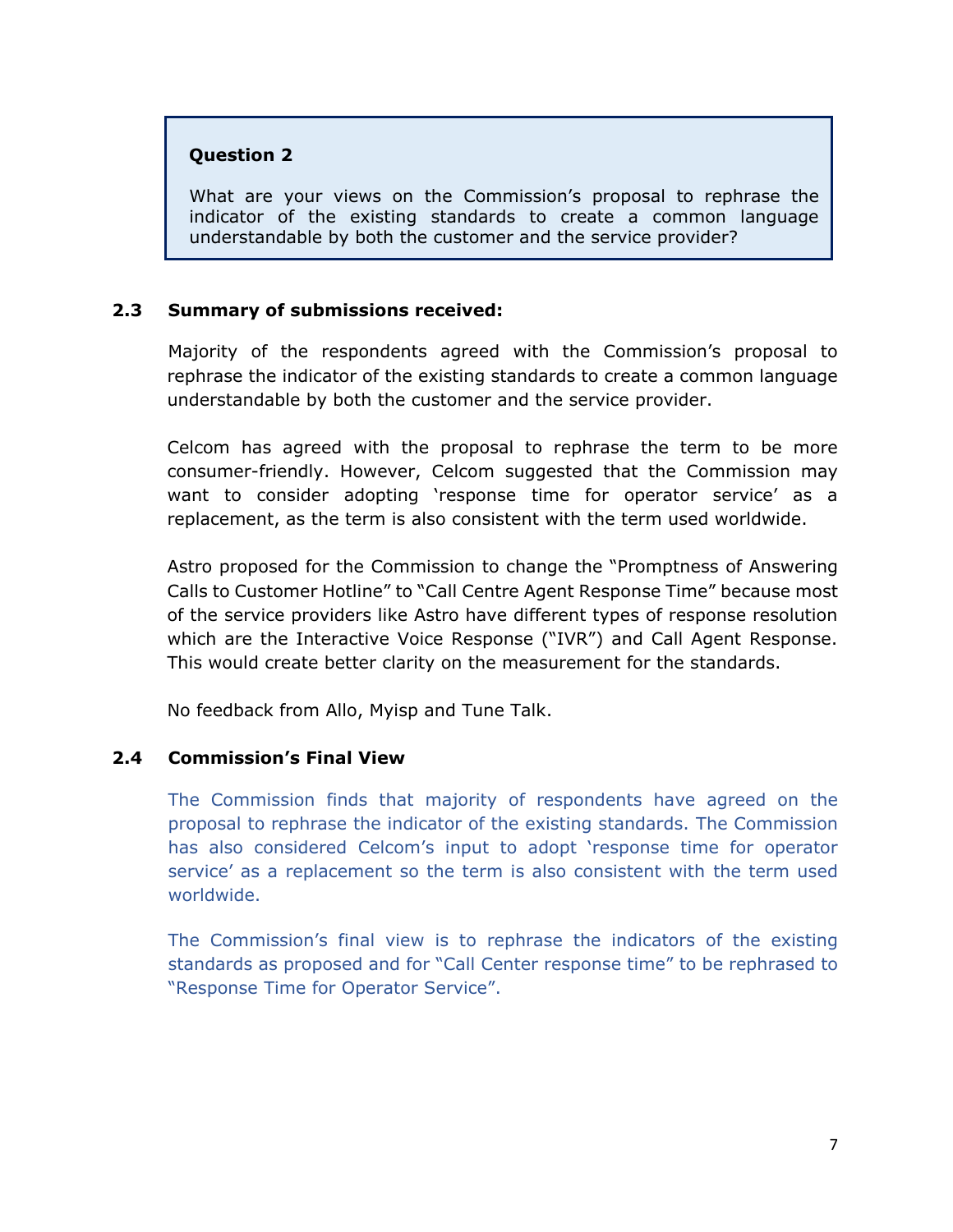# **Question 3**

The Commission seeks views on the proposals of new requirement(s) where service providers are required to declare the MSQoS standards and self-report their key achievements of the standards for public view.

#### **2.5 Summary of submissions received:**

Maxis disagreed because of any good or bad performance will invite unnecessary comments from the public; any submission to the Commission is confidential, and thus should not be made public; and every service provider has a different product construct, thus publishing any such report will create misconceptions amongst customers assessing the publication.

According to Astro, any self-reporting would lead to finger-pointing which is unhelpful to consumers and could also potentially result in reputational damage to the brand as consumers might misinterpret the report as different service providers are offering different product structures.

RedTone was not agreeable on the proposal to declare the MSQoS standards and self-report of key achievements of the standards for public view as the submission to the Commission is confidential. RedTone also highlighted that every service provider has a different product construct. As such, publishing such report will create misconception and preconception of service comparison which will invite superfluous comments from the public.

TM also disagreed with the proposal as it will invite unnecessary comments from the public and TM may have different product construct against other service providers, so self-reporting will create a misconception by the public.

TIME opined that declaring the results to the public may invite unnecessary comments from the public which could come from various angles and perspectives. The MSQoS submission to the Commission is confidential in nature and should not be made available to the public. Furthermore, similar to other feedback, TIME also felt that each service provider has a different product construct and publishing such report could create misconceptions to the public.

U Mobile disagreed with the proposal to self-report for public view due to reasons stated below: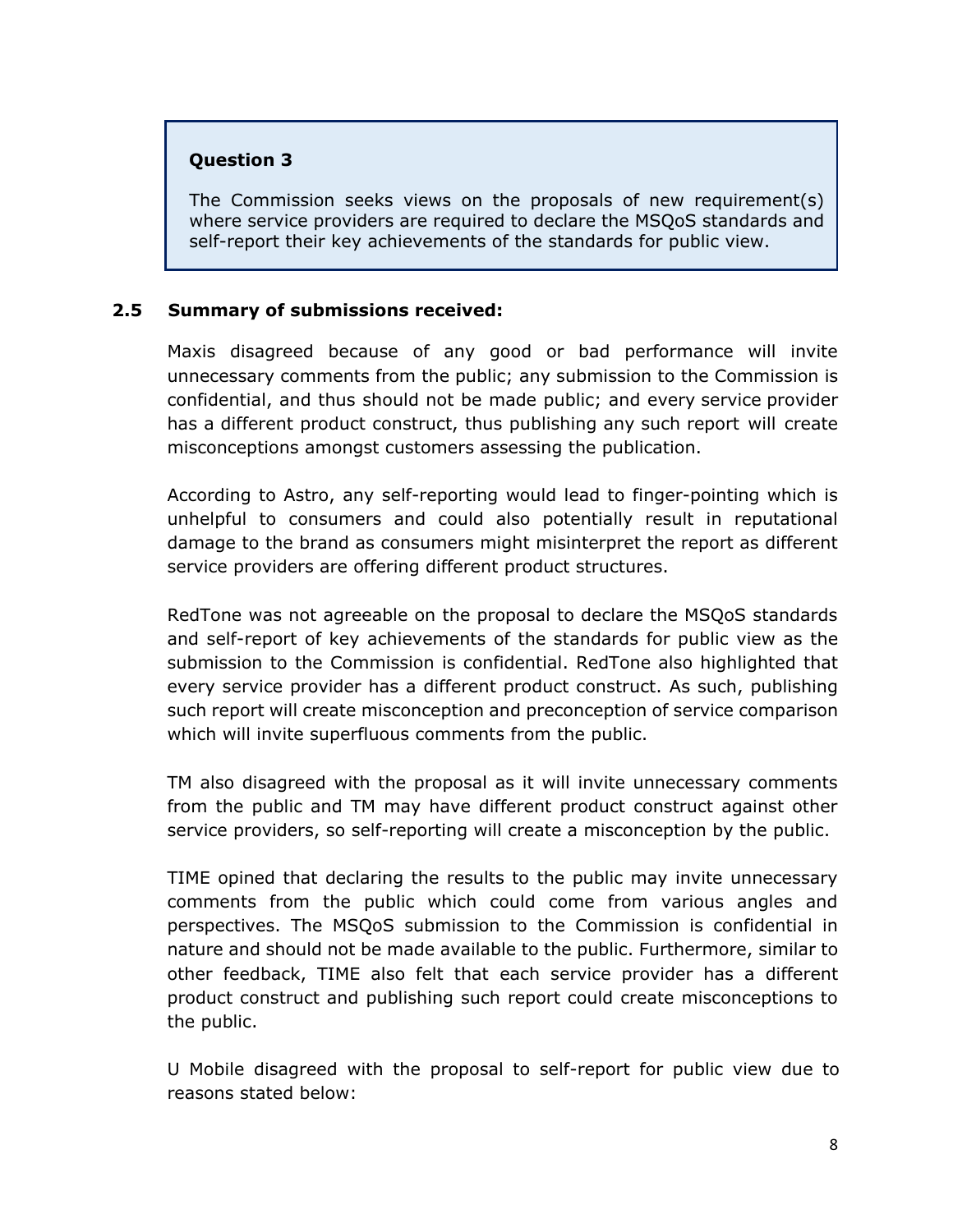- a) It may invite unnecessary comments from public.
- b) Submission to the Commission is confidential and should not be made public.
- c) Every telco has a different product construct reports are likely to be misconstrued by the public.

Furthermore, YTLB and YTLC also disagreed and stated that the information on QoS parametres is sent to the Commission for regulatory compliance purposes which it is confidential information and it is vital for Service Providers to maintain the confidentiality of their key achievements. The public may not interpret the information published in the same way as the Commission.

Meanwhile, Celcom viewed that a report from a regulatory body or an independent body is more trusted by the public than the report published by the service providers. Celcom also shared that a few regulators in other jurisdictions published the service providers' QoS performance on their website or in a report. Celcom recommended for MSQoS self-declaration report to be excluded from MSQoS.

Digi has viewed that any form of reporting of achievements by service providers in the quarterly MSQoS submissions, if required to be made public, to be managed by the Commission and made public on their website. This is because all reporting is received by the Commission and thus can be a single point of contact on the consolidation of reports. Also, the Commission is accepted as a trusted authority in the industry and receives the general public's confidence. Digi also proposed the service provider to submit data to be aggregated at Industry level prior to being reported.

XOX proposed for the Commission to publish and declare only the MSQoS Standards via the Commission's channels. To provide transparency to consumer and promote fair competition, XOX also proposed for Service Providers to provide a link to the Commission's declaration of MSQoS Standard.

Net2One opined that the current practice should be maintained, where service providers declare the achievements of the standards to the Commission and then the Commission to decide whether to publish the standards achieved by the Industry in any public domain.

Opensignal supports the proposed new requirement(s) where service providers are required to declare the MSQoS standards. Under the current process, mobile network operators are incentivised to report the maximum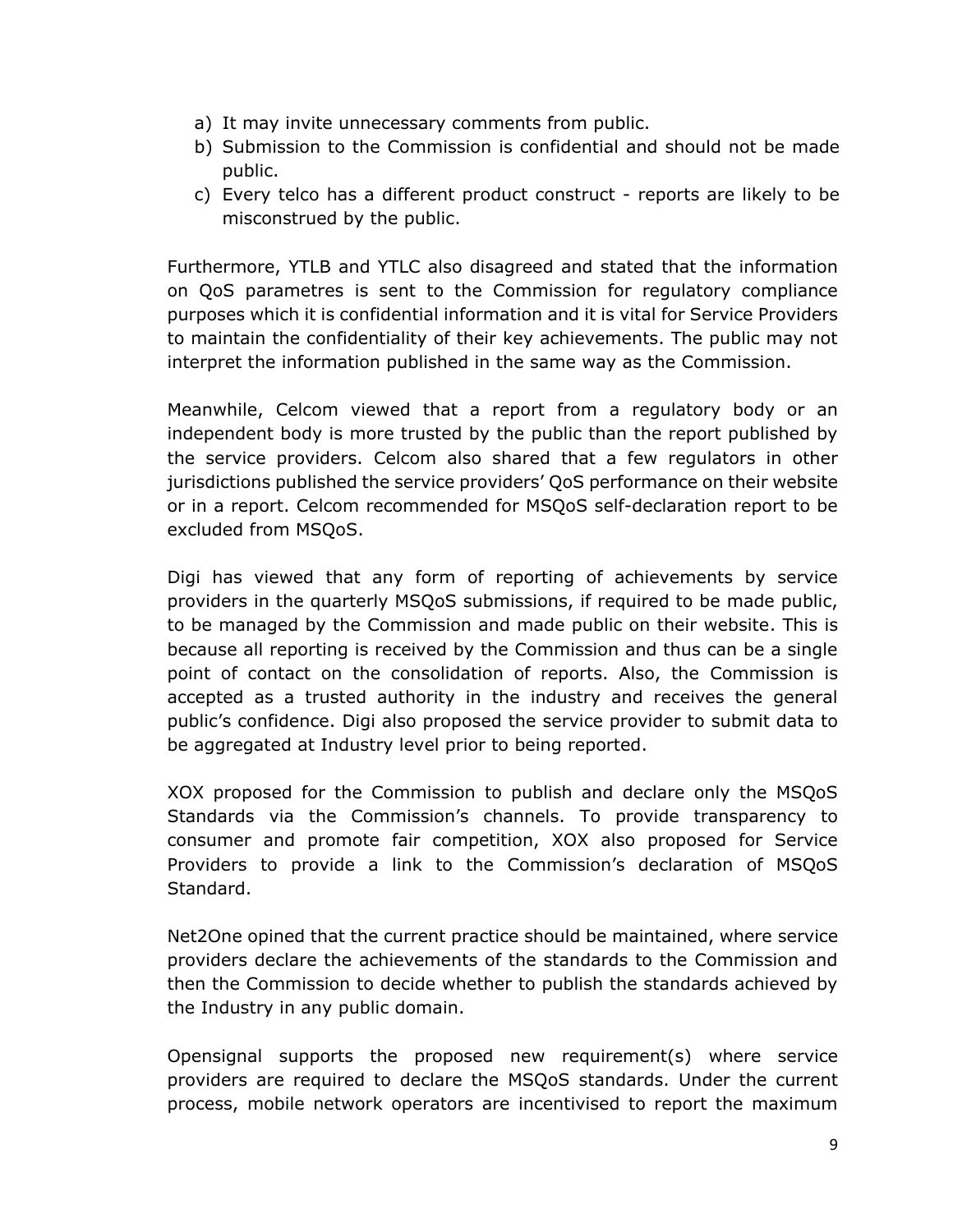speed that their networks are technically capable of delivering to the Commission. It is therefore unsurprising that many will do this by selfreporting data that reflects speed tests run under optimised conditions, rather than reporting what their subscribers are actually receiving. Opensignal's view is that this does a significant disservice to Malaysian mobile consumers, urged the Commission to reconsider this approach.

No feedback from Allo, MySIP and Tune Talk.

#### **2.6 Commission's Final View**

The Commission takes note of the concerns raised and the respondents' views that self-reporting will create misconceptions amongst customers assessing the results and will invite potentially misconstrued comments from the public.

The purpose of this new requirement is to encourage service providers to be transparent and for the consumer to make informed choices. It is also hoped that this will spur service providers to improve their services to be competitive and ensure high quality of service to consumers.

Furthermore, the Commission notes the respondents' view that a report from a regulatory body or an independent body is more trusted by the public than a report published by the service providers and quoted several regulators in other jurisdictions that has published the service providers' quality of service performance on their website or in a report.

The Commission notes the comments from Opensignal which is relevant to MSQOS on network performance standards where the Commission and service providers perform the network testing.

The Commission wishes to highlight that the Commission had previously published the MSQoS Performance (2003-2005). However, the report was later discontinued. In this regard, there is no provision in the MSQoS stating that the report is confidential and should not be made available to the public.

The Commission's final view is that the Commission will publish the MSQoS standards and service providers' key achievements of the standards for public view. Nevertheless, the Commission may impose the requirement for service providers to declare the MSQoS standards and self-report their key achievements of the standards for public view in the next MSQoS review.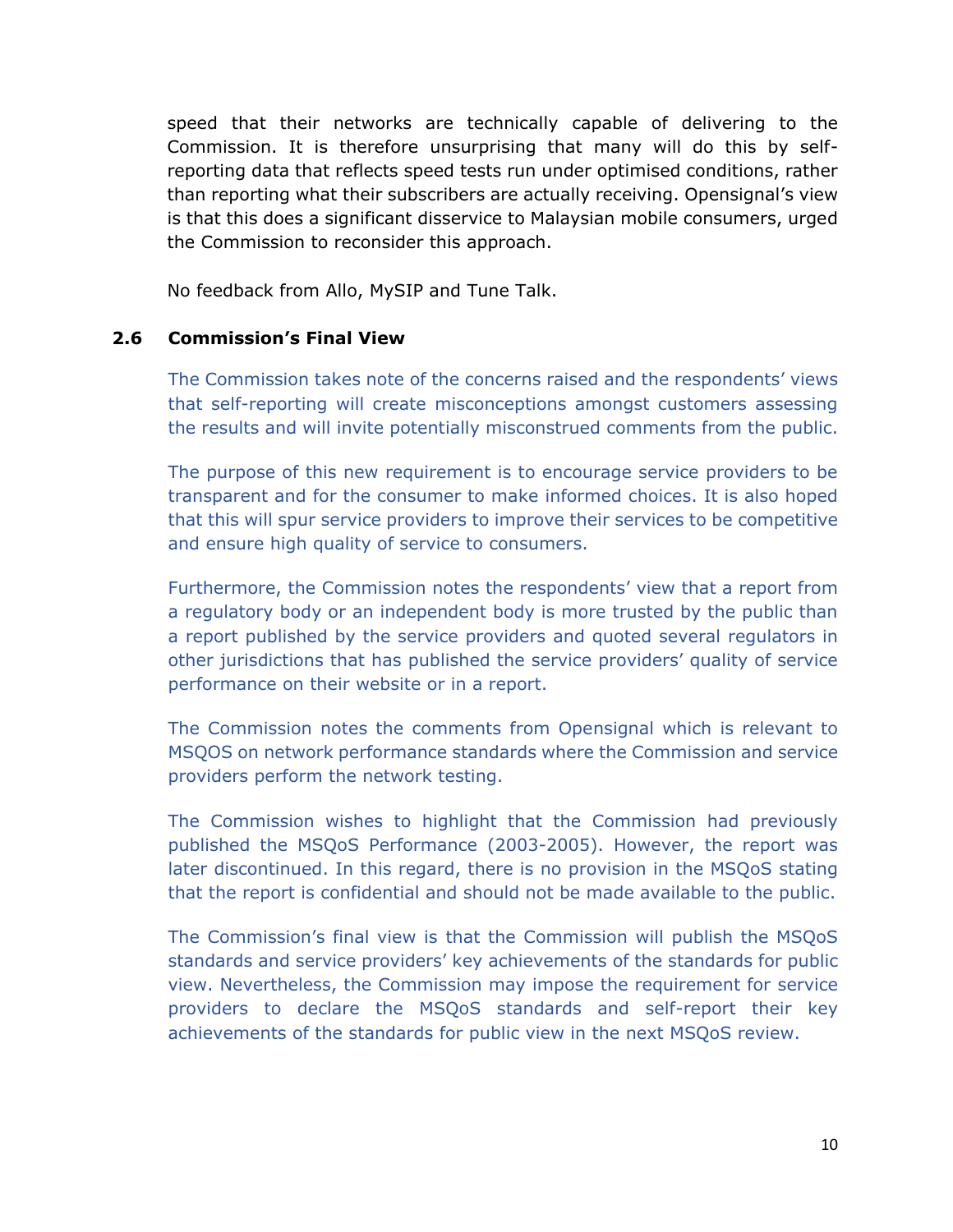# **SECTION 3: STANDARDS FOR QUALITY OF SERVICE (CUSTOMER SERVICE)**

# **A. COMPLAINT MANAGEMENT**

#### **I. Billing Related Complaint**

#### **Question 4**

The Commission seeks views on the proposals to measure the standards on billing related complaints to be enhanced to a maximum of **0.5%** per quarterly reporting period.

#### **3.1 Summary of submissions receive:**

Myisp agreed with the Commission on the proposed new standard for complaints management.

Maxis disagreed with the Commission's proposal to set the standards at 0.5% because a higher threshold is required to allow for market-based services to be introduced to customers, and with possibly reduced retail rates, it need not be compounded by high regulatory cost as a consequence of stringent MSQoS standards. Maxis instead recommended for the standards to be set at 0.8% with exclusions for the several type of cases; content subscriptions, failure of online top-up due to 3<sup>rd</sup> party system issues, non-receipt of TAC from banks, other aggregators and any fraudulent/scam, cases that require longer investigation time.

YTLB disagreed with the Commission's proposal and seek to maintain the present QoS standard at 1.0% per quarterly reporting period, especially since YTLB has a very small customer base and not much room for averaging.

Allo proposed to maintain 1% due to complaints such as bill not being received due to the factor that customers have not used active emails or did not check in the spam mail.

Celcom has viewed that the current 1% standard for this indicator is already stringent and challenging for the service provider to meet and propose for the current standard of 1% to be retained.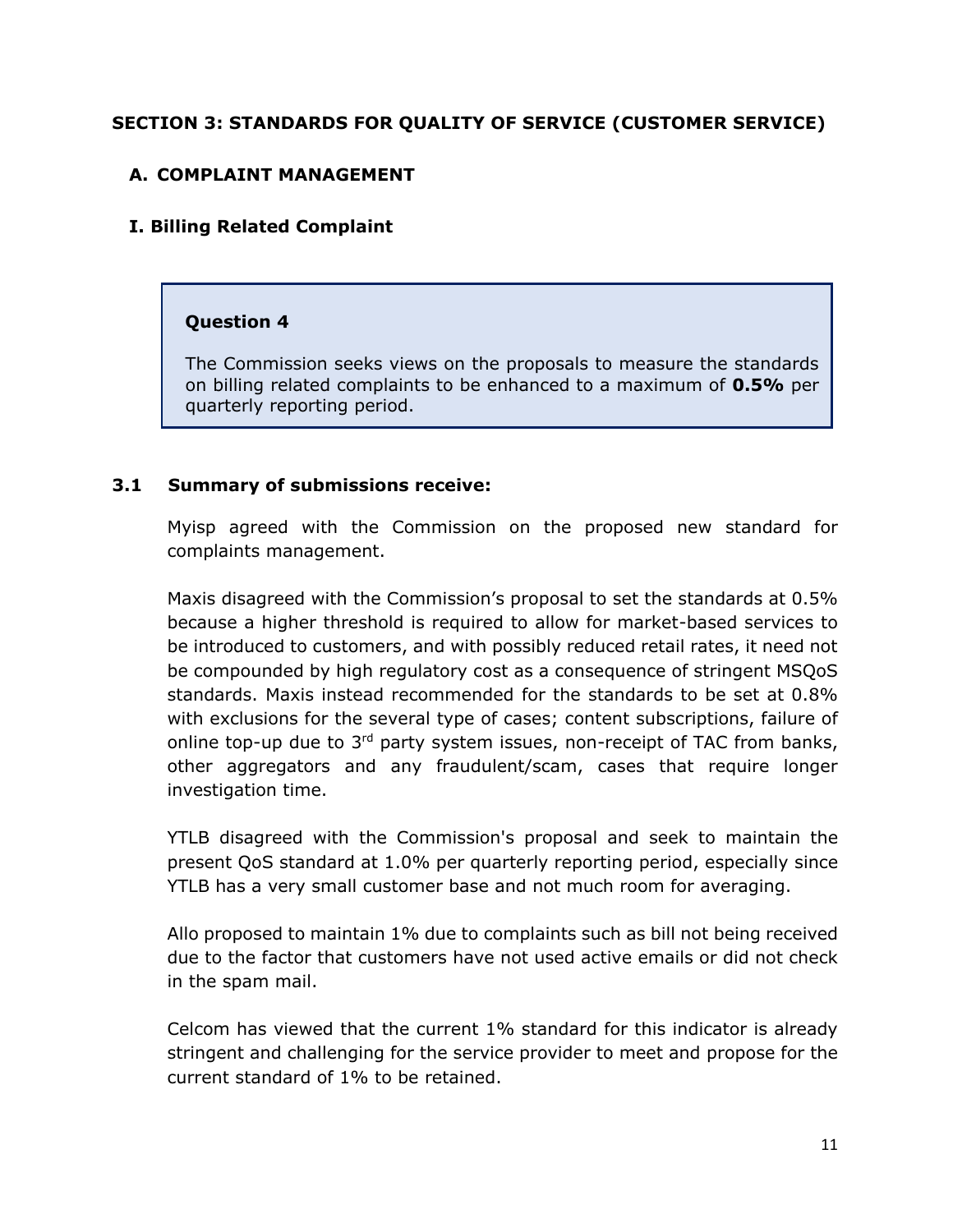Digi seeks to maintain the current standard in order to gauge the performance and results achieved. The on-going 3G sunset is a possible factor that may increase complaints by users, therefore consideration should be given on the proposal. Digi proposed for the current standards of maximum of 1.0% per quarterly reporting period be maintained for 2021 – 2022 and a review is proposed at end 2022 on the proposed changes in the Standard, if required.

Astro and YTLC proposed for the Commission to maintain the current percentage of billing related complaints being not more than 1.0% per quarterly reporting period due to the combination of three (3) services PCS, Wireless BAS and Wired BAS. Additionally, YTLC viewed that it would be challenging to meet the proposed standard based on the large customer base and change of customer's usage pattern in which they would require service providers to downgrade the plan and etc.

Net2One also opined that the current standard should be maintained.

RedTone proposed to follow the clause for Non Billing – i.e. measuring the billing related complaint per subscription and viewed that there are service providers that has minimal retail/household subscribers and the percentage may not be best way to measure for small subscriber-based service provider.

TIME proposed a marginal increment ie 10% improvement from the current standard should there be a need to review this standard further.

TM proposed to maintain the current standards due to the sustaining efforts which are already in place since the Determination came into force in 2016 and also highlighted on the benchmarking analysis by Ofcom.

U Mobile opined that the Commission should consider increasing the indicator to cater for the Customer Service report which now comprises three (3) services (PCS, Wireless BAS and Wired BAS). Additionally, U Mobile would like to highlight that the report will now cover a significantly larger customer base, which will inevitably invite more potential complaints.

XOX opined that measurement on billing complaints should not be focusing on the amount of complaints, but billing accuracy or customer service satisfaction. Hence, XOX proposed for the requirements on billing complaints to be maintained to 1.0% or consideration to be given on measurements based on billing accuracy / customer service satisfaction.

No feedback from Opensignal and Tune Talk.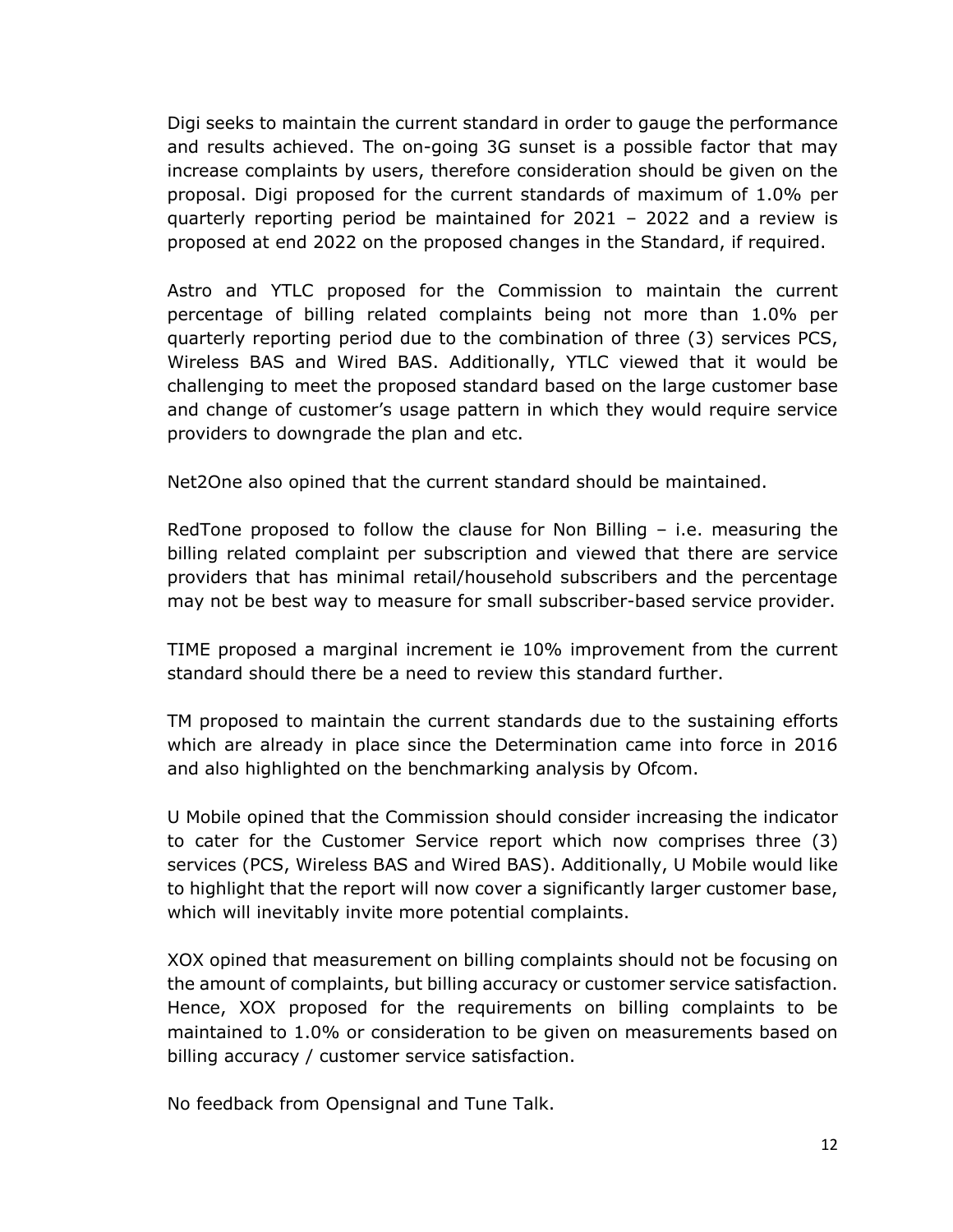#### **3.2 Commission's Final View**

The Commission takes note that majority of respondents disagreed with the proposal to the lower percentage and proposed to maintain the existing standard for billing related complaints.

Billing performance means the integrity and reliability of the billing system as shown in billing accuracy and timeliness in resolving billing complaint. It is an important component of customer service's parameter to assess the service providers' billing system and process. Service providers are required to take reasonable steps to ensure that the charging mechanism used in connection with any of its network services are accurate and reliable in all material aspects. This is also a Standard License Condition for all licenses under the CMA 1998.

Recognising the importance of minimising billing issues, this standard for billing related complaints has been established.

Based on the overall complaints statistic received from Aduan MCMC, 'billing and charging' is the second top most complaint in 2020 with 9,748 complaints, a 23% increasing trend compared to 2019. The chart below shows the top five (5) complaints and the trend of total complaints received for the past three (3) years.



*Source: MCMC Industry Performance Report*

Based on the compliance trend of service providers for PCS, Wireless BAS and Wired BAS from 2017 to 2019, majority of the service providers' billing complaints are well below the existing standards of 1% per quarter. Thus, the Commission has proposed stricter standards by setting the billing-related complaints lower to not more than 0.5% per quarterly reporting period. This is to ensure that service providers place high emphasis on its billing accuracy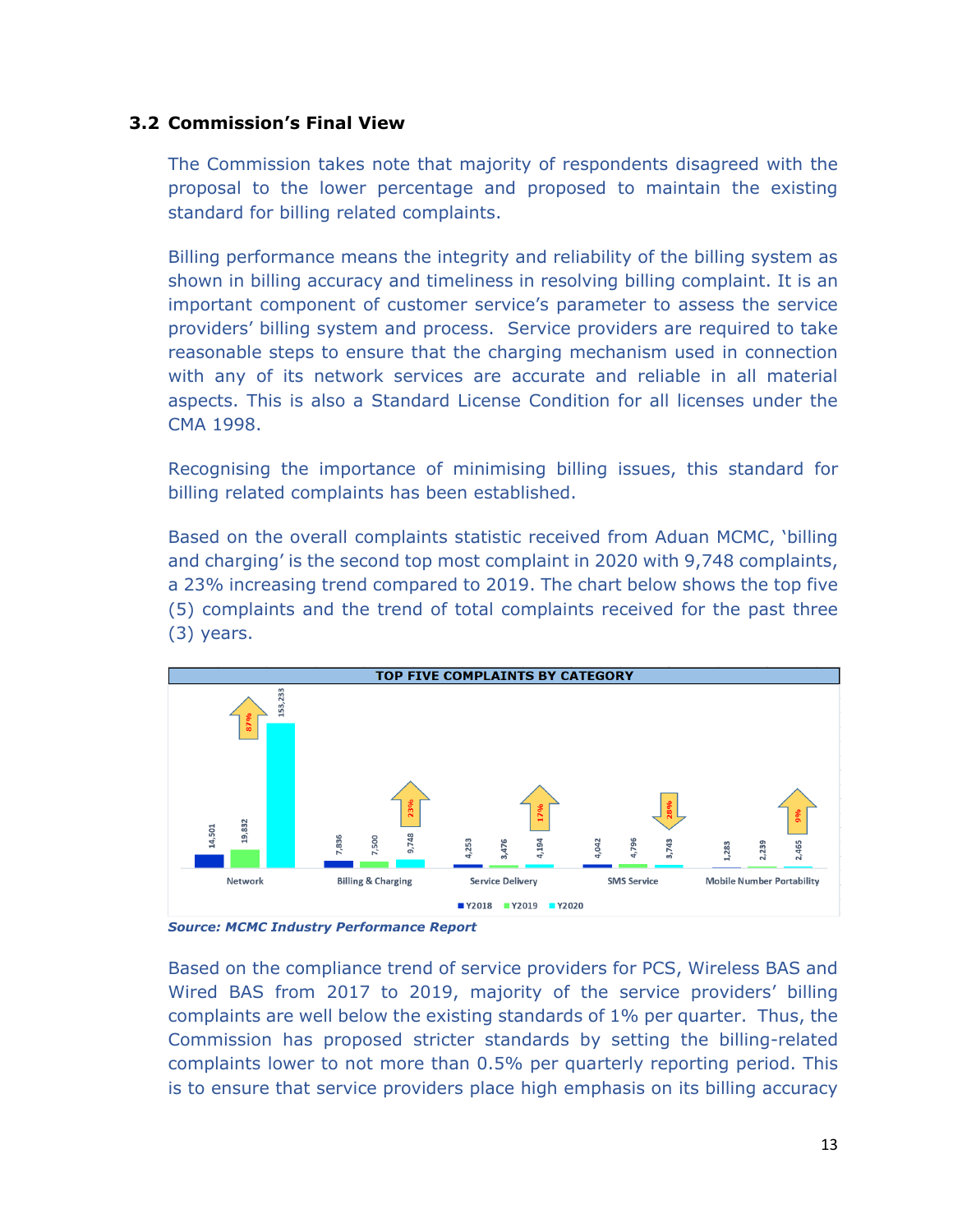and the integrity of its charging mechanism.

The Commission's final view is to maintain the proposed standard for billingrelated complaints to a maximum of 0.5% per quarterly reporting period.

# **II. Non Billing Related Complaint**

#### **Question 5**

The Commission seeks views on the proposals to measure the standards on non-billing related complaints to be enhanced to a maximum of **5.0 per 1,000 subscriptions** for quarterly reporting period.

# **3.3 Summary of submissions received:**

Myisp agreed with the proposed standards on non-billing related complaints to be enhanced to a maximum of 5.0 per 1,000 subscriptions for the quarterly reporting period.

TIME has no objections but requested the Commission to carry out a review on the current separation of billing and non-billing related complaints; suggest a single standard billing complaint measurement, to factor in the validity of the complaints in the complaint measurement. TIME also recommended that non-billing complaints be further refined to only include items that fall within the standards of QOS and the objectives of CMA under subsection 3(1) and (2) as per the following categories:

- a) Dispute on terms and conditions
- b) Misrepresentation of service
- c) Network speed, latency, and interruption/outage
- d) Sales practice
- e) Unfair practice

Maxis disagreed with the Commission's proposal and suggested in retaining the current standards because it is a challenge to meet a higher standard due to their large customer base and usage behavior.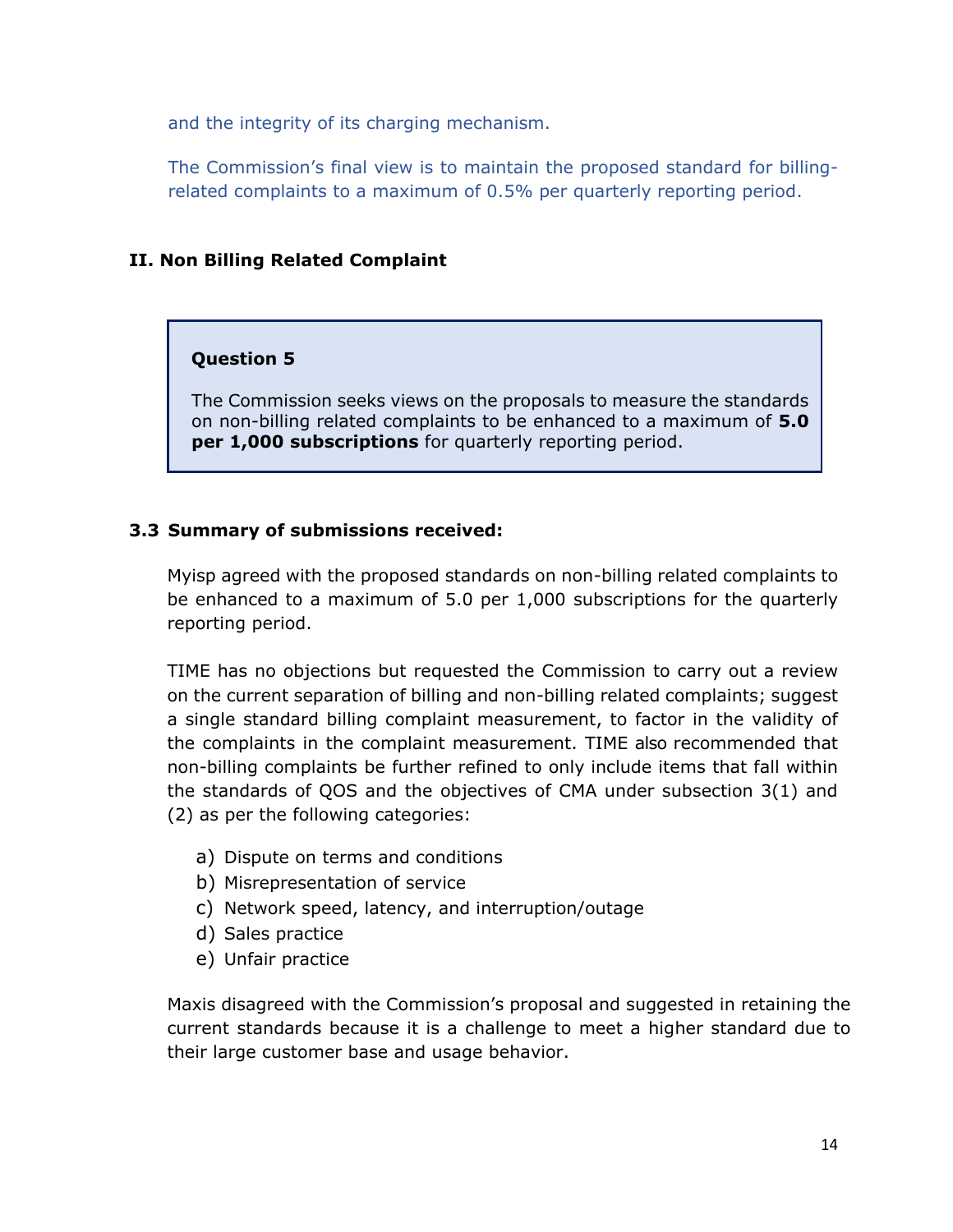YTLB also disagreed with the Commission's proposal and seeks to maintain the present QoS standards at 6 per 1000 subscriptions per quarterly reporting period. The present standard is already stringent, especially when YTLB has a very small customer base and not much room for averaging.

Celcom proposed to retain the existing standard and the following exclusion to be included; network facility damaged by a third party i.e. vandalism, theft, power outage, etc., fault due to other services providers, damage to network facilities due to force majeure and accessibility problem at external host/provider.

Similar to the response to Question 4, Digi sought to maintain the current standards for a period of time in order to gauge the performance and results achieved. The on-going 3G sunset is a possible factor that may increase complaints by users, therefore consideration should be given on the proposal. Digi proposed for the current standards of maximum of 6.0 per 1,000 complaints per quarterly reporting period be maintained for 2021 – 2022 and a review is proposed at the end 2022 on the proposed changes in the standards, if required.

Astro and YTLC also sought to maintain the present quantity at 6 per 1000 subscriptions per quarterly reporting period because the report would be based on a combination of PCS, Wireless BAS and Wired BAS.

Net2One opined that the current standards should be maintained.

RedTone proposed to increase the maximum number of non-billing related complaints per 1000 subscriptions since it will include all services (subscriptions) and to include exclusion i.e. third party fault that interrupts services such as fibre cut, third party network outages and natural disasters.

TM proposed to maintain the current standards due to the sustaining efforts which are already in place since the determination came into force in 2016 and also highlighted on the benchmarking analysis by Ofcom and IMDA (Singapore).

U Mobile opined that the Commission should consider increasing the indicator to cater for the Customer Service report which now comprises of three (3) services (PCS, Wireless BAS and Wired BAS). Additionally, U Mobile highlighted that the report will now cover a significantly larger customer base, which will inevitably invite more potential complaints and there has been a change of customer behaviour due to the COVID-19 pandemic.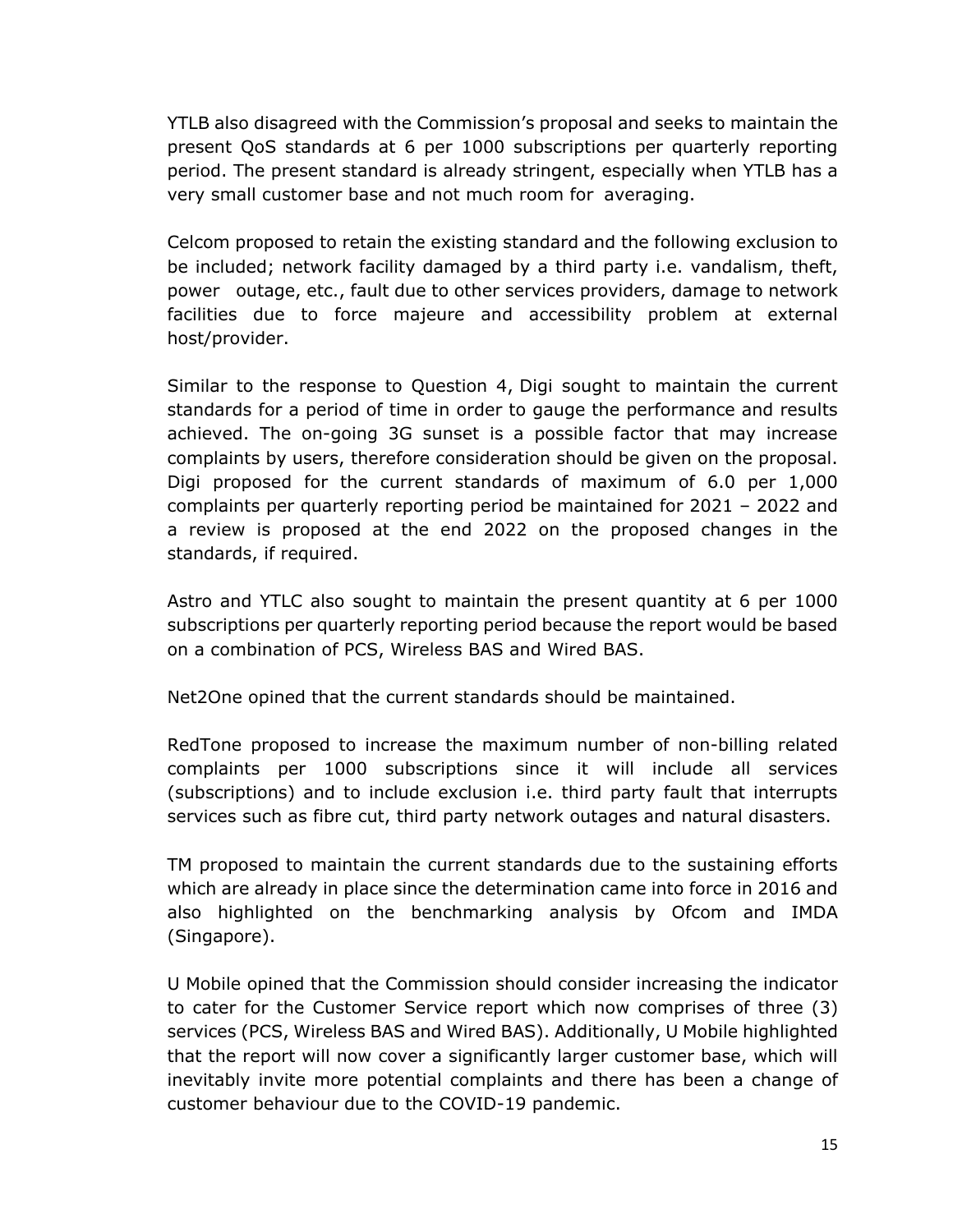XOX sought for further clarification on the reasoning behind the 1.0 decrease of measurement for non-billing related complaints. The purpose of reevaluation of MSQoS standard is to improve and safeguard consumers' interests. While XOX understood the need to capture consumer complaints to evaluate service provider's complaint management process, XOX did not perceive how a decrease of complaints from 6.0 to 5.0 per 1,000 customers will help in improving and safeguarding consumers' interests. XOX proposed for the requirements on non-billing complaints to be maintained to 6.0 per 1.000 subscriptions or replaced by measurements on customer service satisfaction.

No feedback from Allo, Opensignal and Tune Talk.

#### **3.4 Commission's Final View**

The Commission notes that majority of the respondents request to maintain the existing standards because the new standards would be based on a combination of PCS, Wireless BAS and Wired BAS and cover larger customer base.

The Commission notes that some respondents proposed to maintain the current standard for a period of time in order to gauge the performance and results achieved. The existing standards has been determined since 2016. Based on the compliance trend of service providers for PCS, Wireless BAS and Wired BAS from 2017 to 2019, most service providers managed to reduce the overall number of non-billing complaints below the existing standards.

The statistic of complaints received by the Commission shows that majority of complaints are non-billing matters which comprised of more than 94% of complaints relating to Telecommunication services (88% on network complaints). The Commission proposes to improve the standards on nonbilling related complaints to ensure that service providers continuously strive to improve their services to customers.

The Commission's final view is to maintain the proposed standards of nonbilling related complaints to a maximum of 5.0 per 1000 subscriptions for quarterly reporting period.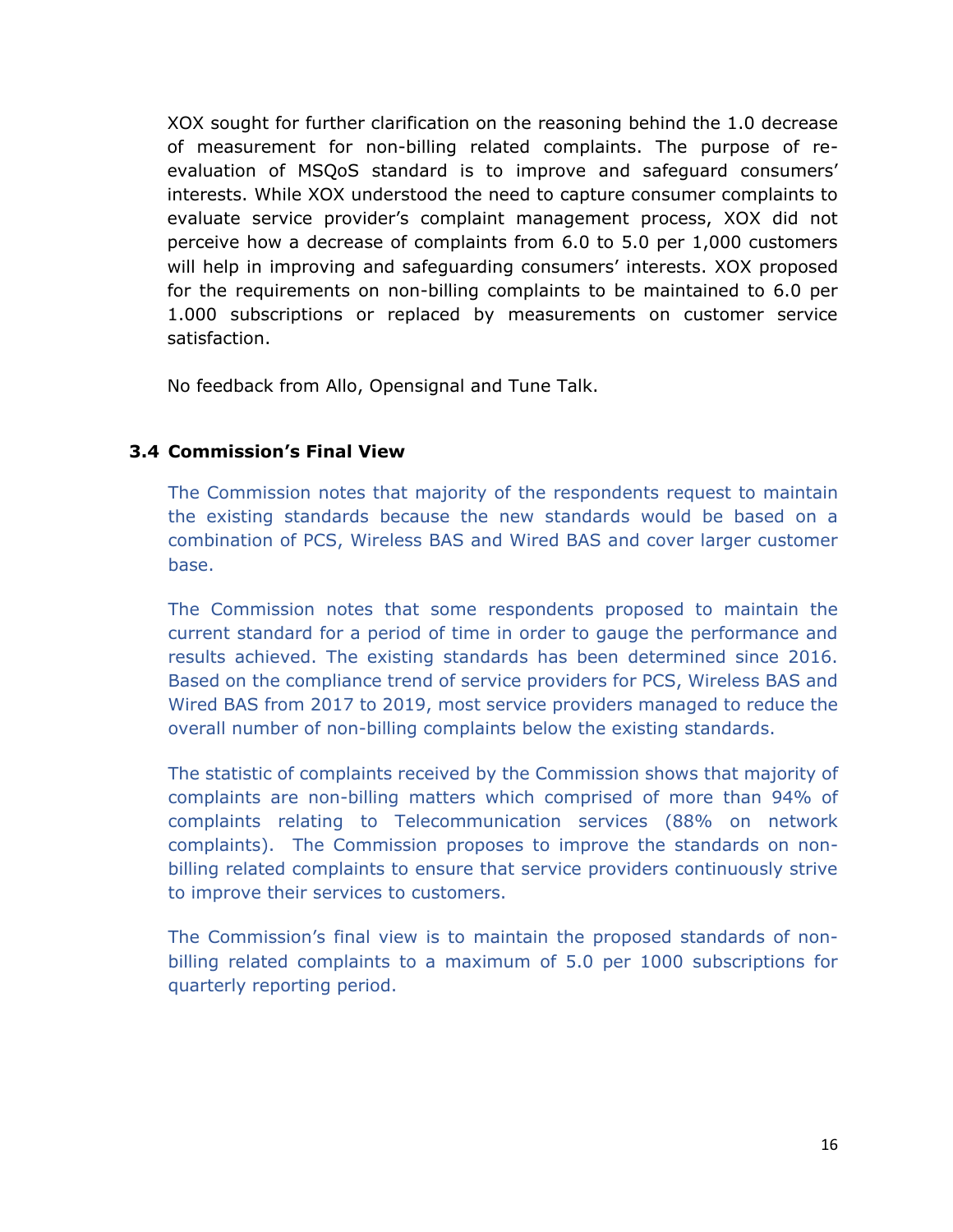# **B. CUSTOMER SERVICE RESPONSE**

# **I. Customer Complaint Resolution Time**

#### **Question 6**

The Commission seeks views on the proposals to measure the resolution timeline of:

- a) 80% of complaints are to be closed within 3 business days and 95% of complaints are to be closed within 10 business days for billing related complaints for quarterly reporting period.
- b) 70% of complaints are to be closed within 3 business days and 90% of complaints are to be closed within 10 business days for non-billing related complaints for quarterly reporting period

#### **3.5 Summary of submissions received:**

All respondents has welcomed the proposal of the two (2) tiers standards to facilitate in the complaint monitoring and management.

Celcom, RedTone, U Mobile and XOX proposed the Commission to retain the existing standards and agreed for two (2) tiers only as follows:

- a) Not less than 60.0% must be resolved within 3 business days; and
- b) Not less than 95.0% must be resolved within 15 business days

Meanwhile, Digi, Maxis and TIME and TM suggested to maintain one standard for both billing and non-billing complaints as follows:

- a) 70.0% must be resolved within 3 business days; and
- b) 90.0% must be resolved within 10 business days.

Most respondents also proposed to include exclusions for the complaint resolution for billing and non-billing as they are mainly due to customer behavior, other 3rd party dependency or miscellaneous incidents.

Digi also noted that some types of cases would require a longer duration to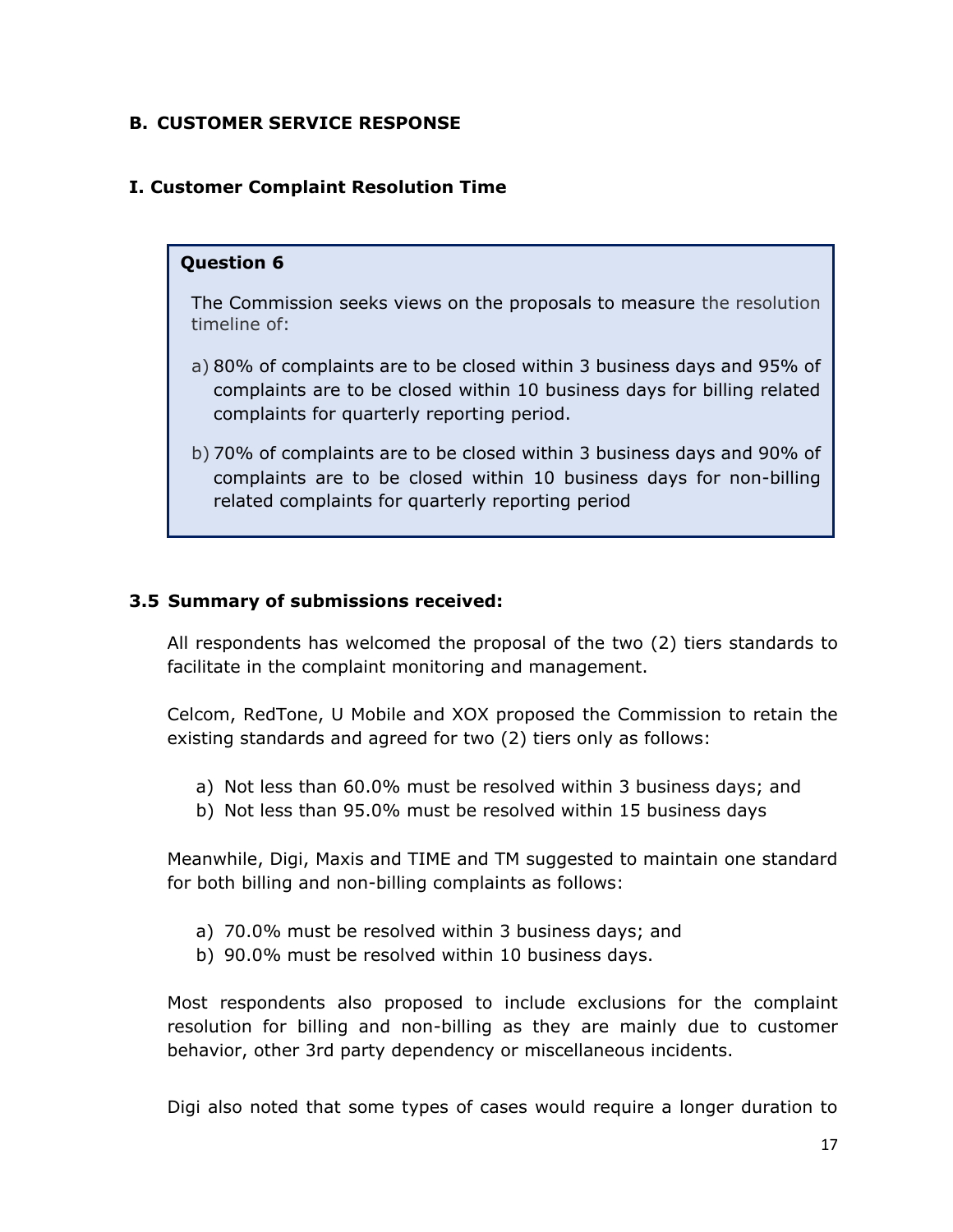rectify, especially if it involves external parties such as landlords, access by building management and building owners, local council approvals etc.

Allo disagreed and proposed to maintain 95% closed within 15 days due to engagement with external party for voice disputes.

YTLB and YTLC also disagreed as they are already challenged with the high standards under the current MSQoS as well as the bars raised from time to time, especially with a very small customer base and not much room for averaging.

Astro viewed that any changes to the standards should be aligned with the requirements of the General Consumer Code ("GCC"), in particularly the revised drafted GCC 2020, which is under review.

Net2One opined that the current standards should be maintained. Resolution of complaints are normally an elaborative and time-consuming process where apart from constant communication with the complainants to gather information on the nature of the complaints, the time taken for necessary internal trouble shootings and approvals also must be factored in.

No feedback from Myisp, Opensignal and Tune Talk.

#### **3.6 Commission's Final View**

The Commission notes mixed responses where some respondents' requests to retain the existing standard parameter while others suggest to maintain one standard to be separately measured for billing and non-billing complaints based on the proposed standards.

The Commission also notes that most respondents proposed to include exclusions for the complaint resolution. The existing standard has provided the exclusion for unresolved complaints to be excluded from the computation.

The Commission's final view is to rephrase the standards to Customer Complaints Resolution Time and for a single standard that will be separately measured for Billing related complaints and Non Billing related complaints as follows: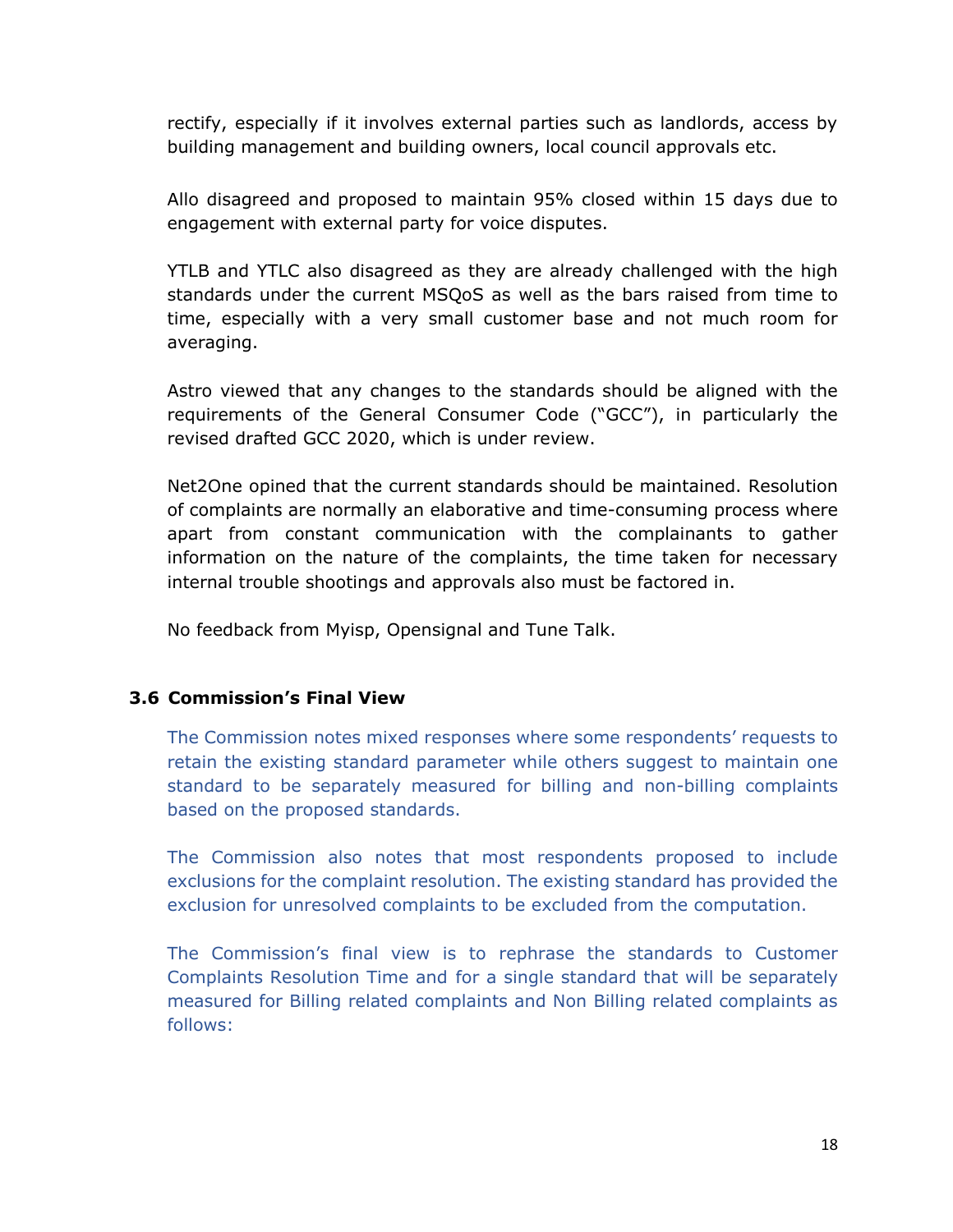#### **Billing related complaints:**

- a) 70.0% must be resolved within 3 business days; and
- b) 90.0% must be resolved within 10 business days.

#### **Non Billing related complaints:**

- a) 70.0% must be resolved within 3 business days; and
- b) 90.0% must be resolved within 10 business days.

#### **Question 7**

What are your views on the Commission's proposal to add new indicator(s) for network complaints related to poor or no coverage and the requirement for the service provider to provide its improvement plans including timelines to the complainant?

#### **3.7 Summary of submissions received**

Allo opined that this is more relevant to cellular. They are of the view that home broadband service quality are normally fixed based on customers' consent for any improvement to the connectivity.

XOX agreed with the proposal to add new indicators for network complaints relating to poor or no coverage and the requirements for the service provider to provide its improvement plans including timelines to the complainant. However, limitation of standards specifically for MVNO should be spelled due to MVNO's network dependency towards the network partner.

Maxis, Astro, Net2One, YTLB and YTLC disagreed with the Commission's proposal for the additional new requirements.

Maxis also disagreed with the Commission's proposal to add the new indicator(s) for network complaints related to poor or no coverage and the requirements to provide improvement plans to be part of the mandatory standard. Network complaint resolution/improvement plans will require longer time to resolve as it needs proper rectification plan which may include radio planning, site acquisition, and etc. Maxis instead proposed for complaints that require network improvement plans to be escalated and addressed separately at another platform within the Commission.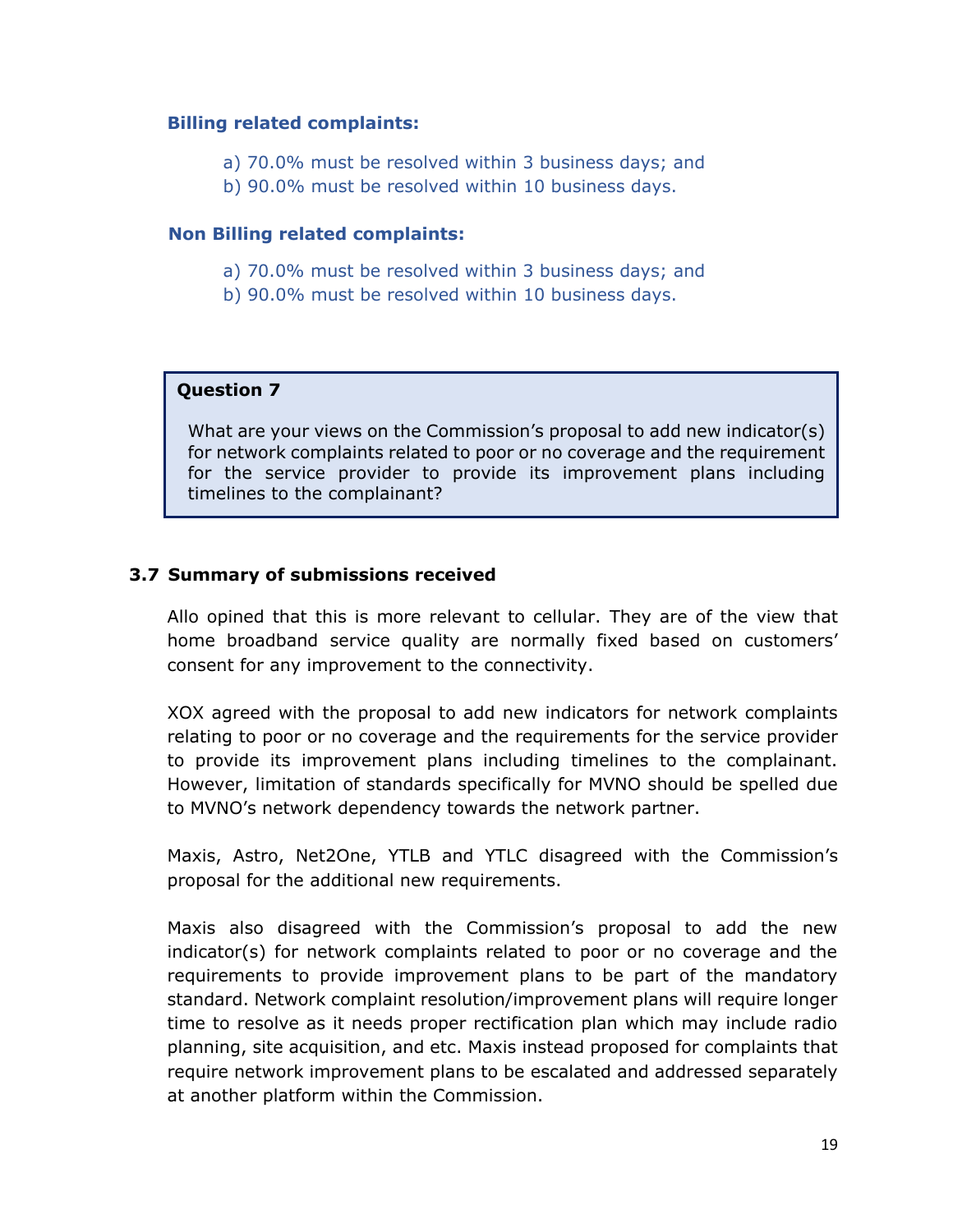Astro opined that they are a service provider that has no access to the network and is heavily dependent on their respective broadband service providers for the network performance as a reseller. For example, issues related to port availability and demand list are beyond Astro's capability and therefore this new proposed indicator is not feasible for Astro. Additionally, Astro viewed that there are other initiatives such as JENDELA, championed by the Commission which aims is to address the rising needs and demands for better quality fixed and mobile broadband coverage, and such network availability coverage or connectivity issues are currently being addressed by the Commission together with the respective service providers.

Net2One viewed that as an MVNO, they have no visibility, control and influence over the Host MNO's network and its performance. Hence Net2One opined that this proposal should only be imposed on MNO.

YTLB observed that different operators have different resources and it should be driven by commercial or financial viability in expanding service coverage.

YTLC suggested for network coverage and performance plan to be addressed separately in other platforms, i.e Jendela.

Celcom, Digi, RedTone and TM proposed for the Commission to reconsider the inclusion of the requirement and not to be mandated in the MSQoS Customer Service.

- a) Celcom proposed for the Commission to reconsider the inclusion of the requirements in the MSQoS and recommend for this to not be mandated under MSQoS and to be addressed in another platform or instrument.
- b) Digi proposed that network complaint resolution should be discussed and monitored under other Commission's platforms such as the Commission's Infrastructure groups and not to be mandated as a Mandatory Standard. Issues can be highlighted with a working committee and solutions achieved with combined efforts by parties involved.
- c) RedTone, proposed for network improvement plans to be addressed separately and not in the Mandatory Standard. This is mainly due to the different nature of business and service applicable for each Service Provider. Improvement plans for 3rd Party outages should be addressed by the respective Service Provider.
- d) TM notes that the Commission has other initiative(s) to address network availability and coverage in the JENDELA portal, and suggested for network improvement plans to be addressed separately e.g. Planning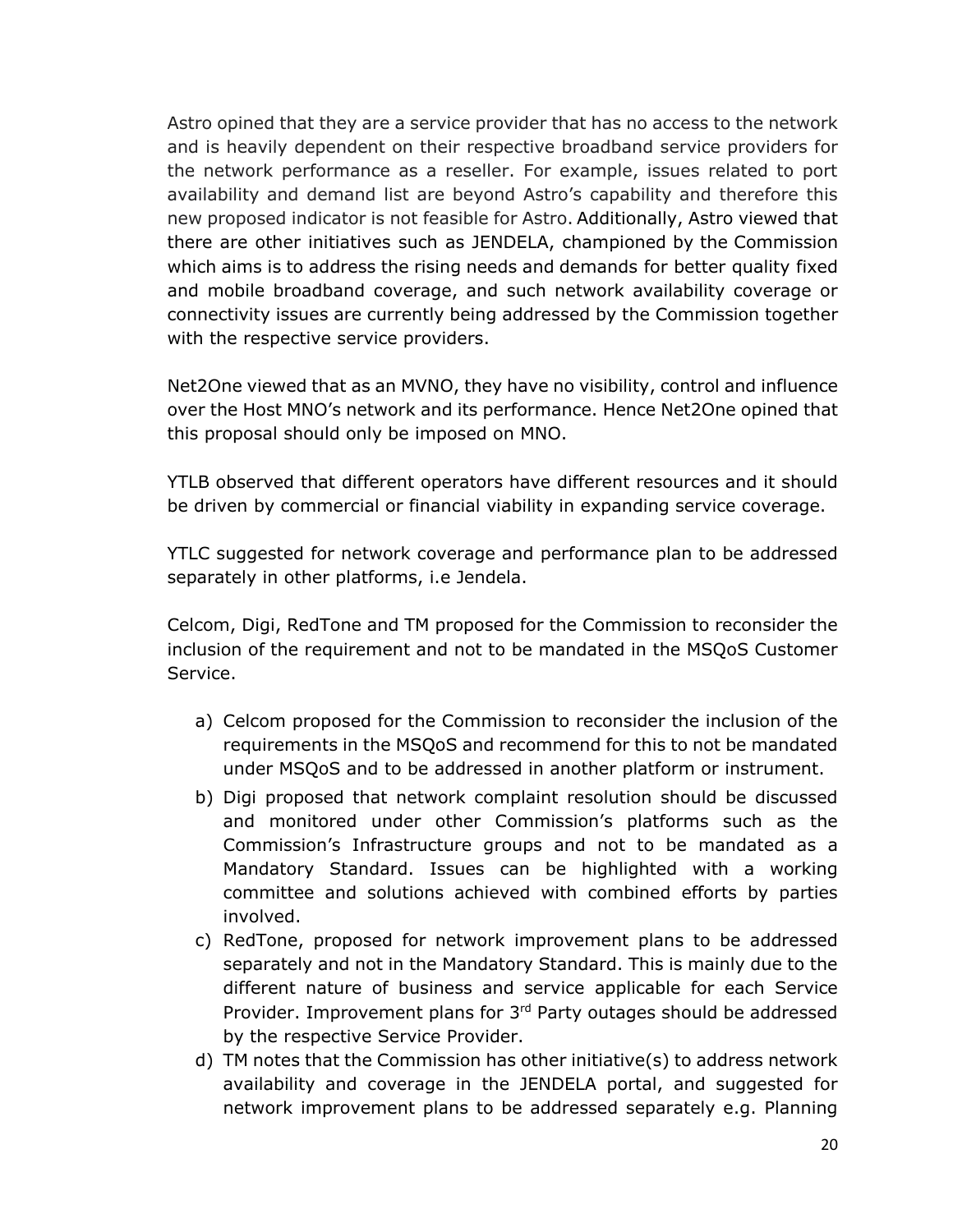Department in the Commission. TM also viewed that, addressing these cases would be very challenging and may result in disputes. Each telco has different challenges when it comes to service delivery. Their supply chain may be different, as well as their dependencies.

TIME has viewed that, not all service providers have nationwide coverage and the measurement of 'poor' or 'no coverage' is more relevant to mobile networks, TIME is of the opinion that the proposed new indicators be made applicable only to Mobile Network Operators. Further to the Commission's proposal for the proposed improvement plan, TIME opined that the proposed improvement plan will need to take into consideration the following:

- a) Commercial viability
- b) Technical considerations.
- c) Strategic and detailed rollout plan

U Mobile urged the Commission to reconsider the proposal to add this new standard. U Mobile strongly suggested that any information on the improvement plans including timelines to be provided to the customers should be confined to underserved areas only.

No feedback from Myisp, Opensignal and Tune Talk.

#### **3.8 Commission's Final View**

The Commission notes that majority of the respondents disagree with the proposal to add the new requirements for network complaints relating to poor or no coverage and the requirement to provide improvement plan to be part of the mandatory standard.

Network related complaints recorded the highest complaints in 2020 with 153,233 complaints (72%). The Commission proposed for service providers to provide their improvement plans including timelines for network complaints relating to poor or no coverage to the complainant unless the area fulfills the underserved area definition specified under the Communications and Multimedia (Universal Service Provision) Regulations 2002.

In managing consumer expectations and to ensure that service providers continue to improve their services, the Commission is of the view that this requirement should be included in the form of a regulatory instrument. Nonetheless, the Commission notes the respondent's feedback to reconsider the inclusion of the requirements in the mandatory standard and proposal to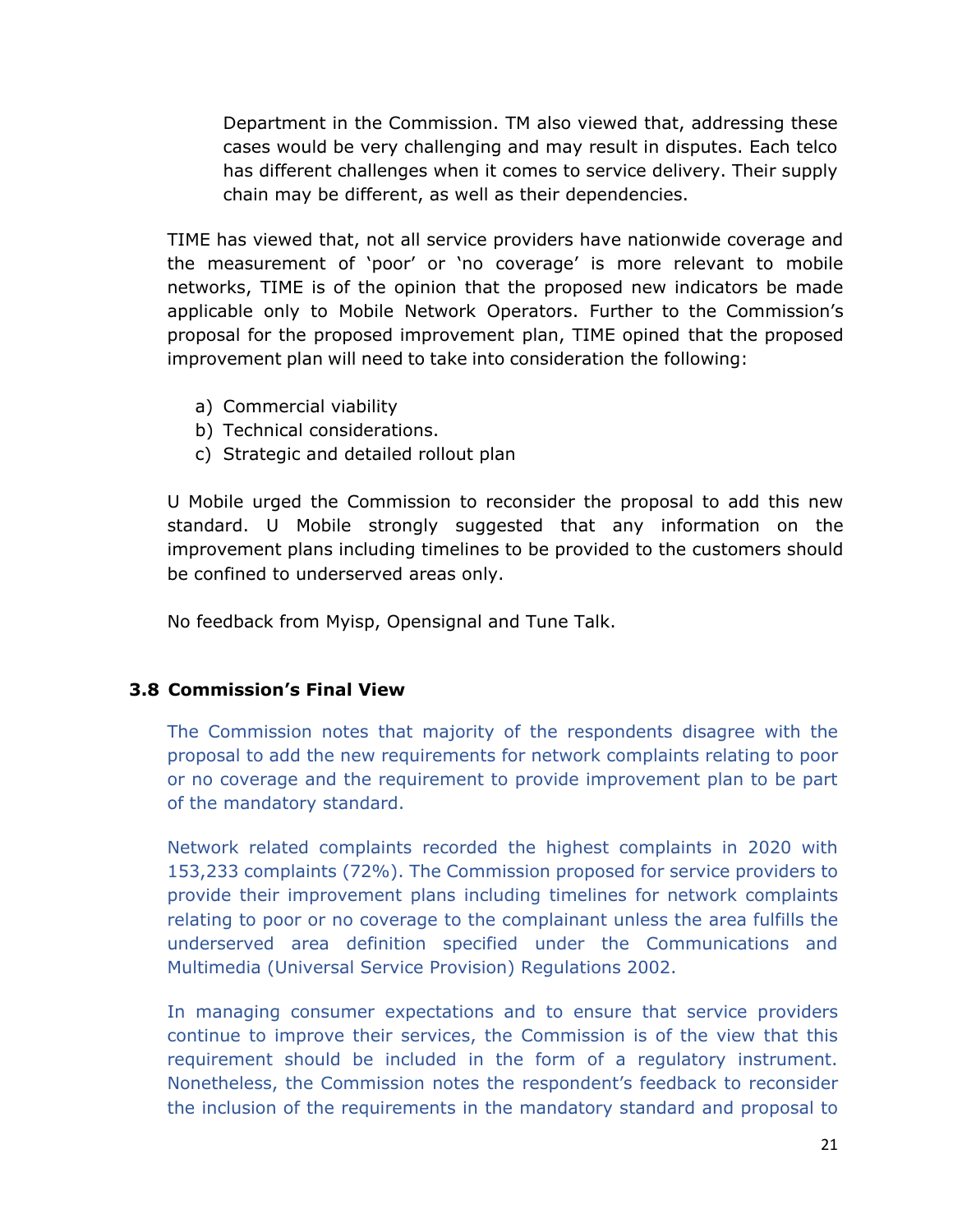be addressed in another instrument or platform e.g. JENDELA.

The Commission's final view is to maintain the requirement for the service providers to provide its improvement plans including timelines to the complainant when addressing the network complaint.

#### **Question 8**

Do you agree with the Commission's proposal to substitute the term 'resolved' with 'closed' for complaint resolution?

#### **3.9 Summary of submissions received**

RedTone agreed with the proposal as long the definition for closed is defined as 'a resolution being shared with the complainant have been done".

U Mobile agreed with the proposal to substitute 'resolved' with 'closed', however, U Mobile is not agreeable with the requirement to seek consent from customers.

TIME suggested to substitute the term 'resolved' to 'responded' as its replacement. The term 'responded' can be further explained based on the factors below:

- a) Service Providers should respond to the customer based on the Standard Operating Procedure.
- b) Any complaints will be attended and responded to within 24 hours.
- c) Following to the initial response, the customer will be updated within the subsequent 24 hours.
- d) Should the customer disagree with the proposed resolution, the customer may opt to channel the complaint to the Commission as an alternative.

Maxis has no objection to the Commission's proposal to substitute the term 'resolved' with 'closed', however, Maxis does not agree with the requirement to close the complaints only after getting consent from customers.

XOX has no opinion on the substitution of the term 'resolved' with 'closed'. However, XOX is not agreeable with the proposed definition of complaint 'closed'.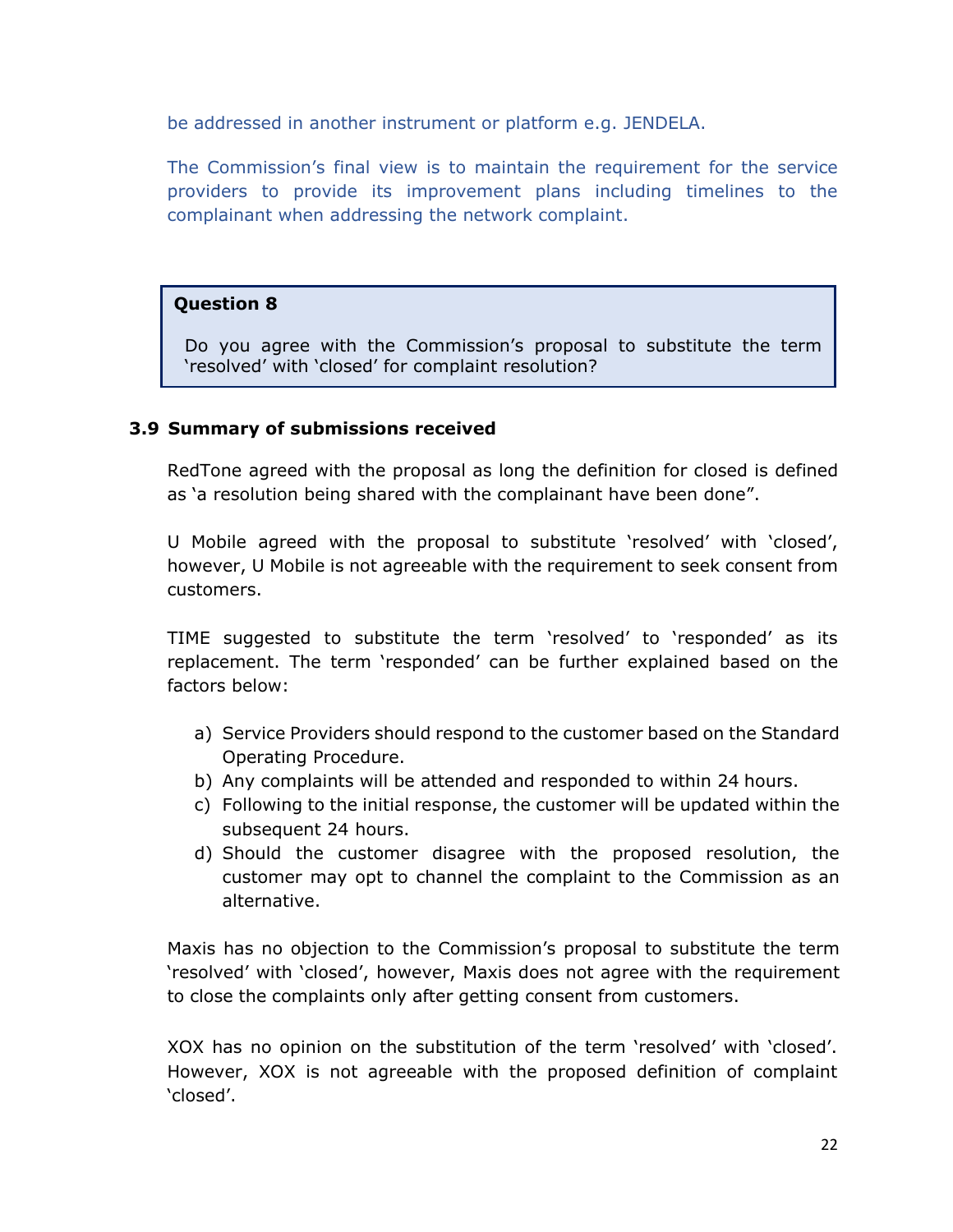Allo does not agree with closed because it requires customers to send their agreement.

Celcom's commented the change of definition will impact performance of complaints resolution time and hence impose further pressure to the service provider and view that it is best to retain the current definition instead of substituting 'resolved' with 'closed'.

Digi proposed to maintain cases as resolved with resolution provided to customer as per current reporting under the existing MS for PCS, Wireless BAS and Wired BAS.

Astro opined that it is very challenging to get customer to consent on the resolution that has been provided by service provider especially for complaints that requires resolution beyond the service provider to other third parties. Astro is of the view that instead of getting the customers to consent to close the complaints, focus should be on whether the service provider has taken the steps to address the complaint and whether the resolution provided by the service provider has adequately addressed the complaint within the respective means. Astro proposes for the term 'resolved' to remain.

Net2one is of the opinion that the term 'resolved' and 'closed' should remain and be used independently of each other.

TM disagreed as changing the categorisation may lead to system changes and that could result to huge costs. It may also require retraining the customer service team which will take considerable time. The changes for any implementation may be lengthy before stabilization. From the network point of view, the term 'resolved' means matters been attended and service restored so the service availability is not mean the satisfaction to the consumer.

YTLB and YTLC disagreed with the Commission's proposal to substitute the term 'resolved' to 'closed' to mean the complainant consented to the resolution of the complaint provided by the service provider and agreed to close the complaint.

The said proposal is unfair and ineffective for the following reasons:

- a) Customers might be unsatisfied with the resolution although the resolution is fair and reasonable;
- b) Customer might not have opened his/her email or App to view the resolution given by the Service Provider within the stipulated date. With no such consent, the Service Provider would have to park such cases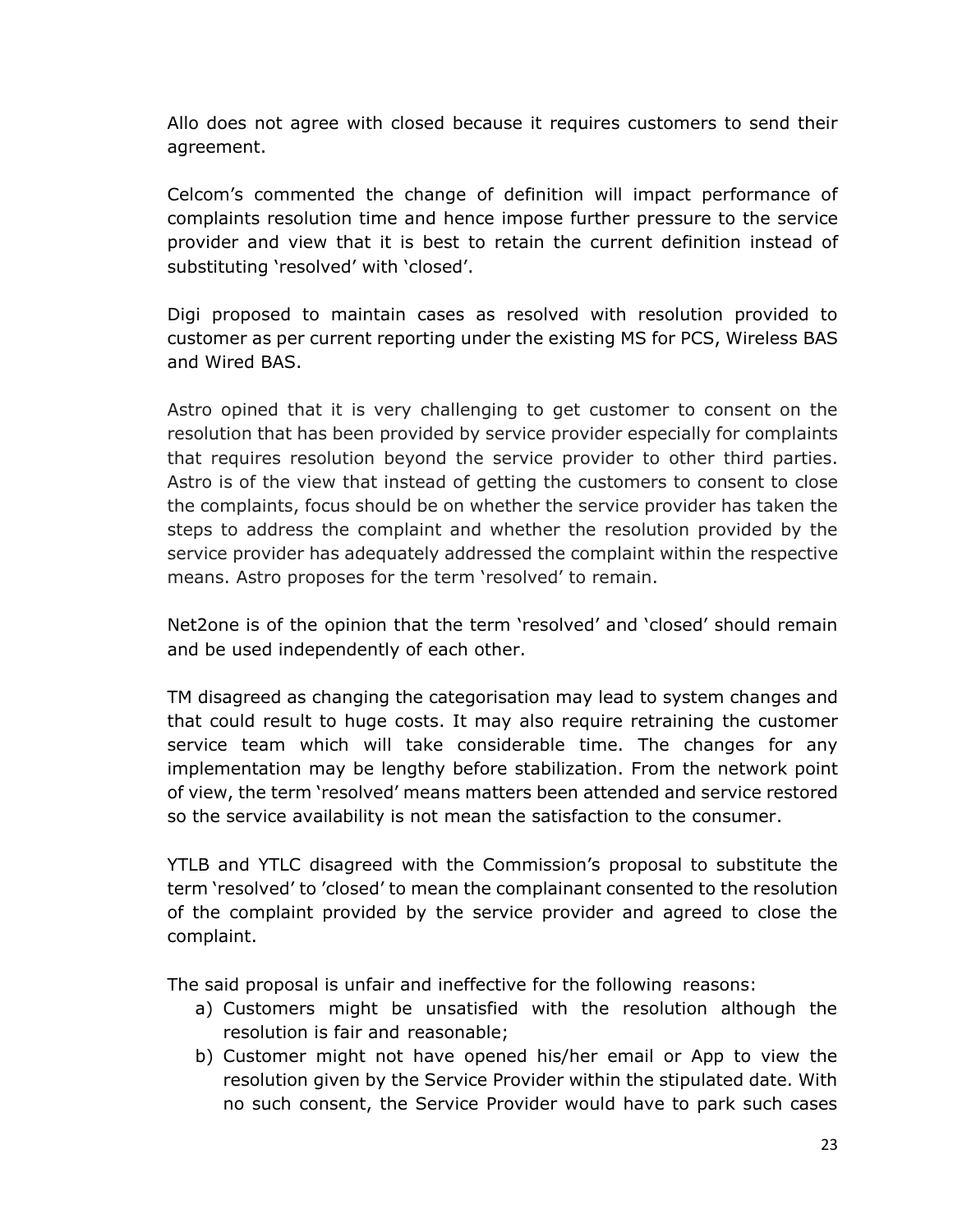into unresolved category that leads to non-compliance which is not an efficient method of reporting.

- c) The requirement of consent from the customer could encourage unreasonable behavior by the customers.
- d) Many customers do not respond once the complaint has been resolved.

No feedback from Myisp, Opensignal and Tune Talk.

# **3.10 Commission's Final View**

Majority respondents disagree to substitute 'resolved' with 'closed' with the requirement to close the complaints only after getting consent from consumers.

The Commission's intention to substitute the term to 'closed' is to address consumer issues of complaints 'resolved' but not satisfactorily addressed by service providers or misinterpretation of the term 'resolved'.

The Commission's final view is to maintain the proposal to substitute term 'resolved' with 'closed' and further deliberation is covered in question 9.

#### **Question 9**

The Commission seeks views on the proposed definition of complaint 'closed'?

#### **3.11 Summary of submissions received**

Majority of the respondents disagreed with the Commission's proposal on the proposed definition of the term complaint 'closed'.

Celcom's viewed that if the Commission wants to proceed with the 'closed' definition, the Commission may want to consider lessening the requirements (i.e. longer timelines and reduce standard, introduce more sub-category such as straight forward cases, complex cases and define this category).

Digi observed that generally, customers do not 'close' complaints especially for those that have a specific timeline for the resolution. As such, Digi proposed to maintain the current definition as resolution being shared with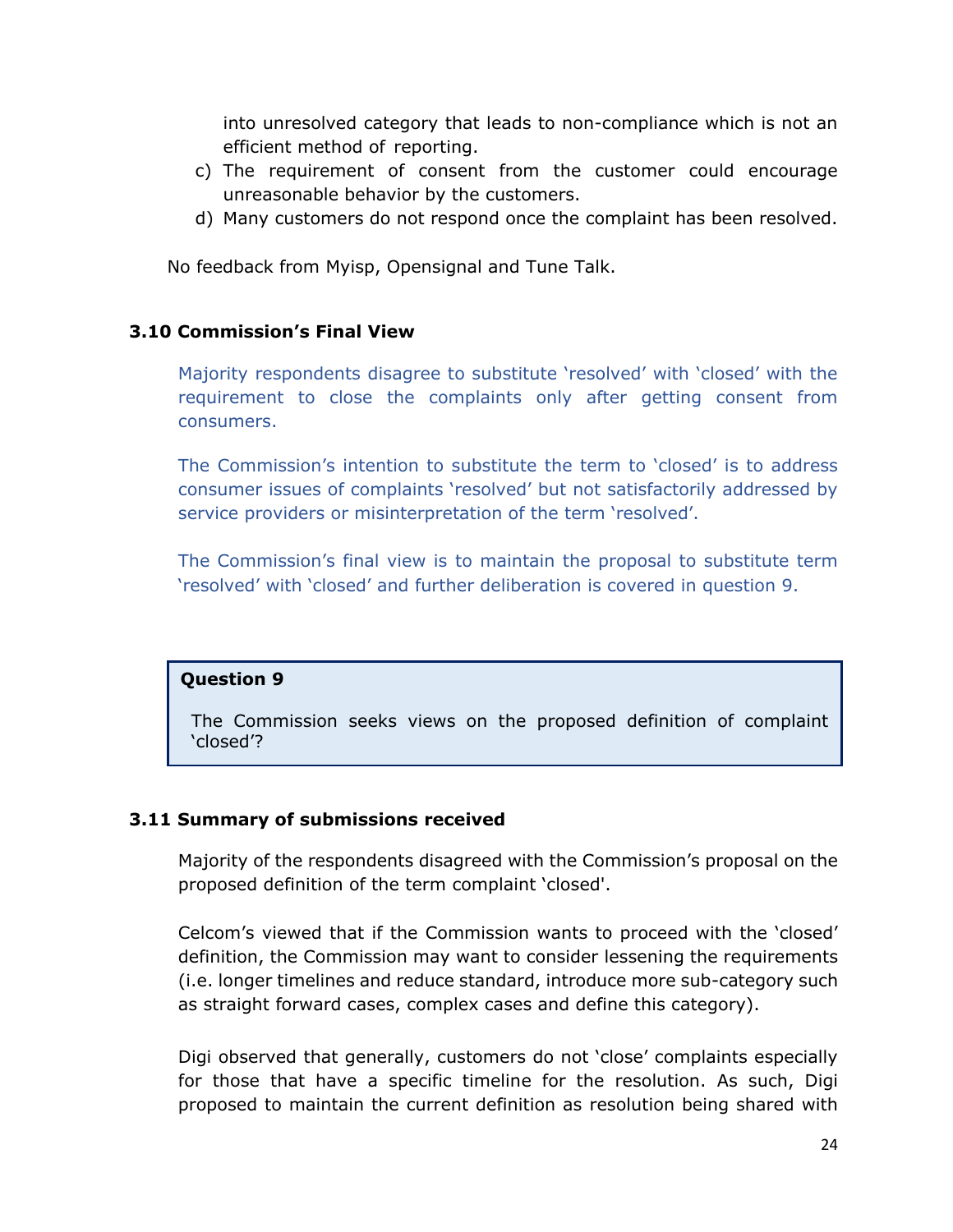the complainant.

Maxis disagreed with the Commission' s proposed definition of the term 'closed' as 'complaints in which the complainant consented to the resolution of the complaint provided by the service provider and agreed to close the complaint'. Maxis instead recommended for the proposal of 'closed' to be defined as a resolution being shared with the complainant.

Myisp proposed the complaint "closed" should mean the complainant consented to the resolution of complaint provided by the service provider and agreed to close the complaint or in the event that the complainant does not respond to SP's notification that the complaint has been resolved by three (3) business days, the complaint will be auto-closed by SP's Trouble Ticketing System.

Astro opined that, the Commission should provide a comprehensive interpretation that reflect the requirements of the drafted GCC 2020 on the definition of the term "closed". A complaint that is closed refers to a complaint that is no longer open in a SP's complaint management system and no further work is required by a SP. A complaint shall only be closed:

- a) with the consent of a subscriber; or
- b) where a subscriber is dissatisfied with the progress or resolution of a complaint and a service provider has informed a subscriber about the options for external dispute resolution; or
- c) if, after careful consideration and appropriate internal escalation, a service provider concludes that a complaint is frivolous or vexatious and that it can do nothing more to assist a subscriber or that, in view of a subscriber's behaviour, it chooses not to deal with a subscriber any further, in which case a service provider shall inform a subscriber of the options for external dispute resolution; or
- d) if a service provider is unable to contact a subscriber to discuss their complaint or to advise them of the proposed resolution of their complaint, in which case a service provider shall provide written notification informing a subscriber that the complaint shall be closed upon issuance of such written notification.

Net2one opined that complaint 'closed' should referred to a complaint which a service provider had provided a resolution and the complainant agrees to accept the resolution provided by the service provider.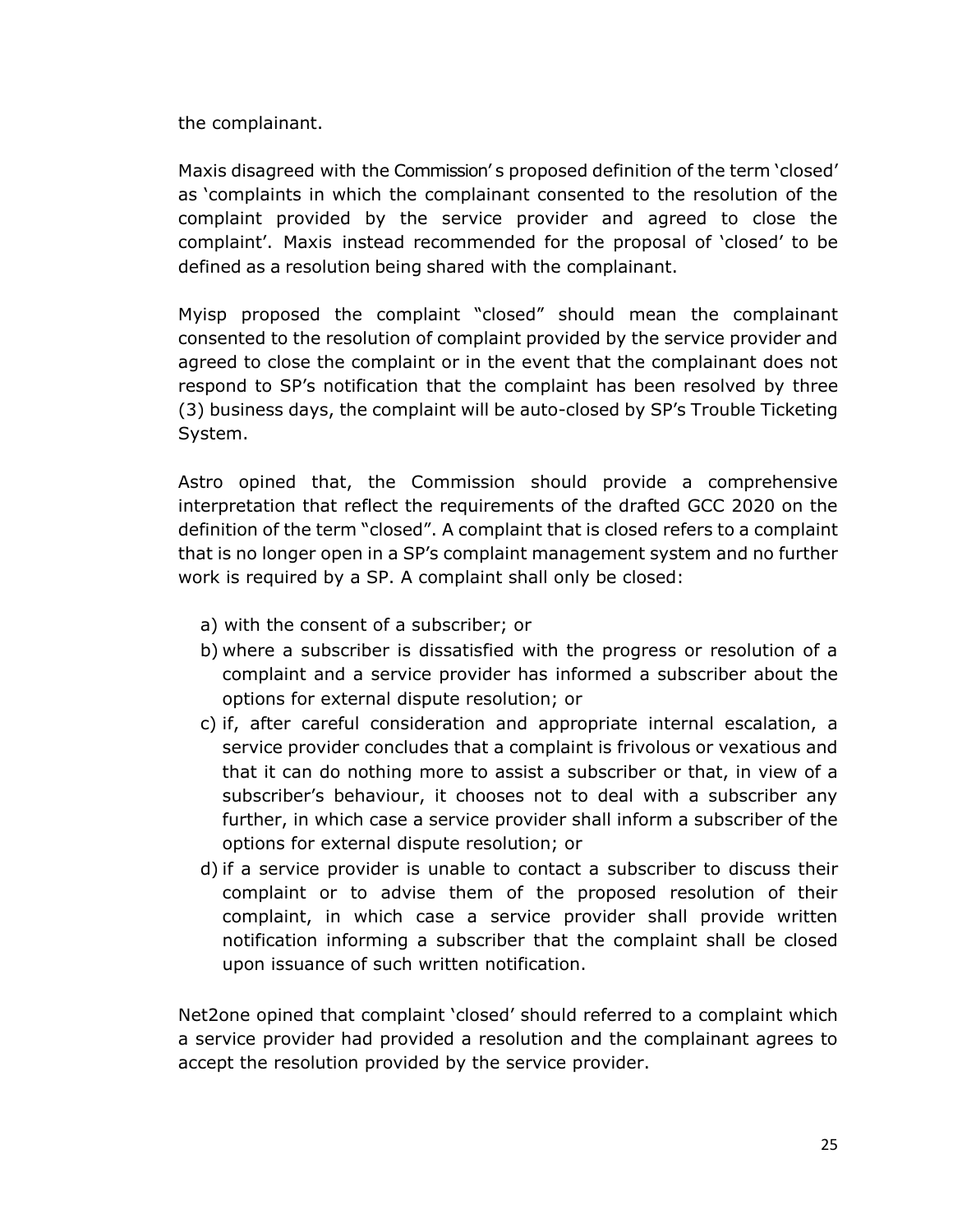RedTone remarked that their system will address a complaint as closed when the resolution has been communicated to the customer. There are also instances where the resolution will come from a 3<sup>rd</sup> party, which is beyond their control. Customer behavior is subjective and may not reflect to the actual situation, hence, a closed case will be concluded by a technical resolution. Therefore, RedTone proposed to define 'closed' when a resolution has been shared with the complainant.

TIME would like to propose the word 'closed' be substituted with 'responded' as a more suitable replacement which the term 'closed' and would likely be highlighted to several reasons as to why the term 'closed' may not be suitable.

- a) The term 'closed' may lead to the possibility of customers re-opening the complaints although the Service Provider has provided resolution according to an acceptable standard. The customer may not agree to the proposed solution, unreasonably or otherwise.
- b) Typically, even if the solution provided is reasonable, Service Providers will be left to the mercy of customers as there is currently no final arbitration mechanism to conclude and resolve the complaint.
- c) There are times where, customers may not wish to close the case despite the resolution given. Customers may be adopting a wait and see disposition. This will place the Service Provider at a significant disadvantage, as the case will be unnecessarily prolonged.
- d) In closing a complaint, Service Providers may be required to undertake site visits and be subjected to the customer's availability. Additionally, approvals or permits from relevant authorities or building owners are required especially during the Movement Control Order (MCO). The complaints may not be closed if the Service Providers are unable to obtain the necessary approval or permit to enter the premises.
- e) Proposing for the case to be closed within three (3) working days would not be practical especially in cases when customers are unreachable.
- f) Given the nature of the product, some complaints may require further rectification. Similarly, there can be specific technical issues requiring liaising with external third parties and/or require further information from the customers.

TM disagreed with the proposed definition of the term complaint 'closed'. The current term 'resolution" is good enough to describe the effort put in by the service providers to respond to the complaint lodged and TM opined that the 'resolution' term be maintained.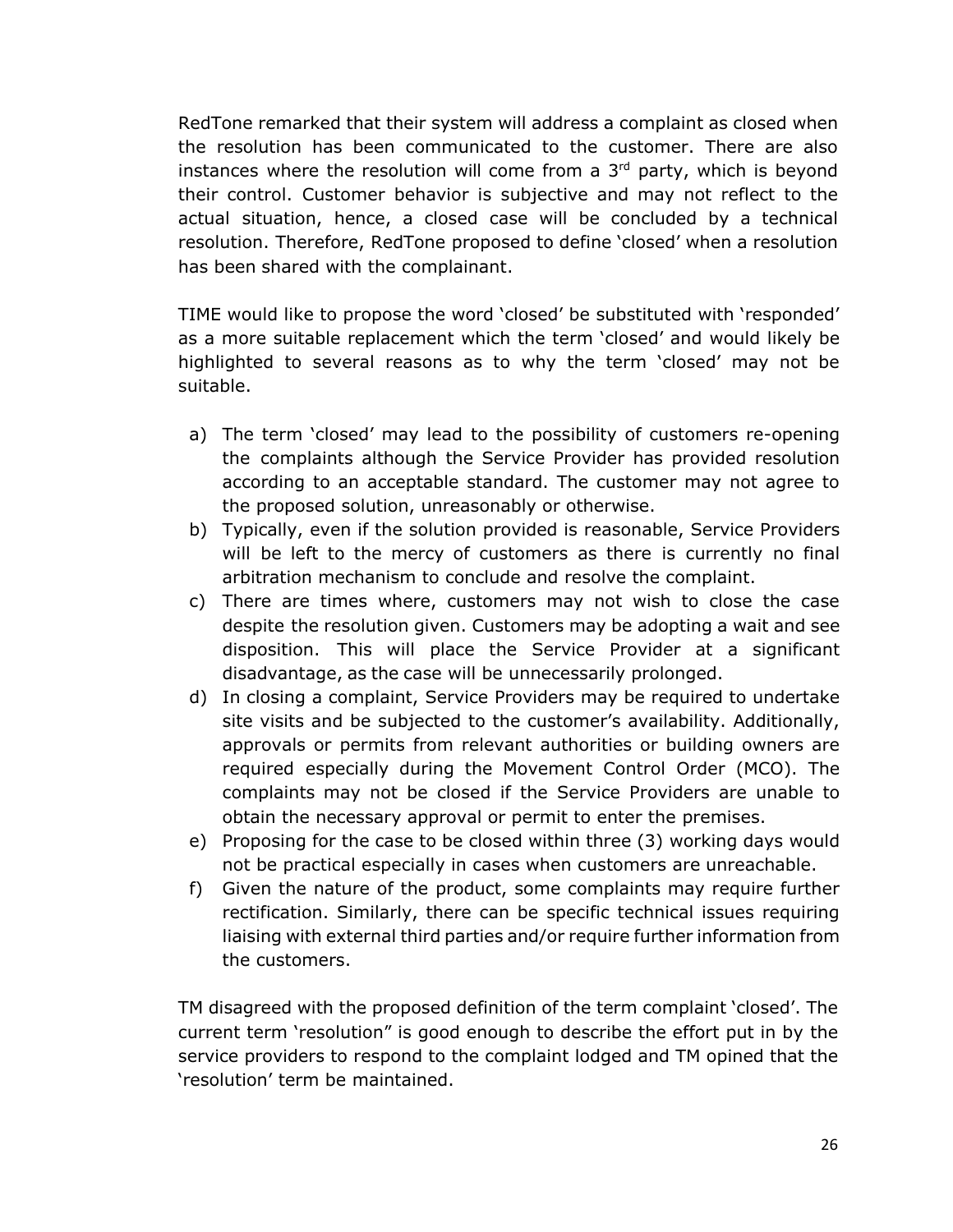U Mobile also disagreed with the proposed definition of the term 'closed' for complaints – where it requires the consent of the complainant to the resolution provided by the service and view that in most cases complainants do not provide consent to close even though resolution has been effected by the service provider. U Mobile proposed the 'closed' be defined as a resolution having been shared with the complainant.

XOX expressed concern on substituting and re-defining the terms above, particularly;

- a) re-defining the 'closed' as receiving consent from complainant to close the complaints can lead to a longer period recorded on handling time, which then leads to;
- b) longer period spent by consumers on waiting time;
- c) in the event whereby XOX is being held responsible for service issues due to Network Partner, this will result in inability to close the complaints, which will cause;
- d) increase number of call back by consumers / re-open of cases by consumers, which can lead to; and
- e) increase in complaints being re-addressed to MCMC Aduan Portal

YTLB and YTLC proposed for the term 'closed' to be defined as 'the resolution being shared with the complainant' as long as the service providers have provided justification and resolution to the case, the complaint should be deemed closed.

No feedback from Allo, Opensignal and Tune Talk.

#### **3.12 Commission's Final View**

The Commission has taken into account on the concern over several terms used to define 'closed' and takes note on the alternatives proposed by the respondents.

The definition of the term 'closed' for complaints is the complainant consented to the resolution of the complaint provided by the service provider and agreed to close the complaint.

The Commission wishes to maintain term 'closed' to be used for complaint resolution and will include the definition in determining the clarity as follows: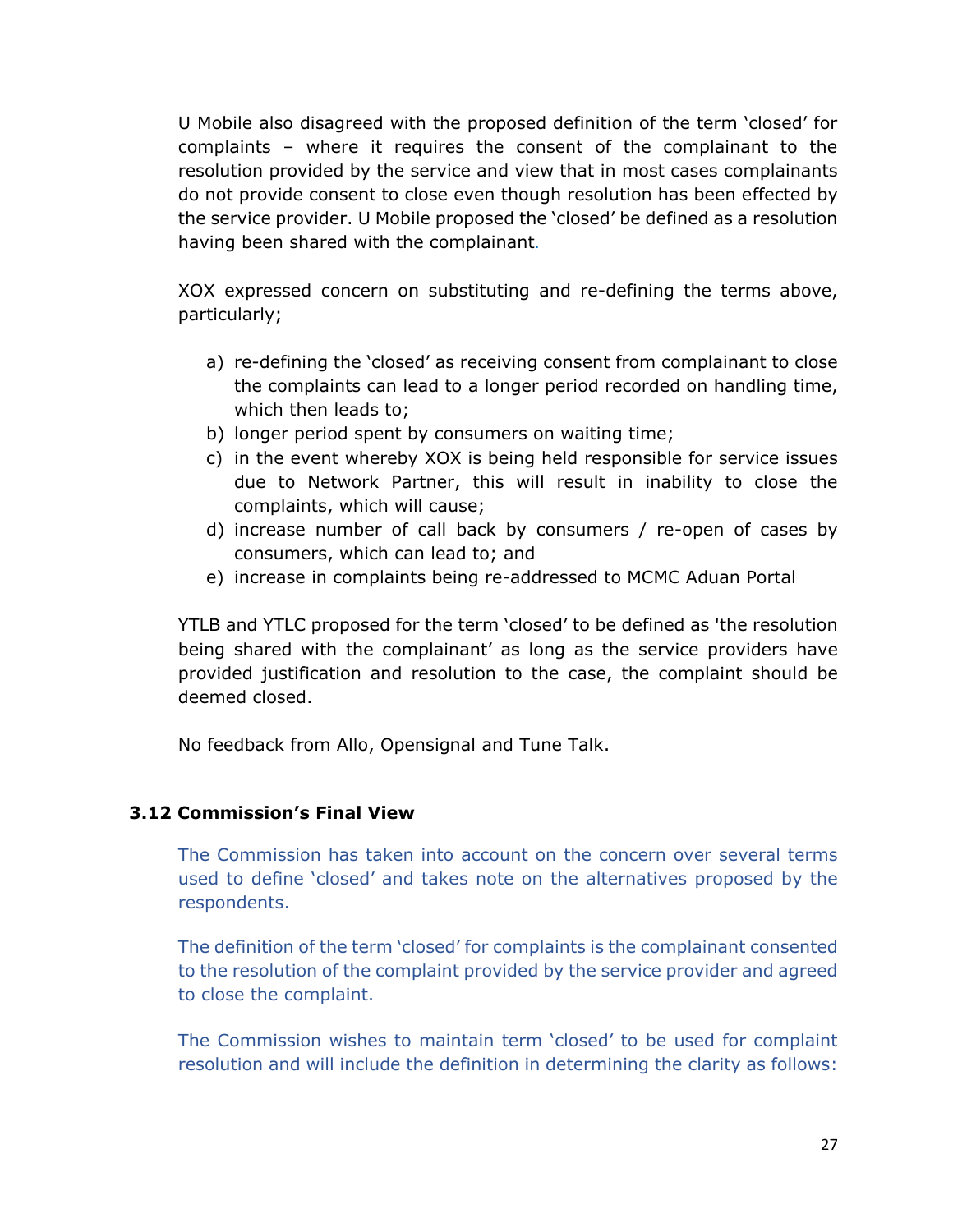- a) Complaint has been dealt with reasonably and adequately.
- b) Complainant consented to the resolution of the complaint provided by the service provider and agreed to close the complaint.

Notwithstanding the above, the Commission may determine whether the service provider has taken steps to address the complaint and whether it is reasonable to conclude that such steps have addressed the dissatisfaction of the complaint. This includes escalation of such complaints to the Consumer Forum of Malaysia by the service provider and/or complainant, or to other mediation/ arbitration avenues, including the Courts.

The Commission's final view is to maintain term 'closed' to be used for complaint resolution and will include the definition in the determination for clarity.

# **II. Call Centre Response Time**

#### **Question 10**

What are your views on the Commission's proposal to revise the standards from 2 tiers to 1 tier and to revise the standards on Promptness in Answering Calls to Customer Hotline to **85%** of calls that opted for human operator in a quarterly reporting period must be answered within **30 seconds**?

#### **3.13 Summary of submissions received**

Allo, Digi, Myisp, Astro, TM, U Mobile, XOX, YTLC and YTLB agreed with the Commission's proposal to revise the standards from 2 tiers to 1 tier.

For promptness in answering calls to customer hotline, most of the respondents disagreed with the proposed standards that at least 85% of calls that opted for human operator in a quarterly reporting period must be answered within 30 seconds.

Celcom and Tune Talk recommended for the standards to be revised to "at least 80% of calls that opted for human operator in a quarterly reporting period must be answered within 30 seconds".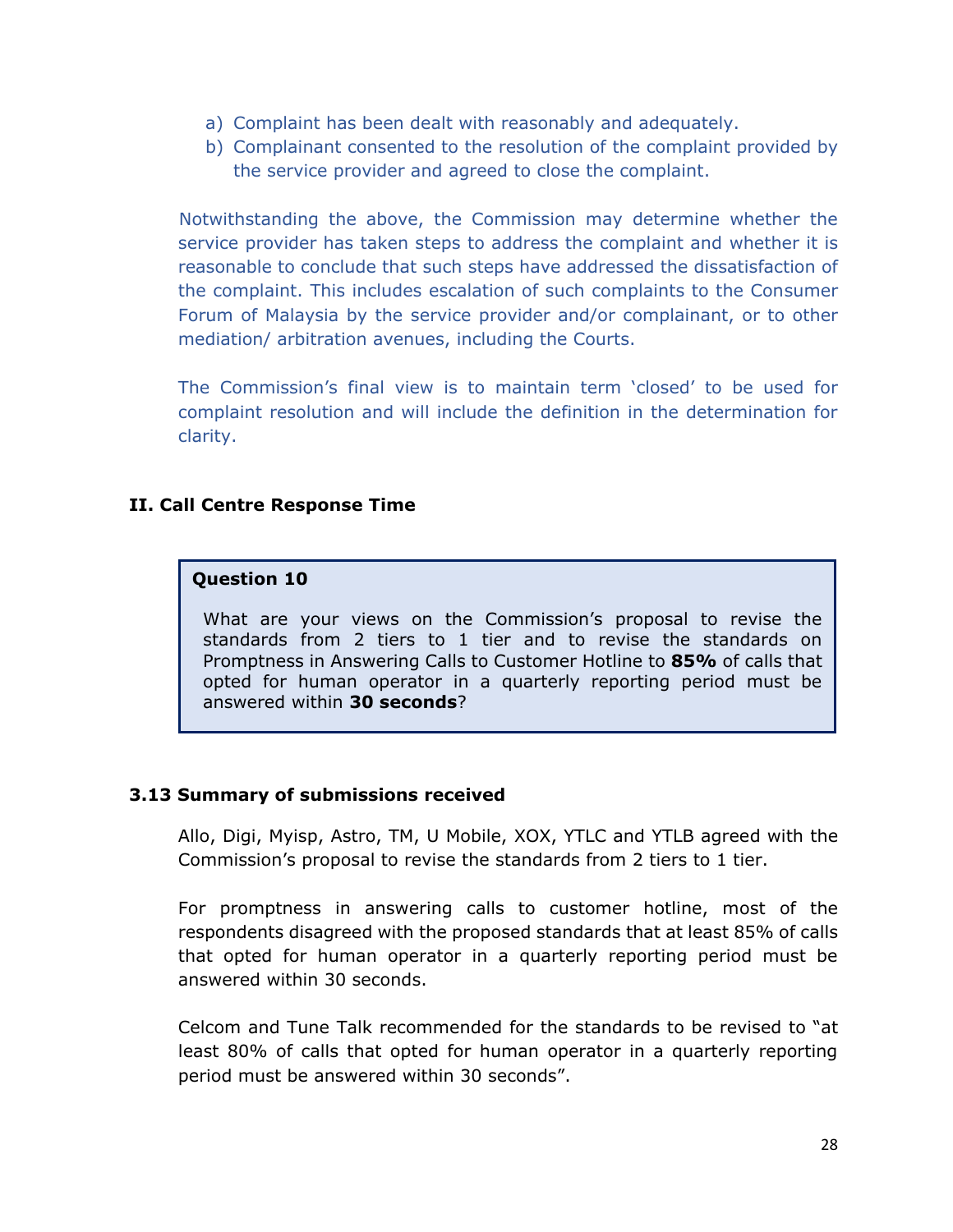Digi has sought the Commission's consideration to exempt this requirement from the MSQoS, thus making it non-mandatory.

Maxis suggested for the standards to be reviewed to 80% of calls to Customer Hotline must be answered within 30 seconds as a guideline or best practice and not a mandatory standard as a customer service centre is not an emergency call centre that requires fast response time. Furthermore, Maxis has their self-serve channels on their Apps, Visual IVR and ChatBoT to offer immediate assistance on some service scopes.

Astro wished to propose to exclude the calls relating to issues that are due to third party's actions such as service disruptions due to inadvertent fibre cut by other utility providers or authorities, outages, unprecedented situation such as situations caused by pandemic, MCO, force majeure etc from calculation of this measurement as such incidences will create a high abnormal surge in the calls to the call centers and resulting in noncompliance.

RedTone proposed for 80% within 30 seconds and would also like to include exclusion (not limited to) to calls made during any incidents causing congestion (outages, 3rd party fiber cut, resources impacted during pandemic or force majeure). RedTone also sought the Commission's consideration to adopt this standard as part of its monitoring activities and not to be mandated.

TIME has welcomed the move by the Commission to have one standard which is the more common standard being adopted in all contact centres around the world. TIME would also like to propose that calls made during any incidents that causes congestions (outages,  $3<sup>rd</sup>$  party fibre cut, resources affected during pandemic or force majeure) be excluded from the calculation. TIME is moving towards empowering its customers to use TIME self-service portal as the main engagement route with their support team. TIME has invested in a system to allow customers to track their bills and account details as well as to lodge any complaints/queries at their convenience, 24/7.

U Mobile has proposed to revise the standards on Promptness in Answering Calls to Customer Hotline to 80% of calls that opted for human operator in a quarterly reporting period must be answered within 30 seconds and exclusions should be made for incidents involving outages (including 3rd party fiber cuts), special promotions (surge in traffic), downtown due to emergencies in the contact centre (e.g. pandemic) and force majeure etc.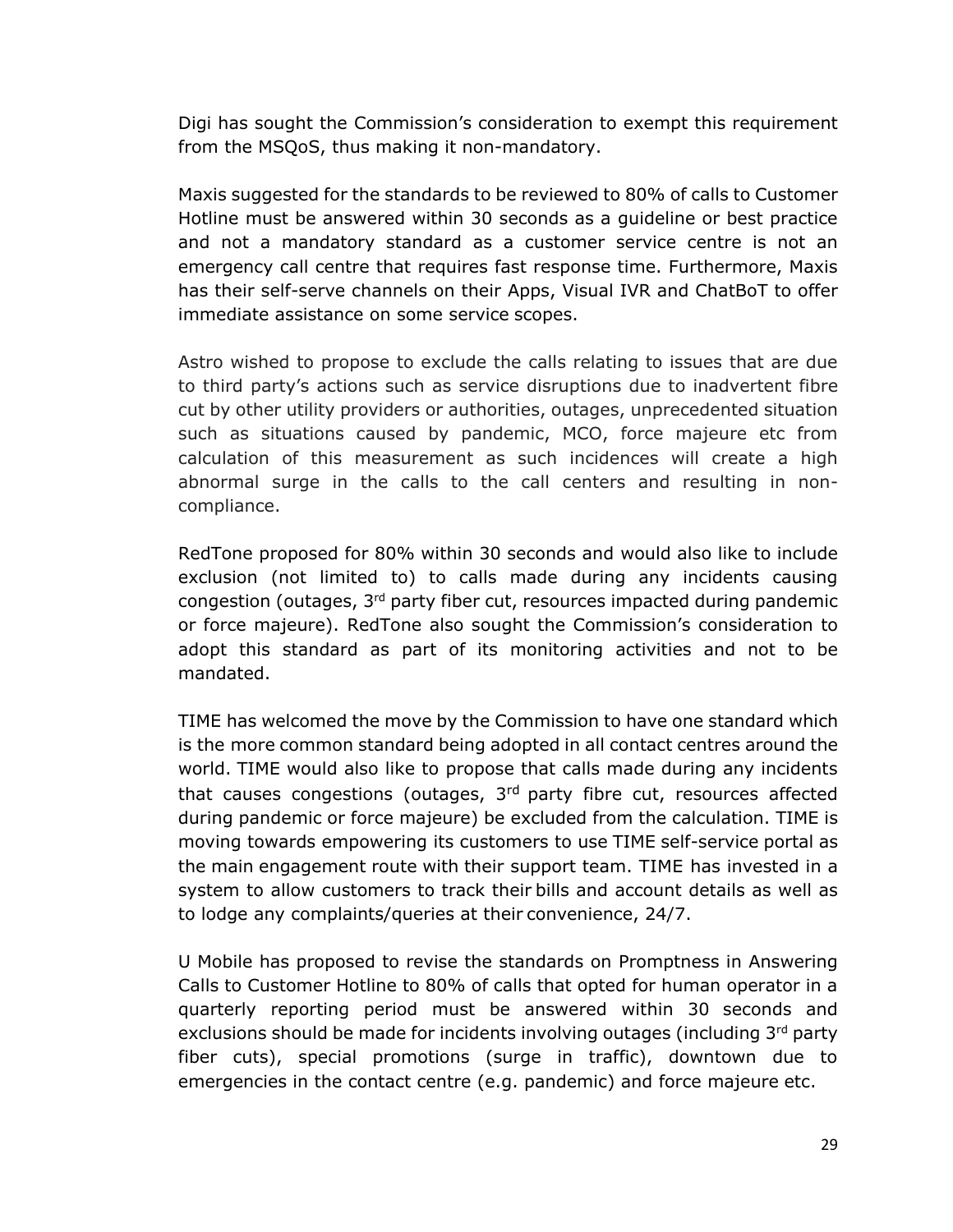XOX opined that outlying or extenuating circumstances needs to be excluded from the report. There are several areas that XOX would like to highlight that might affect SP's ability to meet the standard spelled out for Call Center Response Time particularly on;

- a) Current COVID-19 pandemic which limits the operating time for call centres.
- b) New ways of working which introduced "Working from Home" initiative in order to contain COVID-19 pandemic, which might delay Customer Service response.
- c) Staff movement within Call Centres which may affect call centre response due to training period.
- d) Maintenance / outage at affected areas burst of call.

Net2One opined that the current standards should be maintained.

TM suggested to retain the existing standard for "at least 80.0% of calls to customer hotline that opted for human operator in a quarterly reporting period must be answered within 20 seconds".

YTLB and YTLC proposed 80% of calls to Customer Hotline must be answered within 45 seconds and sought to exclude calls made during any incidents causing congestion.

No feedback from Opensignal.

#### **3.14 Commission's Final View**

The Commission notes that the majority of respondents has agreed with the Commission's proposal to revise the standards from 2 tiers to 1 tier, however there were some disagreements on the proposed standard that 85% of calls that opted for human operator in a quarterly reporting period must be answered within 30 seconds.

Some respondents proposed 80% of calls to be answered within 30 seconds (longer answering period) and also requested for exclusion during any incidents that causes congestion (service outages, call center resources impacted during pandemic).

The Commission notes the suggestion by some respondents to consider adopting this standard for the purpose of monitoring and not to be mandated.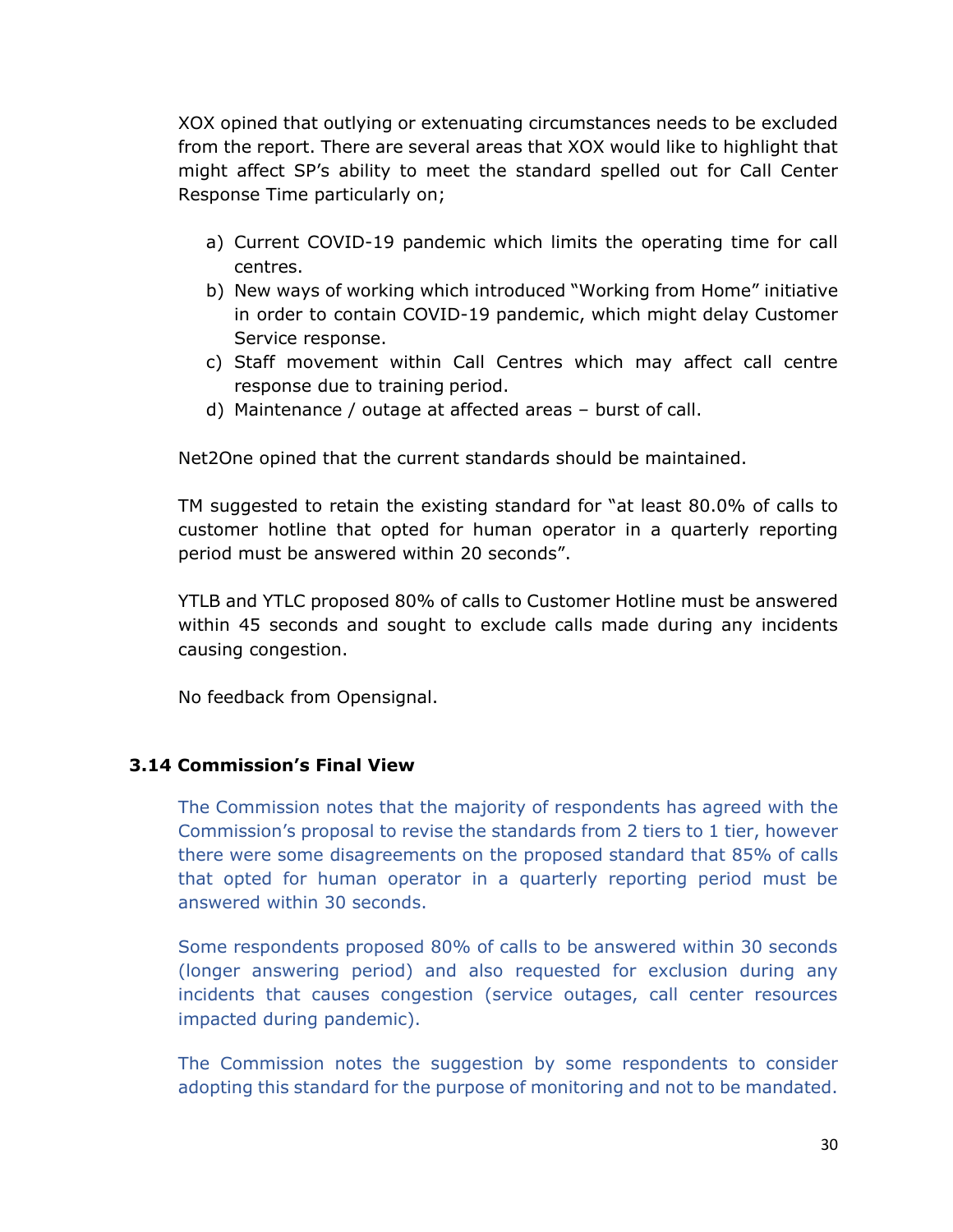However, the Commission does not agree to exempt this standard as the Commission believes that this standard is necessary to ensure that calls are answered promptly by the service providers. Service providers are encouraged to provide other channels or platform ie. Chatbox, live chat, selfservice portal etc in order empower customers to use, for better management of customer queries.

The Commission's final view is to maintain the proposed standard of 85% within 30 seconds as improvement of the level of the service from the existing standard of 80% within 20 seconds.

#### **C. SERVICE FULFILMENT**

#### **I. Service Restoration Fulfilment**

#### **Question 11**

The Commission seeks views on the proposed revision to Service Restoration Fulfilment to provide further clarity.

#### **3.15 Summary of submissions received**

Myisp has no objection on the proposed revision to Service Restoration Fulfilment to provide further clarity.

Allo viewed that it should be defined in working/ business days instead of hours, since this is best effort connectivity and telco will face issues on access level, such as high-rise unit accessibility during non-working hours etc.

Celcom contemplated that the calculation of the number of days from the time and date a service fault is reported by the customer is not practical from an operational point of view and opined that the agreed appointment date and time will be more accurate in representing the standards. Celcom recommended that the standards be amended as follows:

a) Not less than 95.0% of all Service Restoration Fulfilment in a reporting period must be fulfilled within 24 hours **from the actual appointment date agreed by the customer and the service provider**; and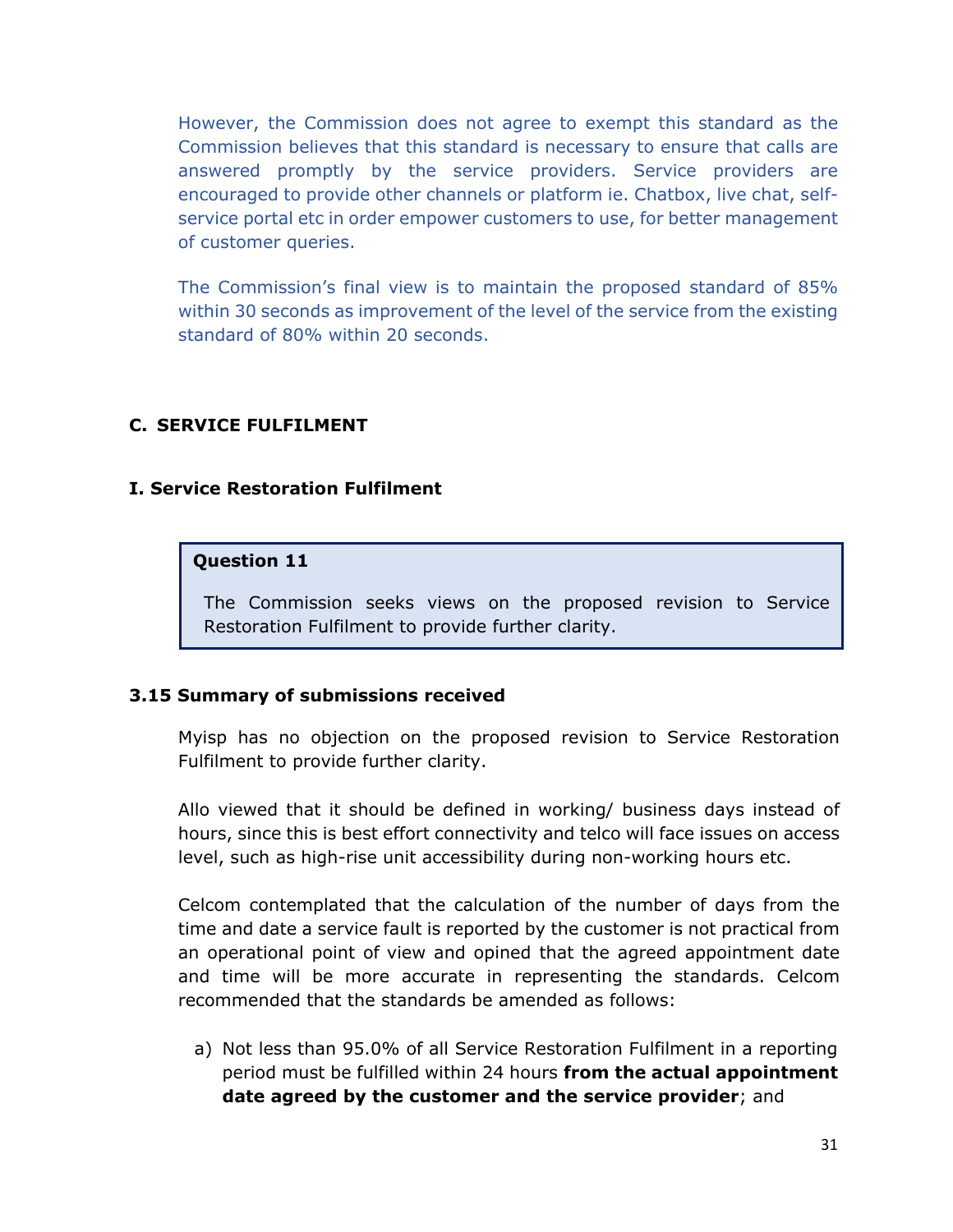b) 100.0% of all Service Restoration Fulfilment in a reporting period to be fulfilled within 48 hours **from the actual appointment date agreed by the customer and the service provider**" (this is due to customer availability for our team to access the customer's premises, if required)

Digi has proposed that the restoration time should start from the actual appointment date as agreed with the customer for both the 24-hour and 48 hour standards. This is due to customer availability for their team to access the customer's premises, if required. Additionally, for the standards on Service Restoration Fulfilment within 48 hours, Digi has proposed the standards met to be set at 99% instead of 100% as there could be certain situations outside Digi's control that may restrict them in achieving the 100% KPI. Digi would also like to stress on the list of exclusions to be included:

- a) Activities caused by third party impacting service
- b) Test equipment error
- c) Fault at customer premises due to faulty Customer Premises Equipment ("CPE"), infrastructure or internal wiring
- d) Customer premises inaccessibility
	- Including impact of lockdowns, MCO, travel restrictions by authority or similar
	- Fault in connectivity to test server outside of our control
- e) Force majeure

RedTone proposed the restoration time should start from the actual appointment date based on customer availability and would like to seek the Commission to consider providing exclusion for instances such as building access issues (especially in times of pandemic).

TIME mentioned that as the majority of premises served by TIME does not allow access after office hours, weekends and on public holidays, a gap of 18 hours (first 24 hours) and 36 hours (first 48 hours) on the permissible existing rectification/restoration window. As such, it is an issue to fulfil the restoration works as per the proposed standards. TIME has instead proposed to use the customer actual appointment date (as per customer availability) as opposed to the default reported date and exclusions be taken into consideration.

U Mobile viewed that it is reasonable to expect that Service Restoration Fulfilment time to begin from the actual appointment date, in accordance with the customer's confirmed availability.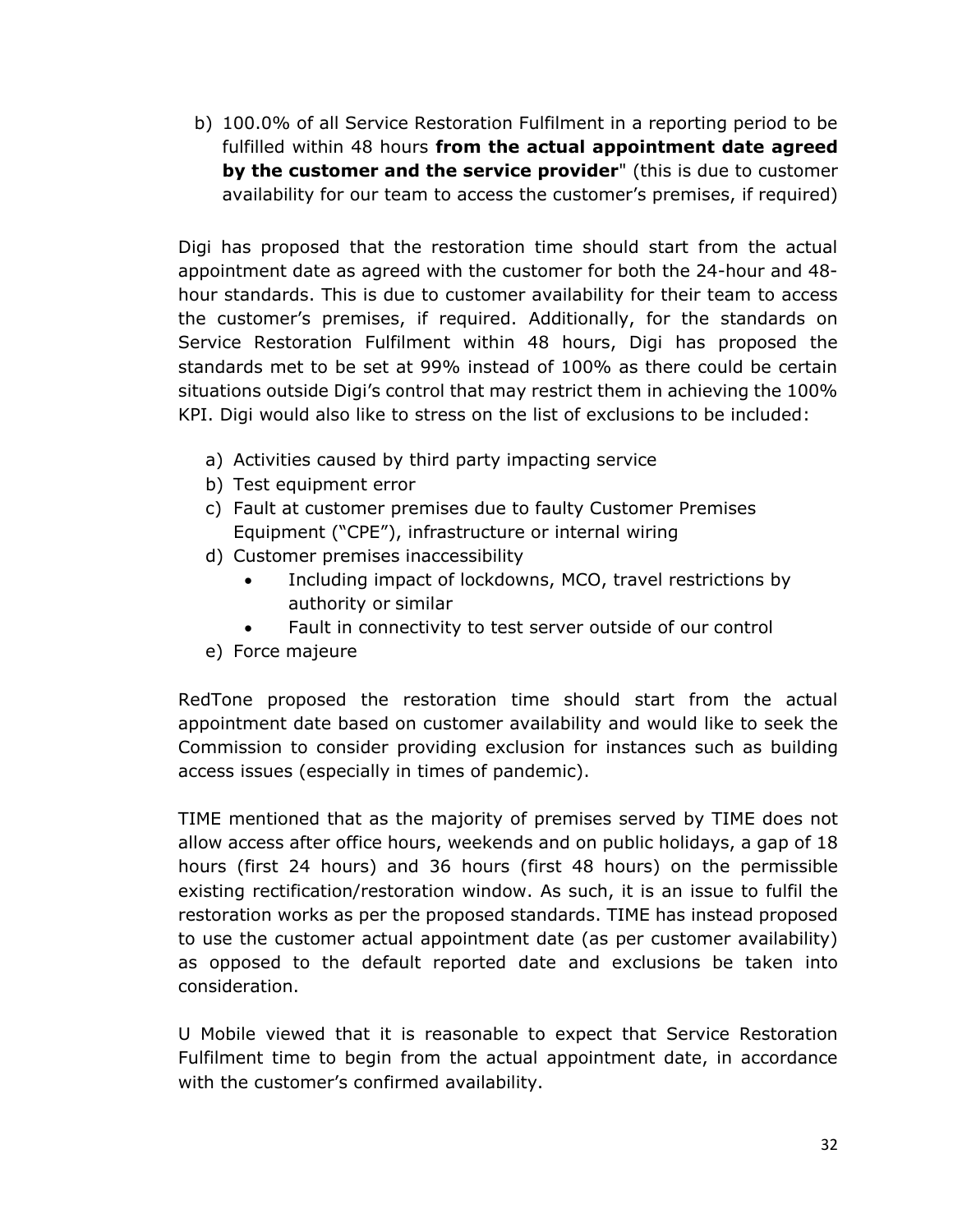Maxis disagreed with the Commission's proposal to fulfil the service restoration from the time and date a service fault is reported and viewed that the current process to fulfil a request for service restoration is considered tedious and has dependency on customers' availability, their partners and their own resources. Maxis suggested to the Commission to retain the current mandatory standards.

YTLB proposed for the current standards to be retained. In furtherance, the additional wording in 'service restoration fulfilment in a reporting period to be fulfilled within 48 hours *from the time and date a* service *fault* is reported/' is impossible to achieve. Instead, the restoration time should begin from the actual appointment based on a customer's availability. It should further noted that most condominiums and/or residential communities has imposed timing restrictions to enter the premises which may lead no accessibility.

Astro wished to propose for the standards to be revised from 100% to 99% must be restored within 48 hours to allow the service providers some allowance as there might be situations that may arise where service restoration will not able to be fulfilled as the situation does not fall within the exclusion list. Additionally, Astro opined that the restoration time should be measured commencing from the actual appointment date where the customer is available at their premises.

TM has viewed that the 100% requirement is stringent in comparison to other jurisdictions. There is still a possibility of human oversights or IT system glitches as the industry is now highly dependent on the various IT platforms to handle the big volume of business transactions. The standards have also limited TM's ability to provide differentiated service offerings to different segments of the market. Therefore, TM proposed the standards to be revised as follows:

- a) Not less than 95.0% of all Service Activation Fulfilment in reporting period must be fulfilled within 24 hours from the agreed time and date;
- b) Not less than 99.0% of all Service Activation Fulfilment in reporting period must be fulfilled within 72 hours from the agreed time and date; and
- c) 100.0% of all Service Activations Fulfilment in a reporting period must be fulfilled within 7 days from the agreed time and date.

XOX stated that it does not offer Wired BAS, hence has no views to share.

No feedback or opinion from Net2One, Opensignal, Tune Talk, and YTLC.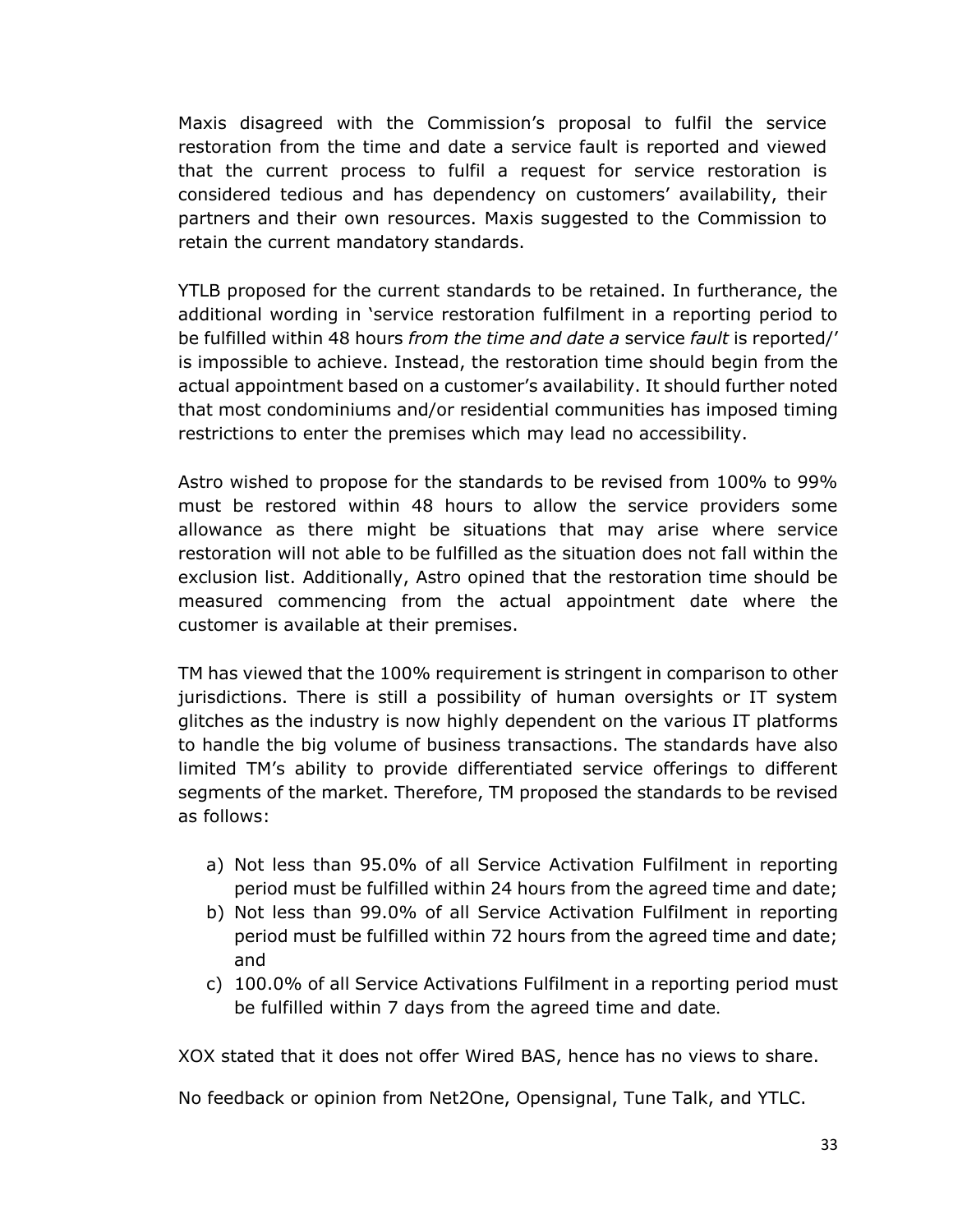#### **3.16 Commission's Final View**

The Commission notes that the majority of the respondents disagree with the proposed revision to service restoration to provide further clarity.

Some respondents proposed for the standards to be revised from 100% to 99% for service activation or service restoration due to possible situations where the service is unable to be fulfilled by the service provider. The Commission disagrees to the proposed revision as there are existing exclusion provided for both indicators; service activation and service restoration.

After reviewing all the feedback, the Commission wishes to retain the existing standard on the service restoration fulfillment. The existing indicator will measure the duration from the time and date a service fault is reported, to the time of service restoration. Where customer has requested for specific time and date of service restoration, restoration time is calculated from specified time and date.

The Commission's final view is to retain the existing standard for Service Restoration fulfilment.

#### **D. NOTIFICATION/INFORMATION**

#### **I. Advance Notice of Scheduled Downtime**

#### **Question 12**

Do you agree with the Commission's proposal to impose a requirement that for every scheduled downtime for PCS, Wireless BAS and Wired BAS, service providers must notify the Commission in writing **72 hours in advance?**

#### **3.17 Summary of submissions received**

Net2One and YTLB agreed with the Commission's proposal to impose a requirement that for every scheduled downtime for PCS, Wireless BAS and Wired BAS service providers must notify the Commission in writing 72 hours in advance.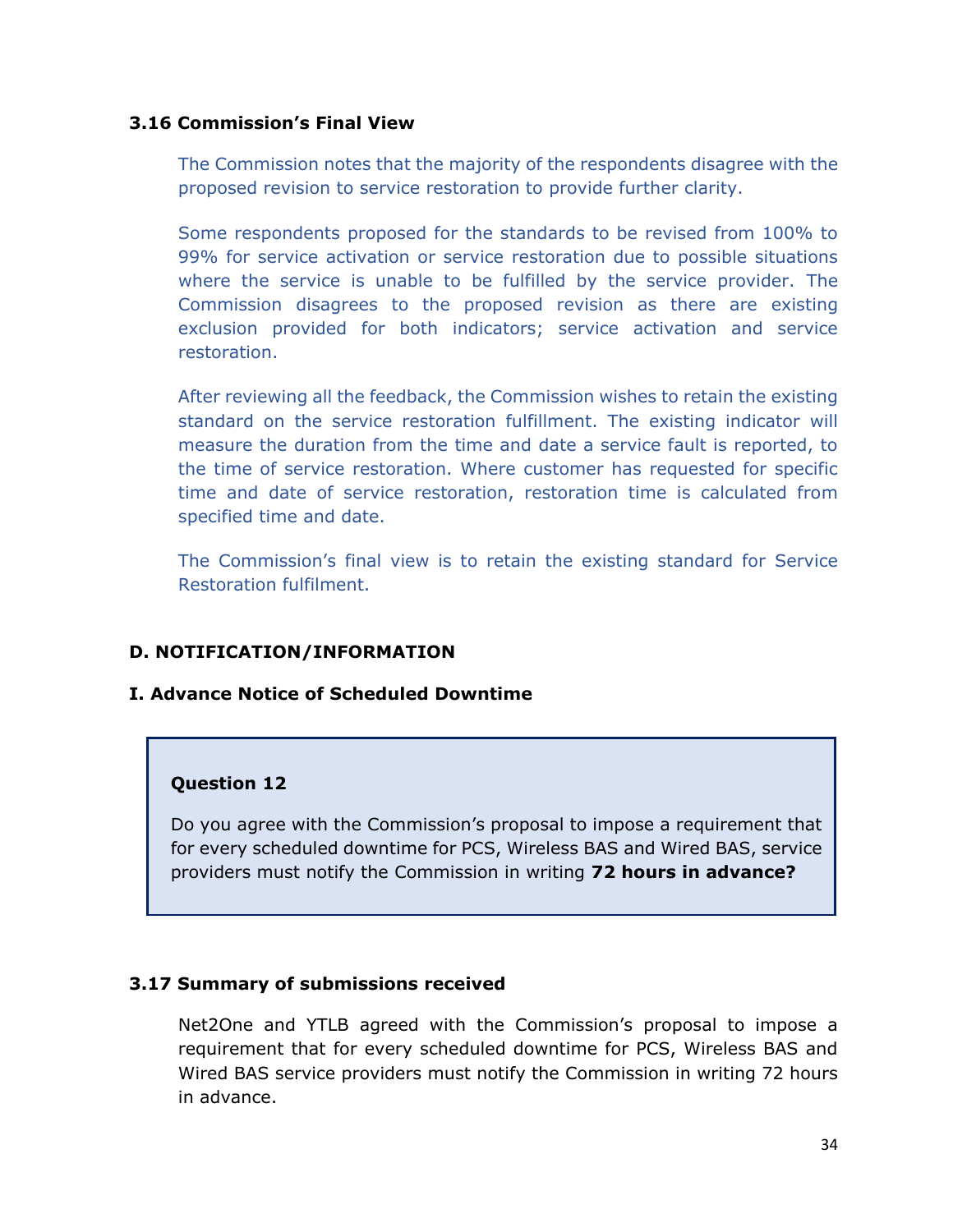Allo suggested that notification to the Commission should be within 48 hours prior.

Celcom has sought the Commission to consider the advance notice of scheduled downtime to be taken out from the MSQoS and governed under other instrument such as a guideline for monitoring purposes only and would like the Commission to consider reinstating this standard under network MSQoS under each of the service. This indicator is currently being monitored by a network team and it would be easier to streamline the reporting. The notification should also be issued when the following condition is fulfilled:

- a) Affecting 100,000 customers and more for Public Cellular Service and Wireless Broadband Access Service;
- b) Affecting 5,000 customers and more for Wired Broadband Access Service; and
- c) Scheduled downtime is 60 minutes or more; and
- d) Maintenance conducted between 06:00am to 11:59pm; and
- e) Exclude third party maintenance work.

Celcom proposed the following amendments to the standard:

- a) Every session of scheduled downtime, which affects customers' access to services, must be notified to customers no less than 24 hours in advance.
- b) Every session of scheduled downtime which affect customers' **access to services** must be notified to the Commission no less than **36 hours**  in advance."

Digi has proposed that the criteria for the notification of scheduled downtime to the Commission and customer to be within 24 hours for a duration of more than 60 minutes for activities that affect:

- a) more than 100,000 customers and related to network impacts for PCS and Wireless BAS;
- b) more than 30,000 customers and related to network impacts for Wired BAS.

In addition, Digi proposed the notification of scheduled downtime to the Commission and customer shall not include activities performed within the maintenance window (between 12.00 midnight to 6.00 am) and scheduled downtime conducted by external parties or any urgent repair activity.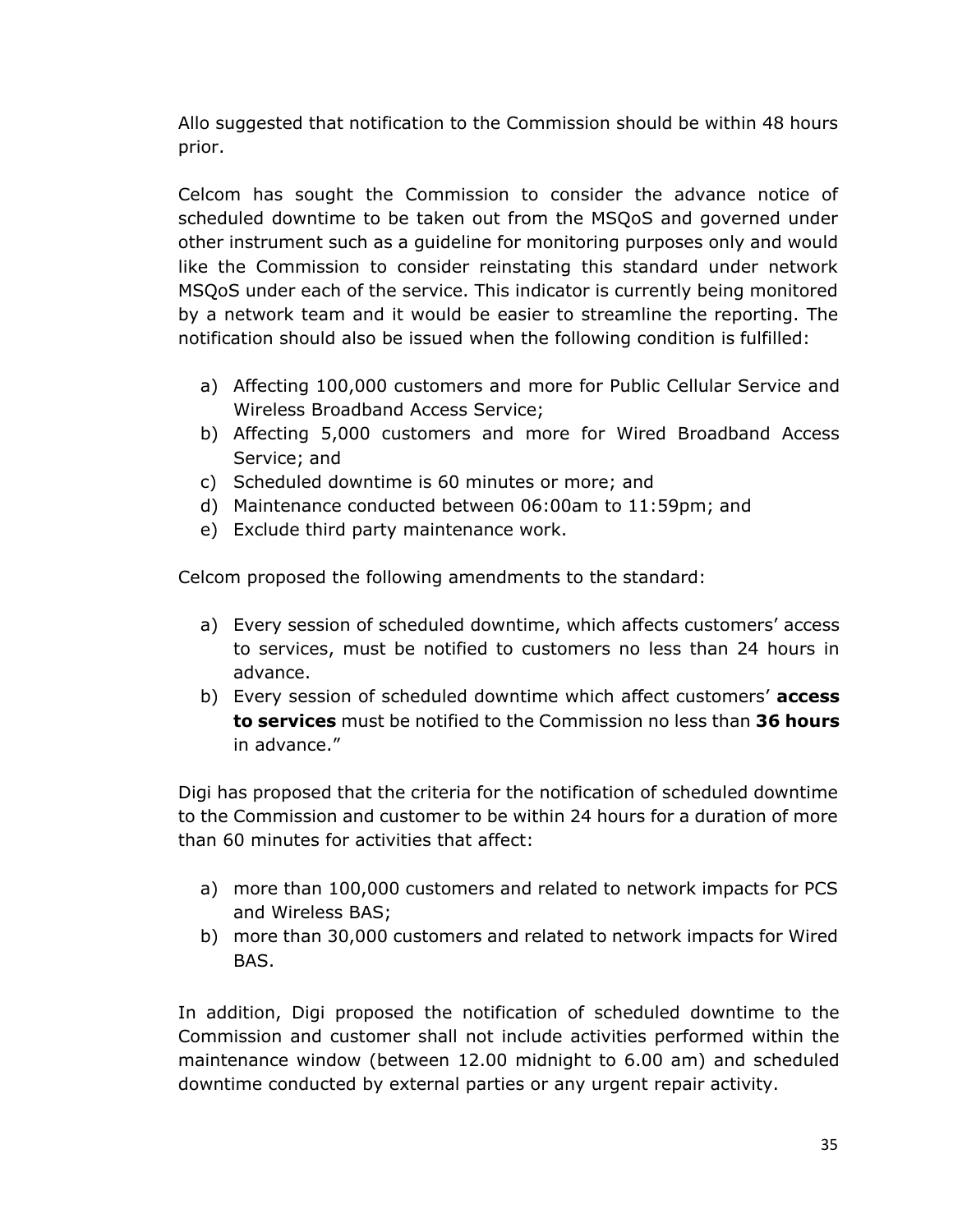Maxis viewed that a scheduled downtime is the result of a planned activity by a service provider. Maxis has recommended to further limit on the event which only involved major scheduled downtime impacting nationwide for services:

- a) period of scheduled downtime: maintenance works starts from 6am until 11:59pm
- b) number of impacted subscribers: for PCS and Wireless BAS more than 100,000 subscribers impacted, for Wired BAS more than 5,000 subscribers impacted
- c) duration cover only service impacted (total failure of voice and data) and network related that take more than 120 minutes for actual work and roll back
- d) exclusion of schedule maintenance  $-3<sup>rd</sup>$  party maintenance work, adhoc maintenance works

Maxis recommended the following notification timelines and not 72 hours as proposed by the Commission due to some dependencies on other parties, such as approval from building owners to access, or where certain jobs may depend on or require other works to be completed first before they can start.

- a) Notification to customer within 24 hours
- b) Notification to the Commission within 36 hours

Astro opined that for service providers that do not own their own network and have high dependency on third party's network, it is sufficient if the owner of the network notifies the Commission and submits the comprehensive report on the scheduled downtime for avoidance of redundancy in notification to the Commission.

RedTone disagreed with the notion to notify the Commission in writing 72 hours in advance for every scheduled downtime for PCS, Wireless BAS and Wired BAS. This is because some works planned may be delayed or cancelled due to the dependencies on other parties (approval from building owner to access) and they are dependent on third party network infrastructure. Hence, RedTone cannot commit until the third party agrees to the proposal.

TIME has acknowledged the need for the Commission to be aware of any scheduled downtime that have been pre-planned. However, there will be instances where urgent planned events need to be carried out in order to avoid bigger disruption. In such cases, service providers will not be able to notify the Commission in writing 72 hours in advance. TIME proposed that in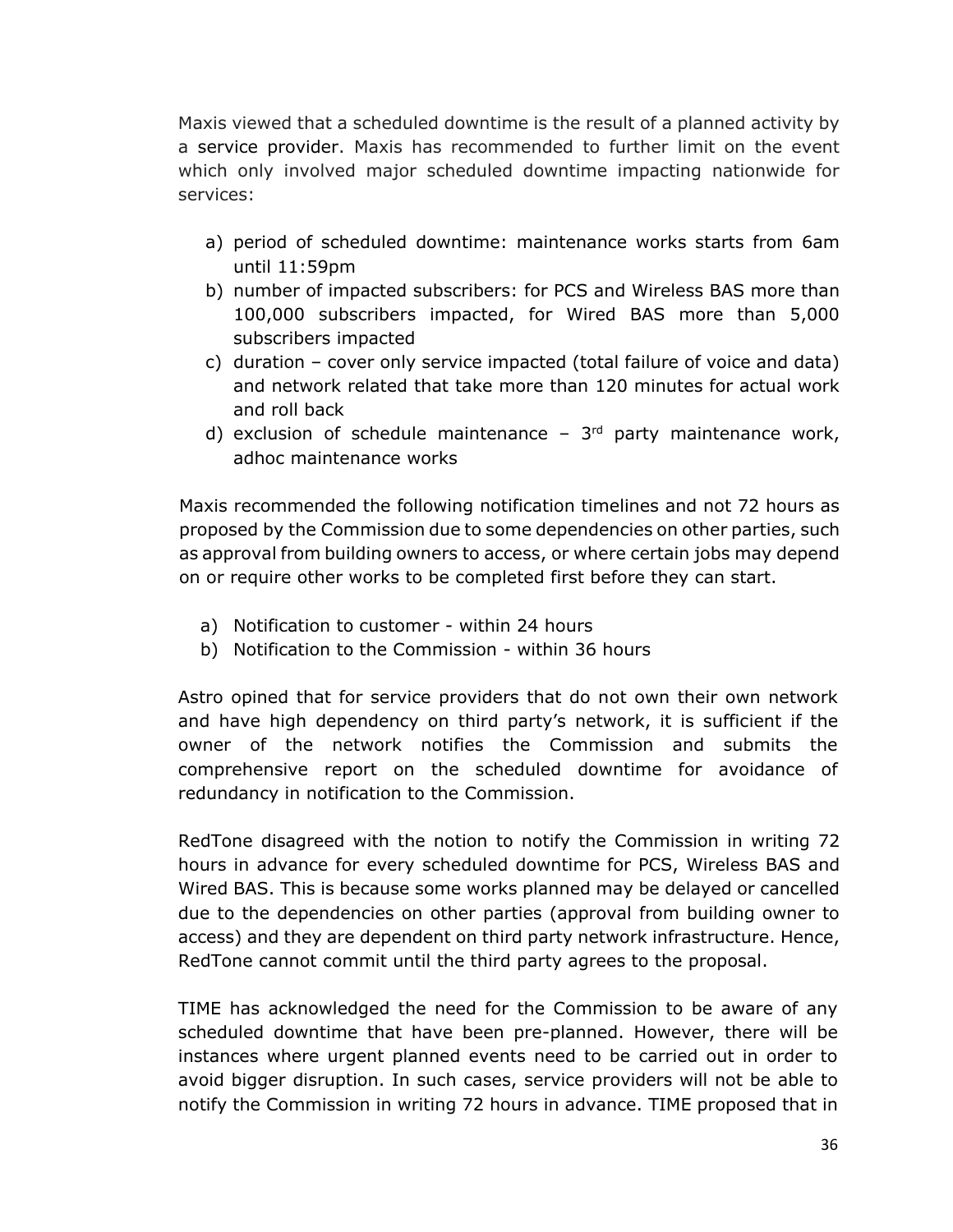these situations, service providers can only notify such planned downtime within 24 hours. TIME would like to recommend for specific criteria to be put in place before any notification is to be sent to the Commission. This is to ensure that only relevant notifications on planned downtime are notified to the Commission. The proposed criteria are as follows:

- a) Only service-affecting events (impacting customers) are reported.
- b) Any site with redundancy capacity will be excluded from notifications.
- c) Only planned downtime affecting 5,000 customers or more and exceeding 60 minutes be reported.

TM proposed that the kind of Advance Notice of Scheduled Downtime that is necessary for the purpose of reporting and notifying the Commission and customers respectively should be confined to network-related schedule downtime that affects customer experience only. It is also important to prescribe the minimum period so that only the important and crucial events are being escalated. In short, TM proposed that Advance Notice of Scheduled Downtime is for the following: -

- a) when it involves a total no service (i.e. not working at all) experience to customers;
- b) when it is network related; and
- c) when it exceeds a certain amount of time (more than 2 hours) during non-peak hour.

U Mobile proposed that notification should only be required for scheduled downtime affecting 100,000 subscribers and lasting more than 60 minutes and should include an exclusion list and notification to the Commission in writing should be not less than 24 hours in advance.

XOX supported the Commission's proposal for the same standard for PCS to be applied to Wireless BAS and Wired BAS. However, XOX opined that for the case of MVNO, the notification timeframe needs to take into account the gap in time during which Network Partner notifies MVNOs. Hence, XOX suggested for the 72 hours' notification period to start from the date and time MVNOs receive official notification from Network Partner.

YTLC disagreed with the proposal as not every scheduled downtime results in service disruption. Schedule downtime can be done seamlessly without disruption due to the availability of sufficient network redundancy. Only scheduled down time that results in service disruption and are not urgent will need to be reported to the Commission 72 hours or 3 days in advance.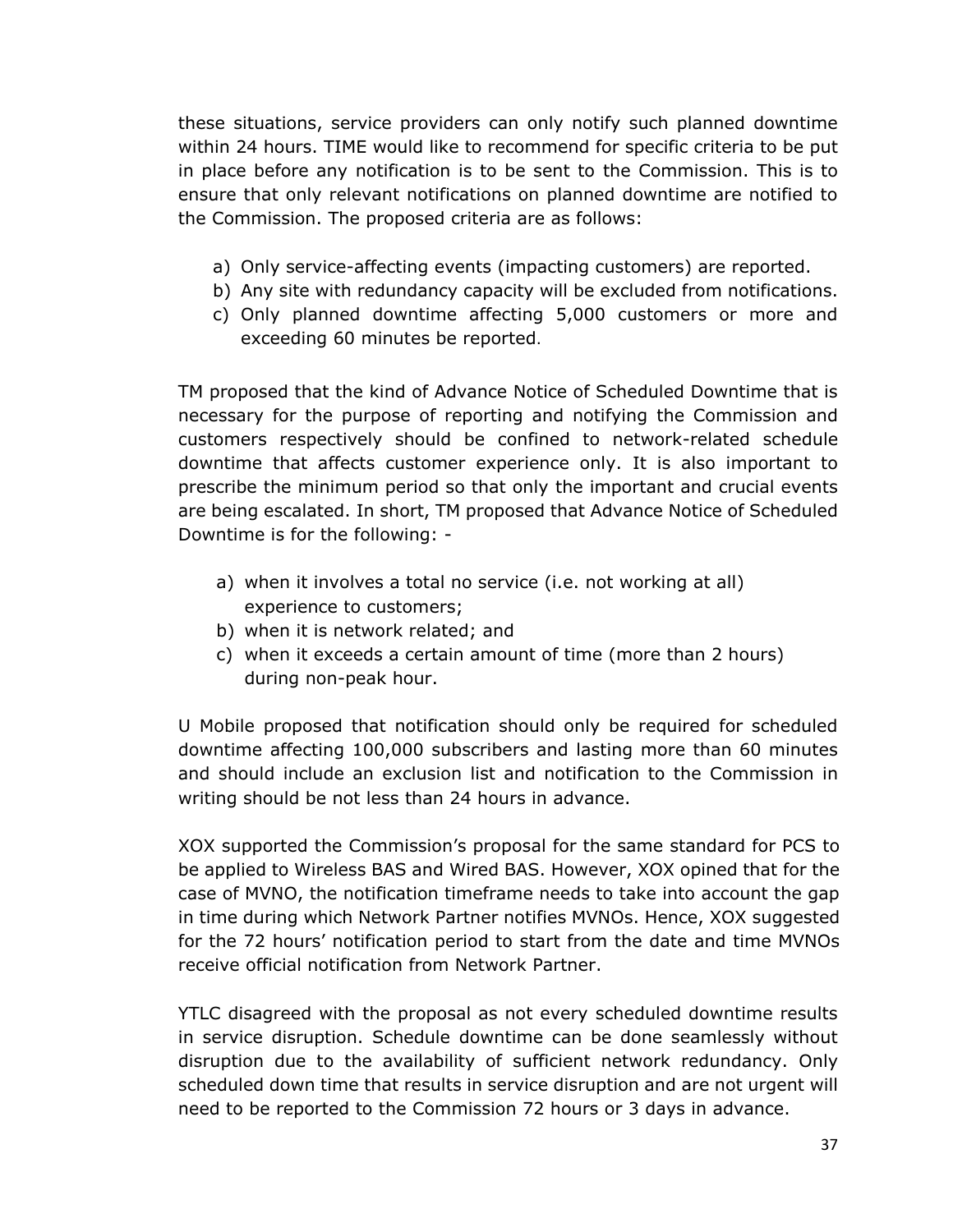No feedback from Myisp, Opensignal and Tune Talk.

#### **3.18 Commission's Final View**

The Commission notes the challenges faced by service providers in complying with the standards. The Commission views that advanced notice to the customer is vital to ensure customers are well informed regarding any potential disruptions to the services subscribed. The notification to the Commission is required for any planned downtime to provide adequate time for the Commission to manage stakeholders or deal with potential complaints by the public.

The advance notice required will include any maintenance or network upgrades that may have an impact on services subscribed by customers.

The Commission agrees that the notification should be confined to network related schedule downtime that is affecting customer access to services and for the minimum period so that only the important and crucial events are being escalated.

In consideration to the respondent's proposals, the Commission has agreed to rephrase the standards to "Every session of scheduled downtime which **affects customers access to services** must be notified to customers no less than 24 hours in advance and to the Commission no less than 72 hours in advance". The Commission also agrees for the schedule downtime to be based on the length duration of the disruption which is 60 minutes or more.

The Commission's final view is to retain the standard period for advance notice of scheduled downtime requirement to customer and the Commission, to rephrase the standard and provide the qualifiers for a service provider for notification of the scheduled downtime as follows:

- a) schedule downtime which affects customer access to services; and
- b) schedule downtime is 60 minutes or more.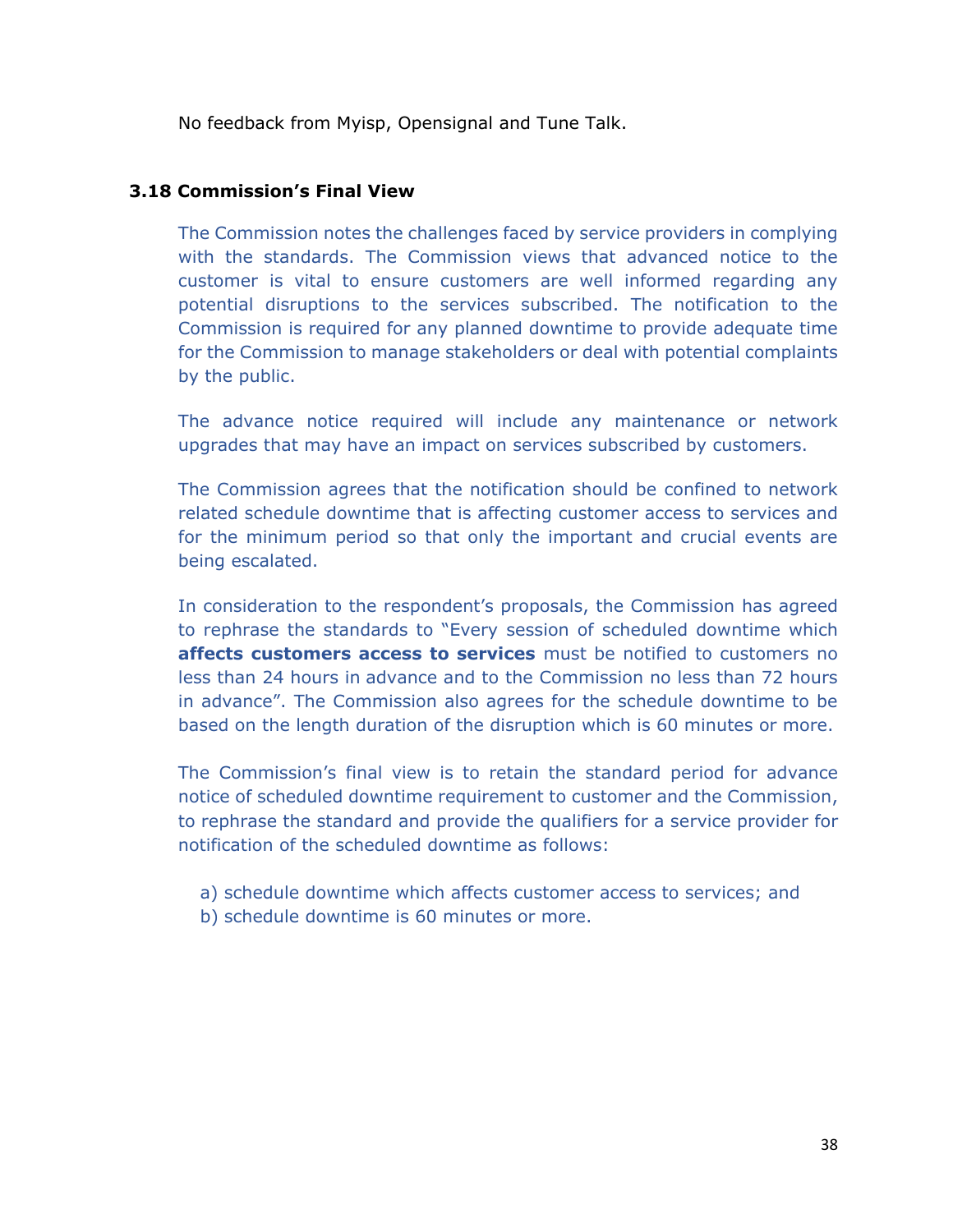#### **II. Notification on Unplanned Service Disruption**

# **Question 13**

Do you agree with the Commission's proposal to impose an obligation on service providers to notify the customers and Commission within 60 minutes of each incident of service disruption?

# **3.19 Summary of submissions received**

YTLB agreed with the Commission's proposal to impose an obligation on service providers to notify customer and the Commission within 60 minutes of each incident of service disruption.

Maxis disagreed to notify customer and the Commission within 60 minutes because when an incident occurs, Maxis needs to do the following:

- a) to focus on  $1<sup>st</sup>$  level diagnosis and resolution of the issue within 60 minutes;
- b) to mobilise team to the impacted site; and
- c) to assess the number of customers impacted.

The above processes may take more than 60 minutes; thus Maxis has recommended for the notification to customers and the Commission to be issued within 120 minutes from the occurrence of service disruption.

TM has disagreed the need to notify the Commission and customers within 60 minutes from the occurrence of any single service disruption incident (including the exclusions) for PCS and Wireless BAS and proposed that Service Disruption report will be issued in the event only when all of the following key elements are fulfilled:

- a) it involves a totally 'no service' experience to customers;
- b) it is network related;
- c) it affects more than 300,000 customers for PCS and Wireless BAS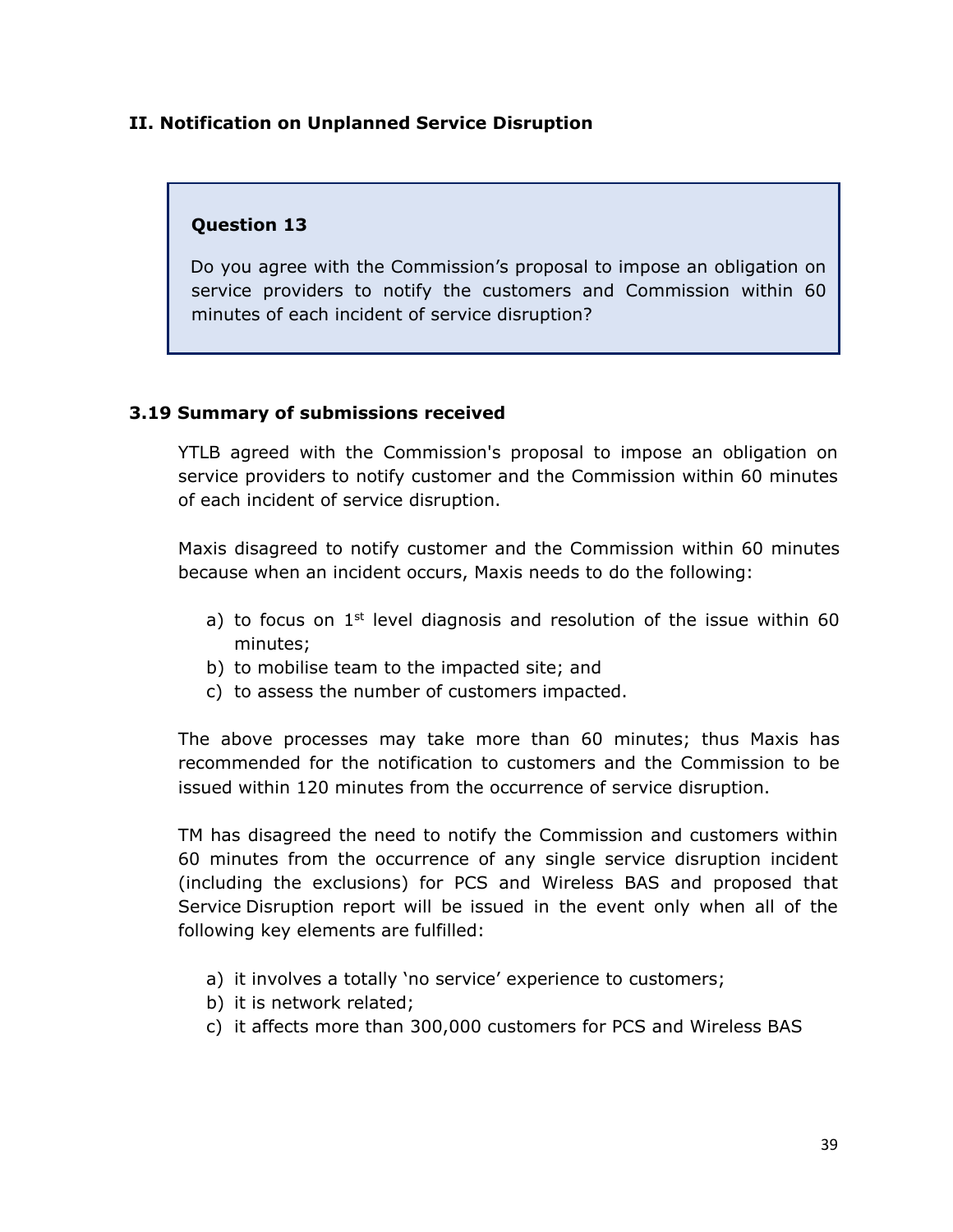For Wired BAS, TM expressed agreement to provide notification to the customer and the Commission within 60 minutes of each incident of service disruption.

Allo proposed to define service disruption severity level to avoid sending too many notifications due too small-scale outages to the Commission.

Celcom stated that during the first 60 minutes of the incident occurrence, technicians, engineers, and staff focuses on troubleshooting and are trying to resolve the issue to ensure the impact to customer experiences is minimal. The Commission has been urged to consider notification on unplanned service disruption to be taken out from the MSQoS and govern under other instrument such as a guideline or code for monitoring purposes only. Celcom would also like the Commission to consider reinstating this standard under network MSQoS under each of the service. This indicator is currently being monitored by a network team and it would be easier to streamline the reporting. Celcom proposed the following amendment to the standard.

"Service providers shall notify the Commission and customers within 120 minutes from the occurrence of any single service disruption incident (including exclusions)"

The notification should also be issued when the following condition is fulfilled:

- a) affecting 100,000 customers and more for PCS and Wireless BAS
- b) affecting 5,000 customers and more for Wired BAS; and
- c) service disruption or outages is 45 minutes or more.

Digi proposed the criteria for the notification of service disruption to the Commission and customer be done within 120 minutes from the time the service disruption is recorded and affecting more than 100,000 customers and lasting for more than 60 minutes for PCS and Wireless BAS related to network impacts. For Wired BAS, Digi proposed the criteria of notification of service disruption to the Commission and customer be done within 120 minutes from time of the Service Disruption is recorded and affecting more than 30,000 customers and lasting for more than 60 minutes related to network impacts.

Myisp proposed to notify customers and the Commission within 90 minutes from the occurrence.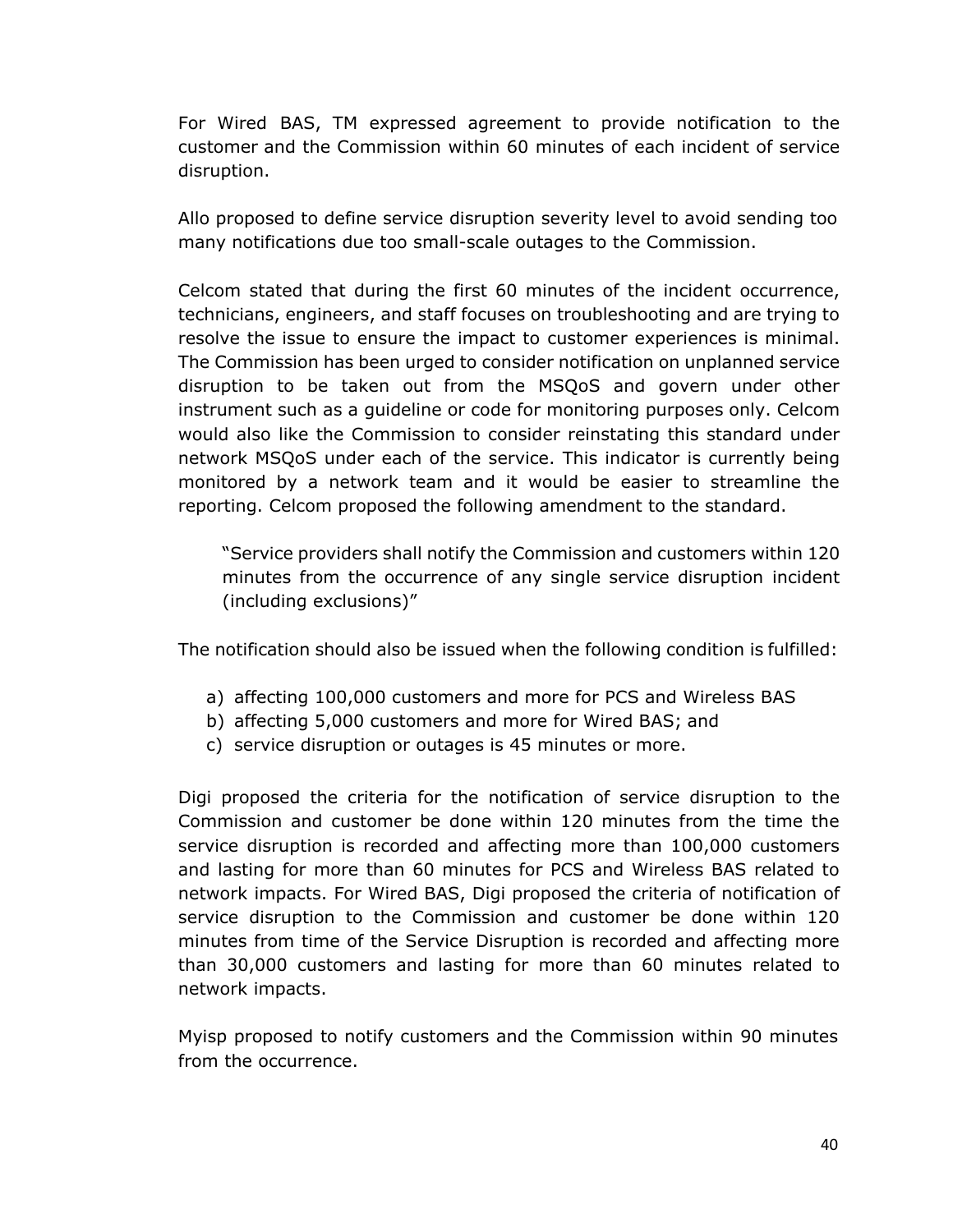Astro expressed that for service providers that do not own their own network and have high dependency on third party's network, such as Astro, it is sufficed if the owner of the network notifies the Commission.

Net2One opined that the current standard should be maintained.

RedTone proposed for the notification to customers and the Commission to be issued within 120 minutes from the occurrence of service disruption especially on issues coming from third party. This is because, their priority is to resolve the service disruption, and hence their focus would be on  $1<sup>st</sup>$  level diagnosis and resolution of the issue within the 60 minutes. Within the first 60 minutes, team will be mobilised to assess the number of customers impacted and for third party disruption, it will allow the service provider to collate and investigate before reporting to the Access Seeker.

TIME proposed that the notification to customers and the Commission to be carried out within 120 minutes after the incident instead of 60 minutes. Should an incident of service disruption occur, the main priority for the service provider is to conduct the 1st level diagnosis where possible steps to resolve the issue as well as mobilizing teams to the impacted site to assess the number of customers impacted are carried out.

U Mobile has also proposed to notify the Commission and customers within 120 minutes for service disruption, if it:

- a) impacts more than 100k subscribers; and
- b) lasts more than 45 minutes.
- c) Incidents such as  $3<sup>rd</sup>$  party maintenance, force majeure etc should be excluded.

XOX would like to suggest for notification to only be given to customers that open a complain ticket with XOX pertaining the reported network/ service disruption.

YTLC has viewed that the Commission should allow service providers in managing notification for customers in the best possible way.

No feedback from Opensignal and Tune Talk.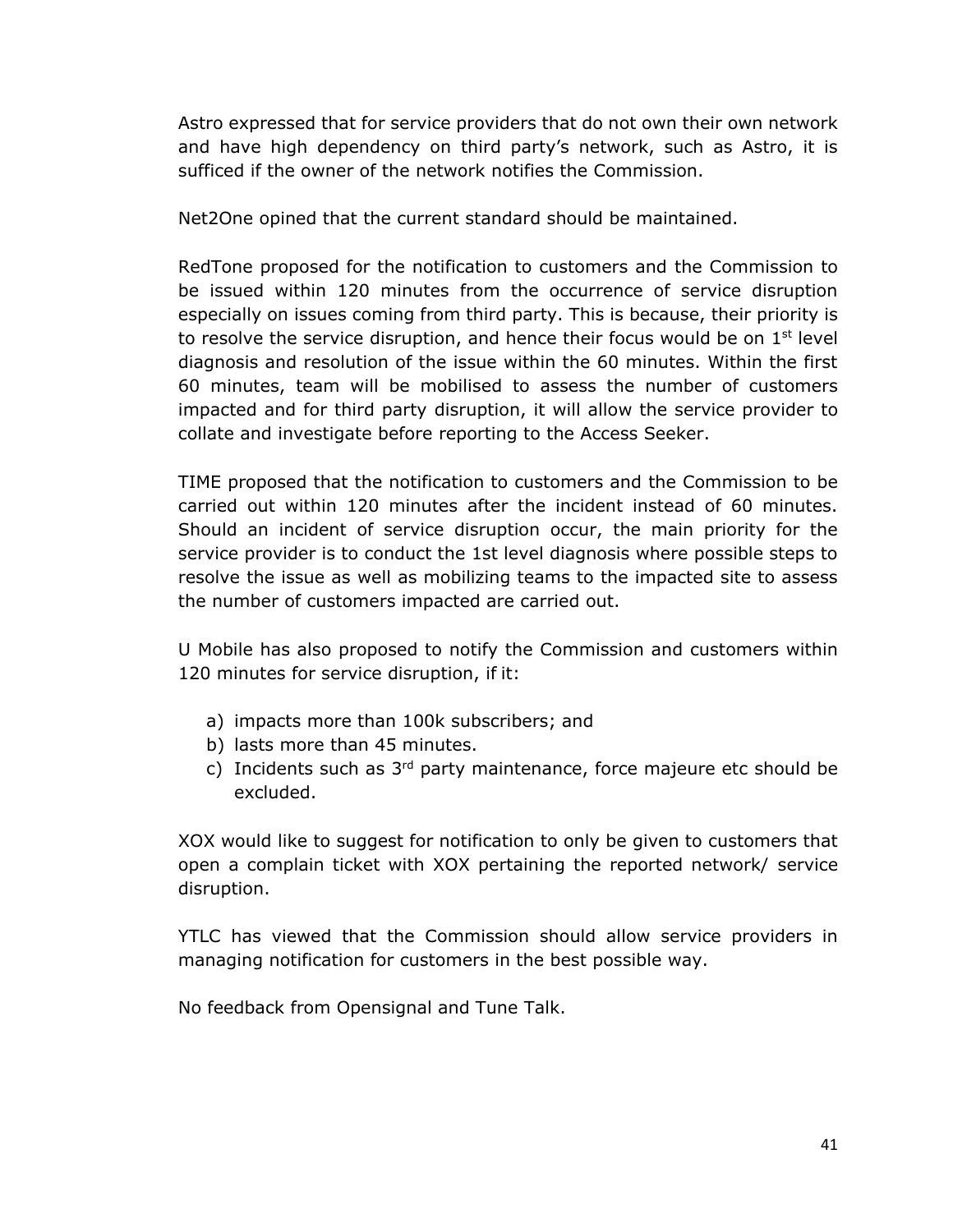#### **3.20 Commission's Final View**

The Commission recognises the challenges faced by service providers to report service disruption incidences as per the proposed standards. As a regulatory body, the Commission is accountable to various stakeholders such as consumers, industry and the Government. As such, it is critical for the Commission to be aware of service disruptions in order to manage stakeholders effectively.

The proposed parameters will enhance the Commission's ability to monitor service disruptions, assess reasons for service disruptions and effectiveness of service providers' in dealing with such issues.

Notification issued within 120 minutes as requested by the respondents is not reasonable as it will leave the affected subscribers with no information on service unavailability considering all consumers are highly dependent on the network as they go about their daily lives.

The Commission has taken into consideration respondents feedback on the conditions or qualifier for the notification and agrees the issuance of notification based on the length duration of the service disruption or outages.

The Commission's final view is to revise the standard that the service providers shall notify the Commission and customers within 90 minutes from the occurrence of any single service disruption incident (including exclusions) if service outages lasted 60 minutes or more. The Commission will use the reports to determine future changes in the standards.

#### **Question 14**

The Commission seeks views on the proposal to have similar standards for service disruption that are based on the length duration of the disruption and the number of subscribers affected by the disruption.

#### **3.21 Summary of submissions received**

RedTone agreed with the Commission's proposal for the notification of service disruption to customers and the Commission i.e. by the number of subscriber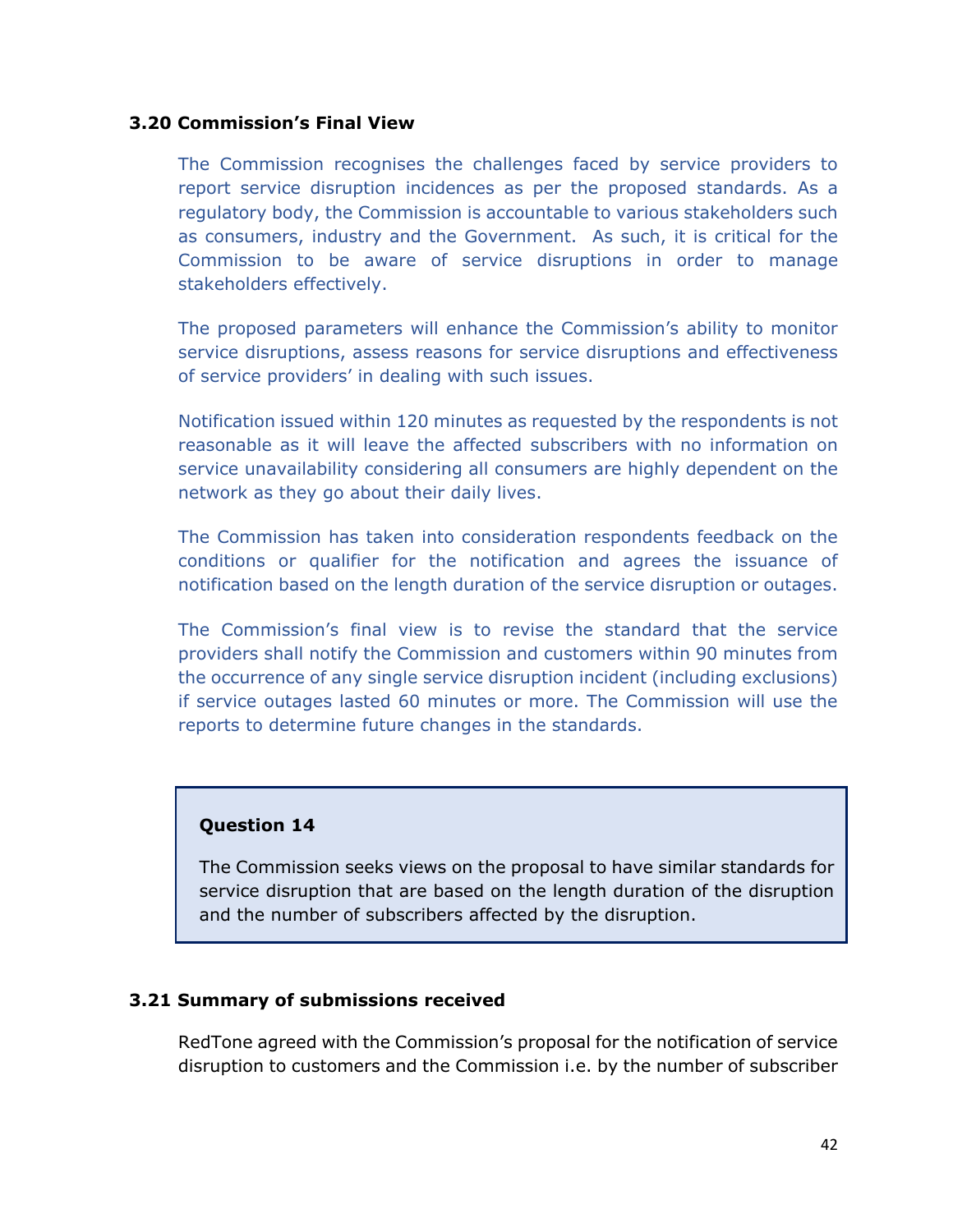base and the duration of incident. However, RedTone would also like to propose to exclude faults due to 3rd party and/or force majeure.

TIME agreed that there should be qualifiers for the notification of service disruption to customers and the Commission i.e. by the number of subscribers affected and the duration of incidents. However, TIME has proposed that any single incident of service disruption of more than four (4) hours and affecting 5,000 or more customers is used as the standard for service disruption instead of four (4) hours and affecting 2,000 or more customers. In addition, TIME has also proposed that the service disruption standard exclude faults due to 3rd parties, other service providers or force majeure.

U Mobile consented with having similar standards for service disruption that are based on the length duration of the disruption and the number of subscribers affected by the disruption. U Mobile also proposed that the submission of a comprehensive report (except for fault due to 3rd party, other service providers or force majeure) should be subjected to the conditions that must be more than four (4) hours and impacting 100,000 or more customers.

YTLC expressed their support on the implementation of similar standards based for PCS and Wireless BAS.

Celcom proposed for the Commission to consider notification on unplanned service disruption to be taken out from the MSQoS and governed under other instrument such as a guideline or code for monitoring purpose only and reinstate the aforementioned standard under network MSQoS under each of the service. Proposed number of subscribers affected more than 100,000 customers for PCS and Wireless BAS and 5000 customers for Wired BAS and must not be out of service for more than seven (7) hours.

Digi has recommended the number of subscribers affected more than 100,000 customers for PCS and Wireless BAS and 30,000 customers for Wired BAS and lasting for more than 60 minutes related to network impacts. Digi opined that single or a small number of site disruptions shall not be part of this reporting if the indicated criteria are not met. In many cases, the coverage area of single site disruption is offset by coverage of nearby sites thereby reducing the impact to customers.

Maxis opined that there should be qualifiers for a service provider to notify a service disruption to its customers and the Commission, and not to notify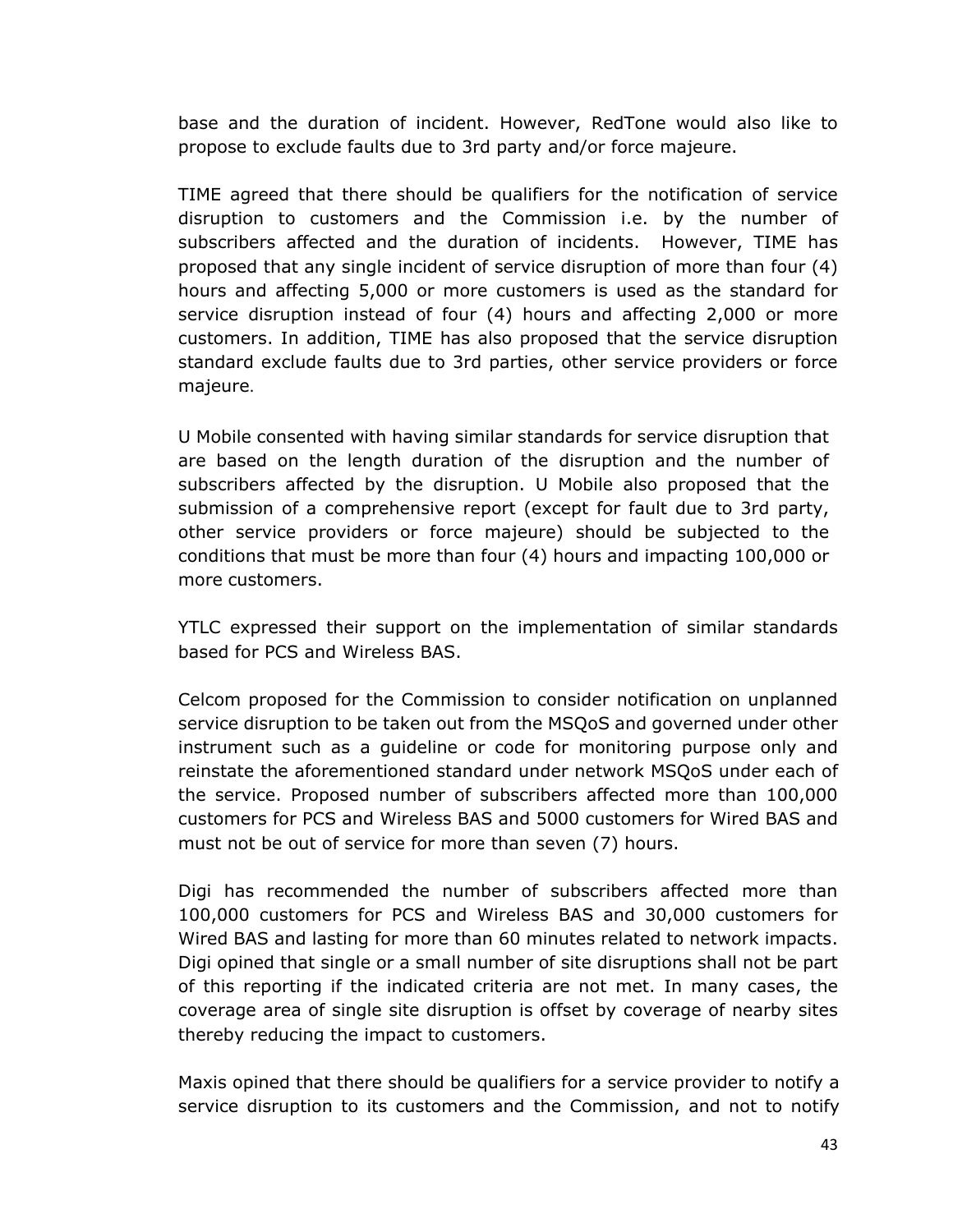every incident of service disruption as their focus is to take prompt action to restore the services. Maxis proposed to notify customers and the Commission when the service disruption is impacted with more than 100,000 customers; and lasted more than 60 minutes (due to time taken to troubleshoot, and etc). For standardisation across the industry, Maxis proposed the following standards to be applicable to any single incident of service disruption (except for fault due to 3rd party, other service provider or force majeure or scheduled downtime):

- a) Public Cellular Service/Wireless Broadband Access
	- i) must not be out of service for more than four (4) hours; and
	- ii) affected more than 100,000 customers
- b) Wired Broadband Access Service
	- i) must not be out of service for more than four (4) hours; and
	- ii) affected more than 5,000 customers

Myisp, Net2One proposed to retain the current standard with quantifiable baseline, with consideration of the length of service disruption.

Astro viewed that the new proposed standard states that every incident of service disruption must be notified within 60 minutes from the occurrence. Astro submits to retain the duration of notification at 90 minutes as per the current standard as 60 minutes might be too short for the service provider to complete the assessment/diagnosis of the fault. Astro also wished to propose that notification is only required for service interruptions that has lasted more than 30 minutes and any service interruptions that are due to fault from 3rd party should be excluded from calculation of this standard.

TM proposed that the number of subscribers affected by the disruption is standardised across the service providers regardless of the subscriber base. This is because the subscriber numbers are moving numbers and for ease of monitoring, it is best that the figure is fixed and standardised. TM acknowledged that the exclusions proposed for incident of service disruption (i.e. fault due to a third party, other service provider or force majeure) would address the ambiguity that existed in the previous MSQoS.

TM has welcomed the change in parameter proposals, service disruption – especially in the wired network – is a daily challenge due to incidents mostly beyond the control of the service provider. TM suggested for the Commission define and clarify the exceptions as follows: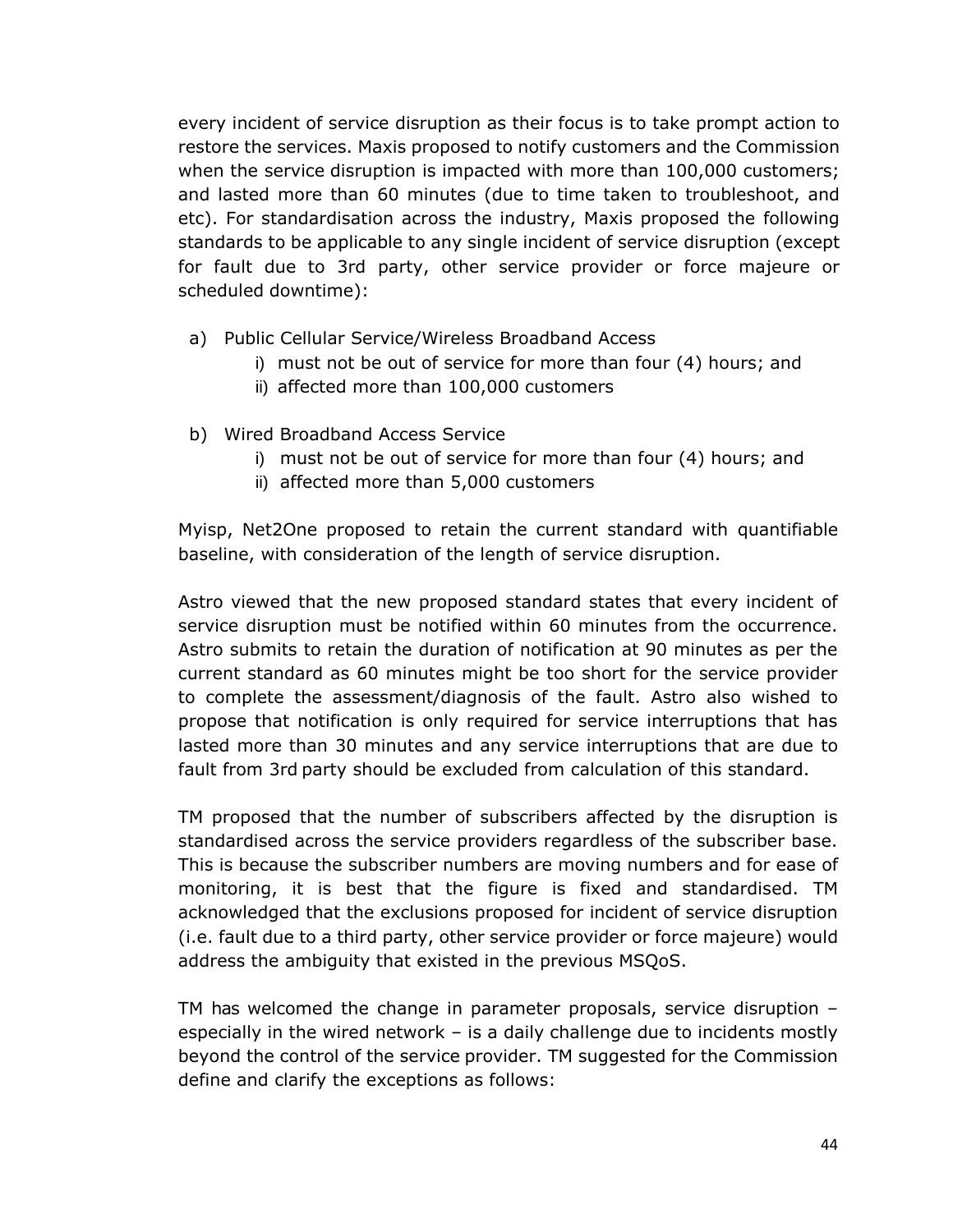- a) damage to network facility due to third party (e.g. negligence, vandalism, theft etc.) or such damage not being repaired by a third party with an exclusive right over such network facility (e.g. state owned company with respect to towers etc.);
- b) damage to network facility due to any force majeure event i.e. earthquake, flood, fire, landslide, state of war or hostilities whether declared or not, riot, civil commotion, general strike, tempest, lockout, terrorism or sabotage, epidemic, and unhealthy haze conditions;
- c) network facility failure due to any reasons (e.g. power outage, planned maintenance or network upgrading works); and
- d) customer's premises or building is inaccessible.

XOX opined that, for service disruption that does not affect a specific amount of people and does not go on for a specific amount of time, it should be excluded in XOX report to the Commission. In addition to the above, XOX strongly advised against notifying all customers on any single service disruption as it might be seen as spamming of information. Therefore, XOX would like to suggest for notification to only be given to customers that has opened a complain ticket with XOX pertaining the reported network/service disruption.

YTLB viewed that the proposed requirement that *"Service providers shall notify the Commission and customers within 60 minutes from the occurrence of any single Service Disruption incident (including the* exclusions) is sufficient as this would have covered for all incidents regardless of duration and subscribers affected.

No feedback from Allo, Opensignal and Tune Talk.

#### **3.22 Commission's Final View**

The Commission notes that the majority agrees with the proposal to have similar standards for service disruption that are based on the length of the service disruption and the number of subscribers affected by the disruption.

Most respondents agree on the number of subscribers affected more than 100,000 customers for PCS and Wireless BAS. However, there are mixed responses on the number of subscribers affected for Wired BAS from the proposed number of 2000 to 5000 and 30,000 customers. The Commission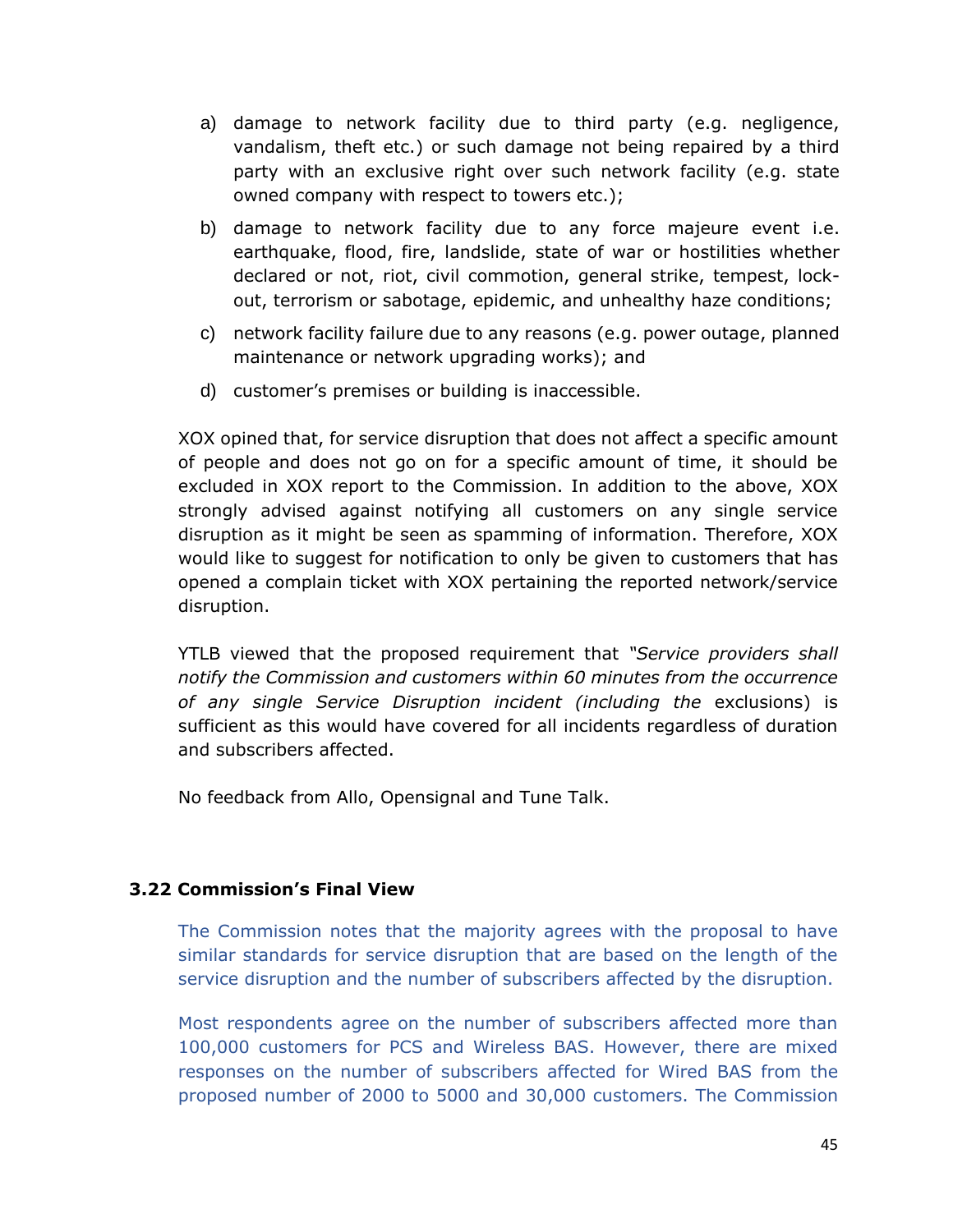also takes note of the request for exclusion of the service disruption notification to be further defined and clarified.

The proposed revisions are aimed to provide the Commission with a more quantifiable baseline instead of a technology and technical dependent standards and to ensure that service providers take prompt action to restore the services.

Nevertheless, the Commission views the measurement of the standard should be based on the length of service disruption instead of the number of subscribers affected by the disruption. This is because regardless the number of subscribers affected by disruption is small, the subscribers are paying for the services.

The Commission's final view is to maintain the proposed standard based on the length duration of service disruption and not tie with the number of subscribers affected by the disruption; any single incident of service disruption must not be out of service for more than 4 hours.

#### **Question 15**

Respondents are invited to provide feedback on the proposed timeline of 5 business days to submit a comprehensive report to the Commission on the service disruption.

#### **3.23 Summary of submissions received**

Digi expressed their agreement on the proposed timeline of submitting the Comprehensive Report to the Commission within five (5) business days for Service Disruptions that exceeded (four) 4 hours and affected 100,000 customers. This is only for disruptions within Digi's network that fulfil the criteria. Service disruptions due to external factors such as, but not limited to, power cuts by utility companies, fiber cable cuts by external parties and vandalism, are not part of the reporting.

Net2one and YTLB opined that the proposed timeline of five (5) business days to submit a comprehensive report to the Commission on the service disruption is acceptable.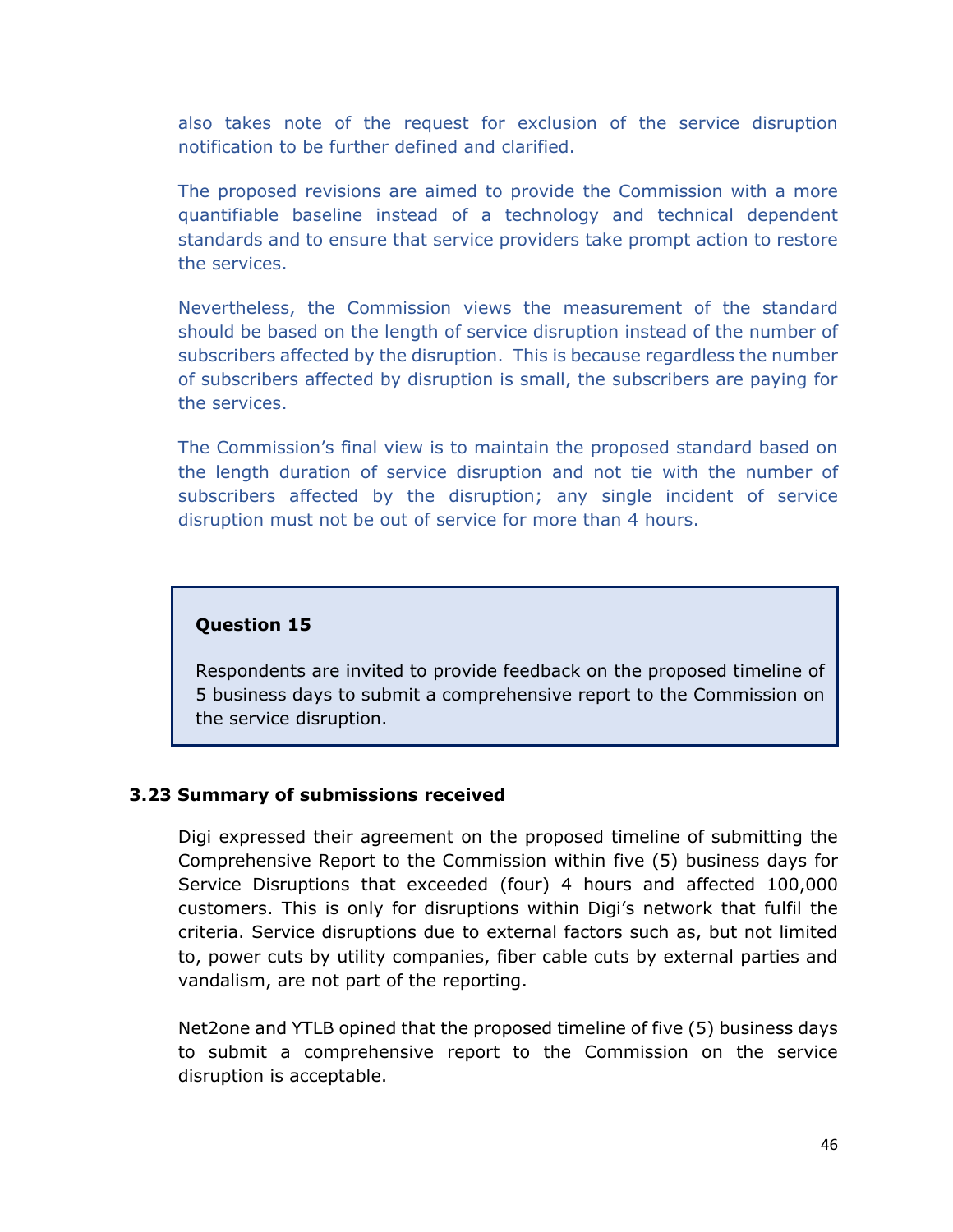Other respondents disagreed with the proposed timeline of five (5) business days to submit a comprehensive report to the Commission on the service disruption.

Celcom noted that there may be circumstances where service disruptions or outages that may require the service provider to obtain feedback from vendors to provide technical analysis and that this may involve expertise from foreign countries before in preparing its comprehensive report. Based on their past experiences, incidences which had occurred were complex and the analysis to define the root cause and solution took nearly one (1) week. Due to severity of the incidences, there are also internal processes and reporting up to the management level that the service provider needs to adhere to. Therefore, Celcom would like to retain current standard (i.e. to submit the comprehensive report within seven business days).

Maxis suggested the Commission to retain the current submission timeline of comprehensive report (7 business days). This is because Maxis have significant dependency on other parties, such as vendors and other 3rd parties (for instance TNB, TM, other vendors, building management conduct) to confirm with certainty on the root cause of service disruption incident, including the rectification and mitigation plans.

Myisp proposed to retain the requirement to submit a comprehensive report to the Commission within 7 business days.

Astro proposed to retain this standard with the submission deadline for the comprehensive report to the Commission retained at 7 business days based on the current standards for PCS and Wireless BAS as some incidents might require longer time for investigation and feedback gathering purposes from the Access Providers/Vendors.

RedTone proposed to retain 7 business days to submit comprehensive reports to the Commission as it involves engagement with  $3<sup>rd</sup>$  party, vendor for detail findings and to ensure concise and accurate reporting.

TIME has taken note of the Commission's proposal for a timeline of five (5) business days for Service Providers to submit a comprehensive report to the Commission should any service disruption were to take place. However, TIME would like to propose that the current requirement to submit a comprehensive report within seven (7) business days be maintained to provide adequate opportunity for Service Providers to carry out the necessary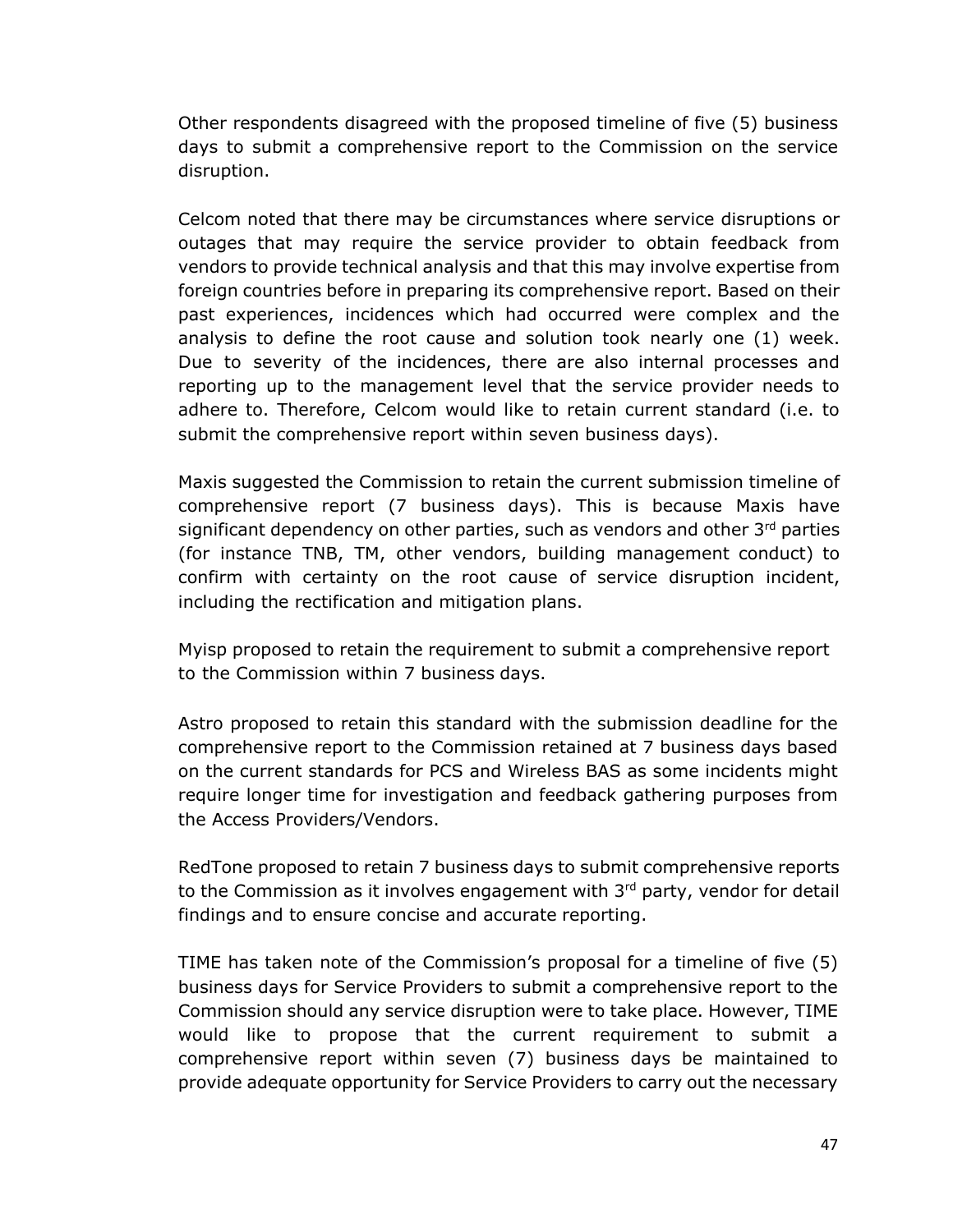investigations. There are situations that the outage could be caused by 3rd parties which require more time for investigation.

TM disagreed with the proposed reduction of the proposed timeline of five (5) business days from seven (7) business days to submit a comprehensive report to the Commission, as this is simply not doable given the complexity of the network. Checking and verifying the disruption, as well as determining the details of impacted customers is a time-consuming process, and the accuracy of the notification needs to be ensured. In certain circumstances, the comprehensiveness of the report really depends on the 3rd party report as well.

U Mobile proposed to retain for the timeline of seven (7) business days to submit a comprehensive report.

XOX viewed that comprehensive report is to be submitted within seven (7) days of the occurrence of the service disruption, for incident that falls under 3rd party's purview, and if the incident affects only X number of people / lasting about X amount of time (X in this context is referring to minimal time acceptable). However, if a report is still necessary, reporting template is to be provided to the service provider.

No feedback from Opensignal and Tune Talk.

# **3.24 Commission's Final View**

The Commission notes that majority of the respondents proposed to retain the current submission timeline of comprehensive report (7 business days) due to some incidents might require longer time for investigation and feedback gathering purposes from 3rd party.

The Commission's final view is for the timeline of to be retained to seven (7) business days for comprehensive report submission to be retained as per existing MSQoS standard based on the majority inputs.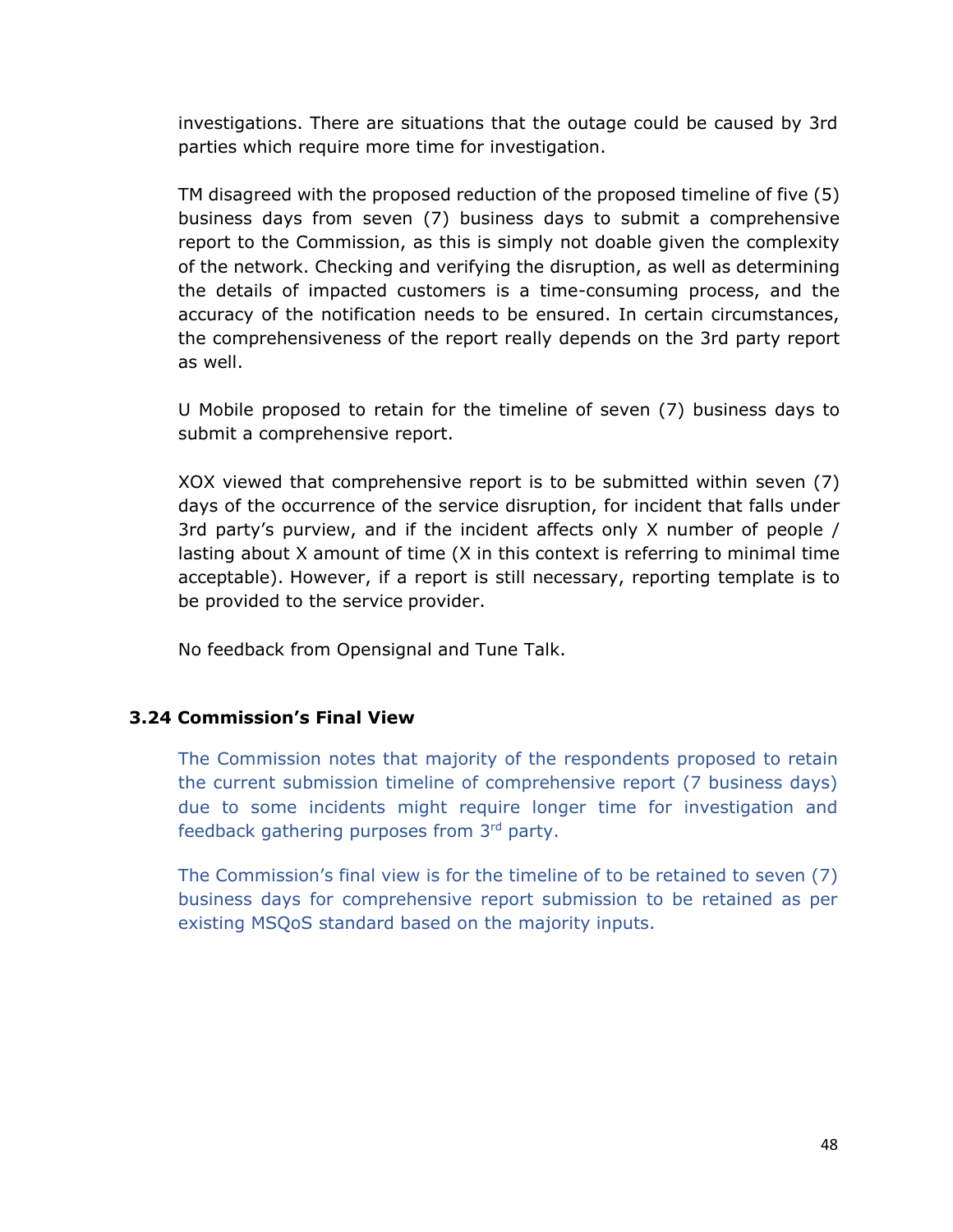#### **III. Compensation Policy**

#### **Question 16**

The Commission seeks views on the proposal for service providers to establish a compensation policy or plan to compensate affected customers due to network outages or breach of proposed standard for service disruption and the requirement to publish the compensation policy and process.

# **3.25 Summary of submissions received**

Allo agreed to the proposal to establish a compensation policy/plan but suggested that compensation is to be granted on a case-to-case basis only. However, they disagreed to declare and publish the compensation policy to avoid potential abuse by customer requesting for the compensation.

Net2one supported the Commission's proposal. However, the compensation should be determined on a case-to-case basis based on the negotiation between the service provider and customer. In this regard, a generic "one size fits all" compensation policy may not be the best way forward.

YTLB agreed and welcomed the idea of establishing a clear compensation policy due to outage which can be included (and be read together) into service terms & condition.

Maxis strongly disagreed with the proposal to establish a compensation policy or plan to the affected customers due to network outages or breach of proposed standard for service disruption under the mandatory standards. If there is a need to establish the compensation plan, the Commission has been urged to explore an avenue outside MSQoS which can be in the form of a guideline.

Myisp disagreed that there shall be a compensation plan to be imposed for any service disruption of Broadband Wired Service. The service offered to the customers/consumers is based on best-effort basis. For business/enterprise customers who require premium services, they will have compensation plans incorporated into SLAs with the service providers. Myisp suggested that the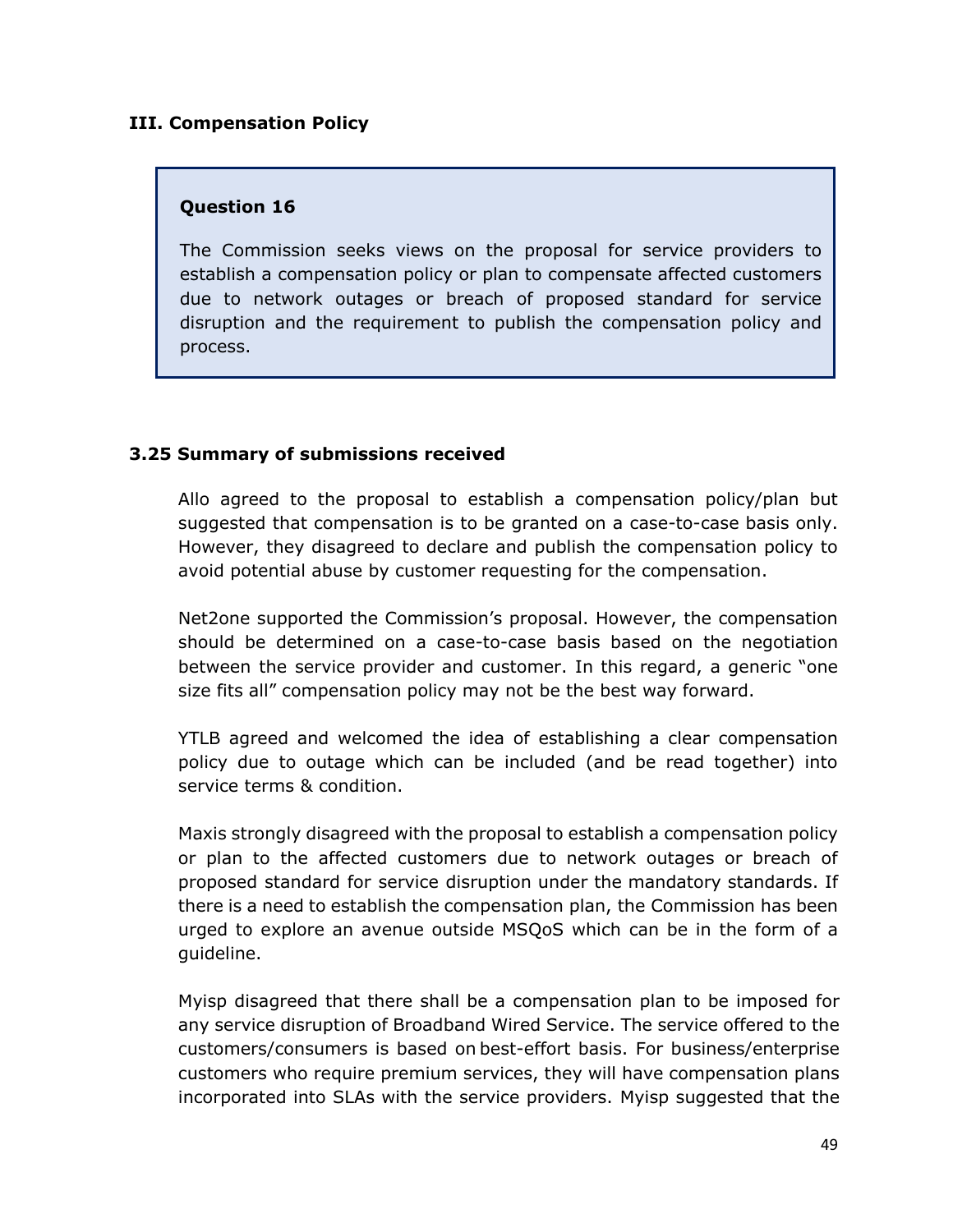Commission allow service providers to also offer non-regulated premium services with some standard SLAs with compensation plans to residential customers based on commercial reasons.

Astro opposed with the proposal of establishing a compensation policy or plan to compensate affected customers mainly because the proposal is not feasible for businesses like Astro who has business arrangements/models relying on their broadband service partners to provide convergence services. The introduction of a public compensation policy could also lead to significant financial distress to Astro should there be a major unanticipated outage which is beyond Astro's control. Astro has instead proposed to allow the service providers to decide or manage the mechanism of compensation themselves whether on case to case basis in accordance with the nature of complaint, customer's history and track record as well as whether it is against the terms and conditions of the said service.

RedTone also expressed disagreement with the proposal to establish the compensation policy or plan to the affected customers due to the network outages or breach of proposed standard for service disruption under the mandatory standard. RedTone has relied on other service providers to provide the last mile on backhaul and their contracts are back to back. A compensation plan is in place based on service availability by product and service type. Hence, RedTone disagreed with an automated compensation formula or mechanism to be in place until proper study on the definition, criteria identified and a comprehensive plan which includes threshold to be identified to avoid abuse or fraud before it can be effectively implemented. A blanket auto-compensation plan would be hard to control and may lead to revenue leakage. Currently, RedTone addresses the request for compensation or goodwill waiver on case-to-case basis in which would subject to assessment of the requests and the nature of the issue. If customers are still not satisfied with our resolution, they can refer the issues to another platform such as CFM or Consumer Tribunal for further review.

TM strongly disagreed with the proposal to establish the compensation policy or plan to the affected customers due to the network outages or breach of proposed standard for service disruption under the mandatory standard. TM viewed that if there is a need to establish the compensation plan, the Commission should explore at an avenue outside MSQoS which can be in the form of a guideline.

U Mobile disagreed with a compensation policy to avoid giving the wrong perception to the public.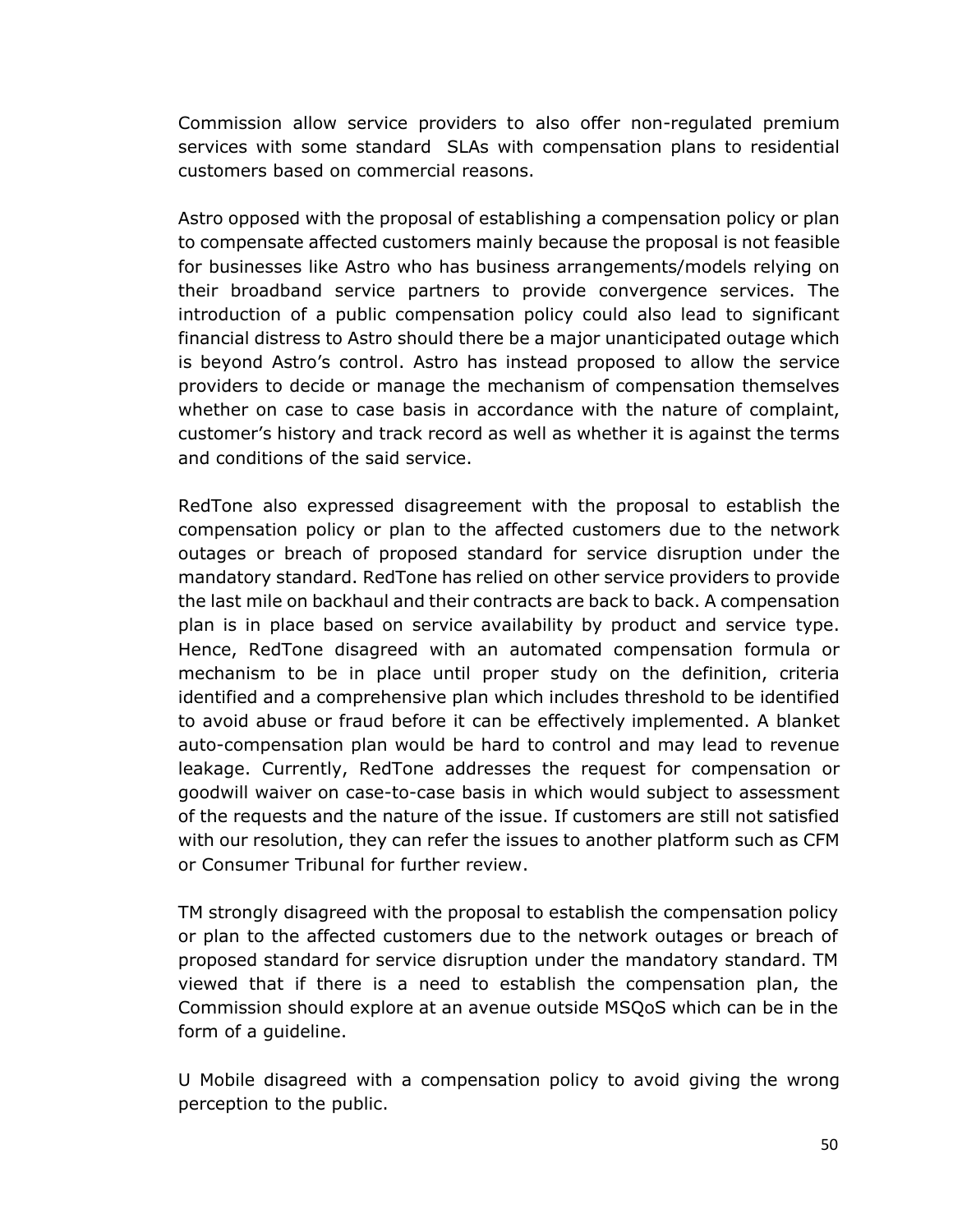- a) Telcos are already penalised for non-compliance with the mandatory standard – for unplanned service disruptions.
- b) Currently, industry implements a goodwill waiver of charges on caseto- case basis – subject to assessment of the request and nature of the issues.
- c) Customers may refer any issues to CFM or the Consumer Tribunal for compensation.
- d) The Commission must undertake detailed studies of the processes involved before it could consider introducing the compensation policy.
- e) If there is a need to compensate, the Commission should explore other means e.g. a guideline.

XOX has viewed that compensation plan usually applies based on case and service types. For MVNO, reliance towards network/service provided by network partner means MVNO compensation plan focuses mostly on other area of concerns, such as billing-related complaints. It is also a challenge for MVNO to compensate consumers based on network/service disruption as MVNO has no means to identify consumer's specific location during the network/service disruption. Therefore, XOX strongly emphasised that any form of Compensation policy or plan should not be placed under MSQoS. Hence, XOX requested for the Commission to reconsider the inclusion of the compensation policy as part of the obligation under MSQoS.

YTLC disagreed with the Commission's proposal as it would open a flood gate and promote litigating behaviour. The management of the compensation policy should be left to each service providers to manage their customer's satisfaction. The customers have options to change the operators should they be unsatisfied with the services rendered. Regulating compensation is highly sensitive and subjective. How does a service provider provide compensation if the disruption was based on 3rd party, i.e accidently cutting the fibre during road construction or LRT works. YTLC wished to point out to the Commission that equipment failure on the service provider's part is very rare.

Celcom proposed for the Commission to reconsider the proposal to include this requirement in the MSQoS. Aside from that, Celcom has recommended for this requirement not to be mandated under an MSQoS and to be address in another instrument such as an industry guideline or code. Similar to automatic compensation scheme implemented by OFCOM (UK), Celcom suggested the implementation of compensation policy (if any) to be on volunteer basis.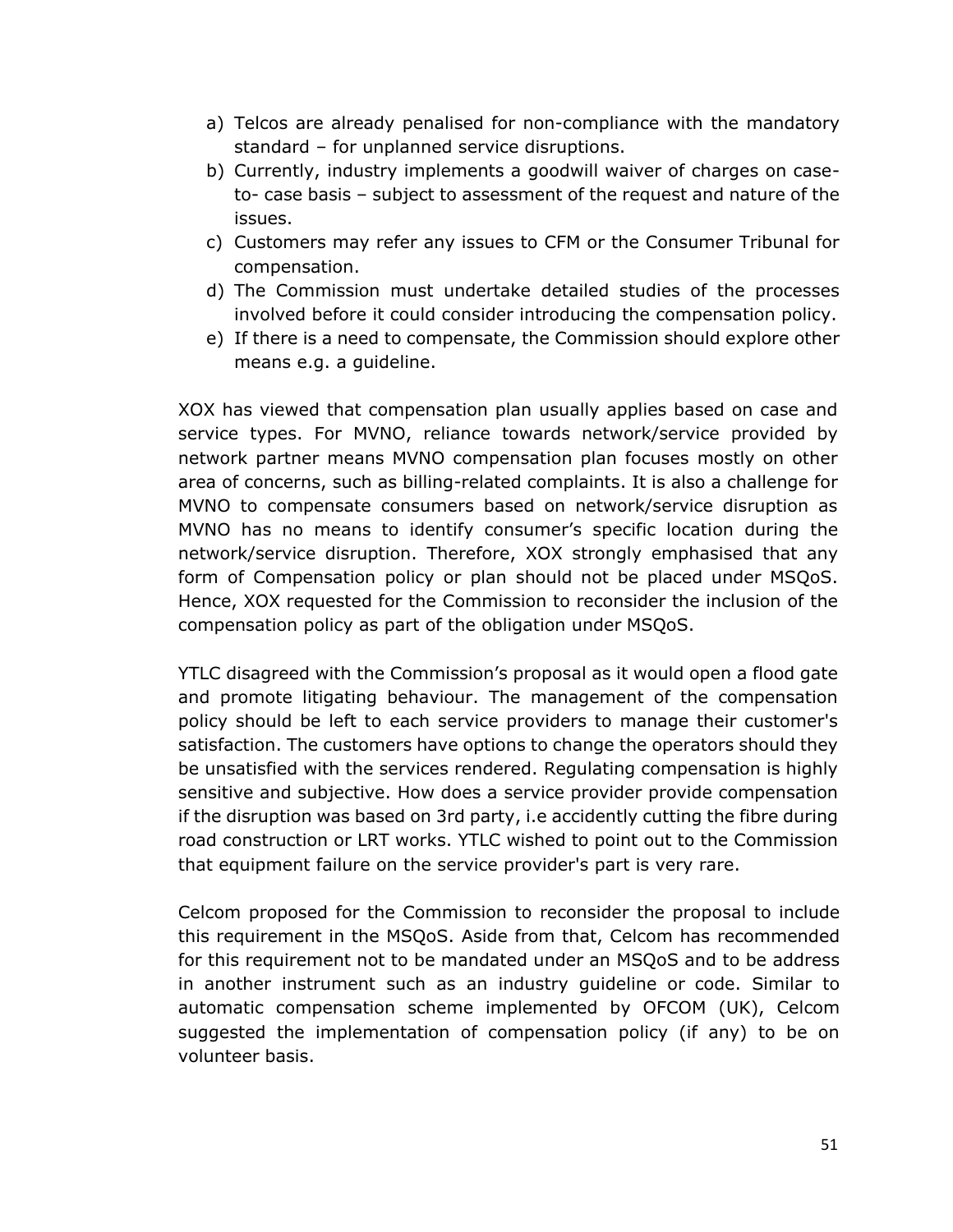Digi currently already has a compensation policy in place. However, Digi proposed that the compensation mechanism shall remain unregulated.

TIME would like to propose that the Commission alongside the industry to further analyse the possibility of introducing a guideline to specifically address matters on compensation caused by network outages or any breach of the proposed standard.

Tune Talk sought for further provide clarification on what to publish and for what type of dispute.

No feedback from Opensignal.

# **3.26 Commission's Final View**

The Commission notes that majority of respondents disagree with the proposal for service providers to establish a compensation policy or plan to compensate affected customers due to network outages or breach of proposed standard for service disruption and the requirement to publish the compensation policy and process.

The Commission notes that Digi has its compensation policy and views that each service providers should have a compensation policy in place.

The Commission's final view is to embark on a further study on compensation to adequately represent consumer interests.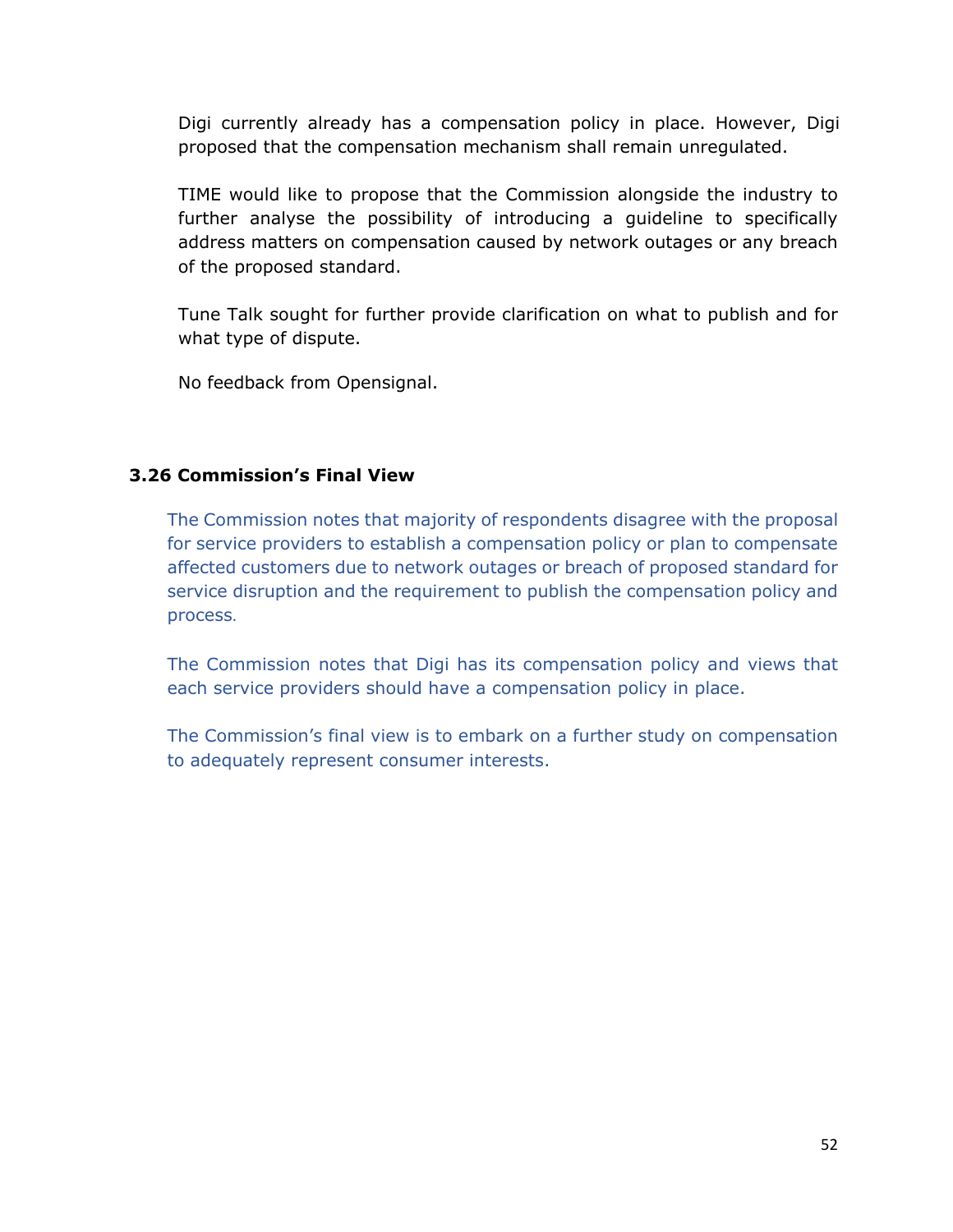#### **SECTION 4: REPORTING TIMELINE AND INTERPRETATION OF THE STANDARDS**

#### **A. Reporting Obligations**

#### **Question 17**

Do you agree with the Commission's proposal on quarterly reporting obligations for PCS, Wired BAS and Wireless BAS?

#### **4.1 Summary of submissions received**

Majority of the respondents namely Celcom, Digi, Maxis, Net2One, Opensignal, RedTone, TIME, U Mobile, XOX and YTLB agreed with the Commission's proposal on quarterly reporting obligations for PCS, Wired BAS and Wireless BAS.

Astro, Telekom and YTLC proposed that the reporting obligation should be implemented half-yearly instead of quarterly reporting.

No feedback from Allo, Myisp and Tune Talk.

#### **4.2 Commission's Final View**

The Commission takes note that majority of respondents has agreed to quarterly reporting period.

The Commission's final view is to retain the proposed standard for quarterly reporting period.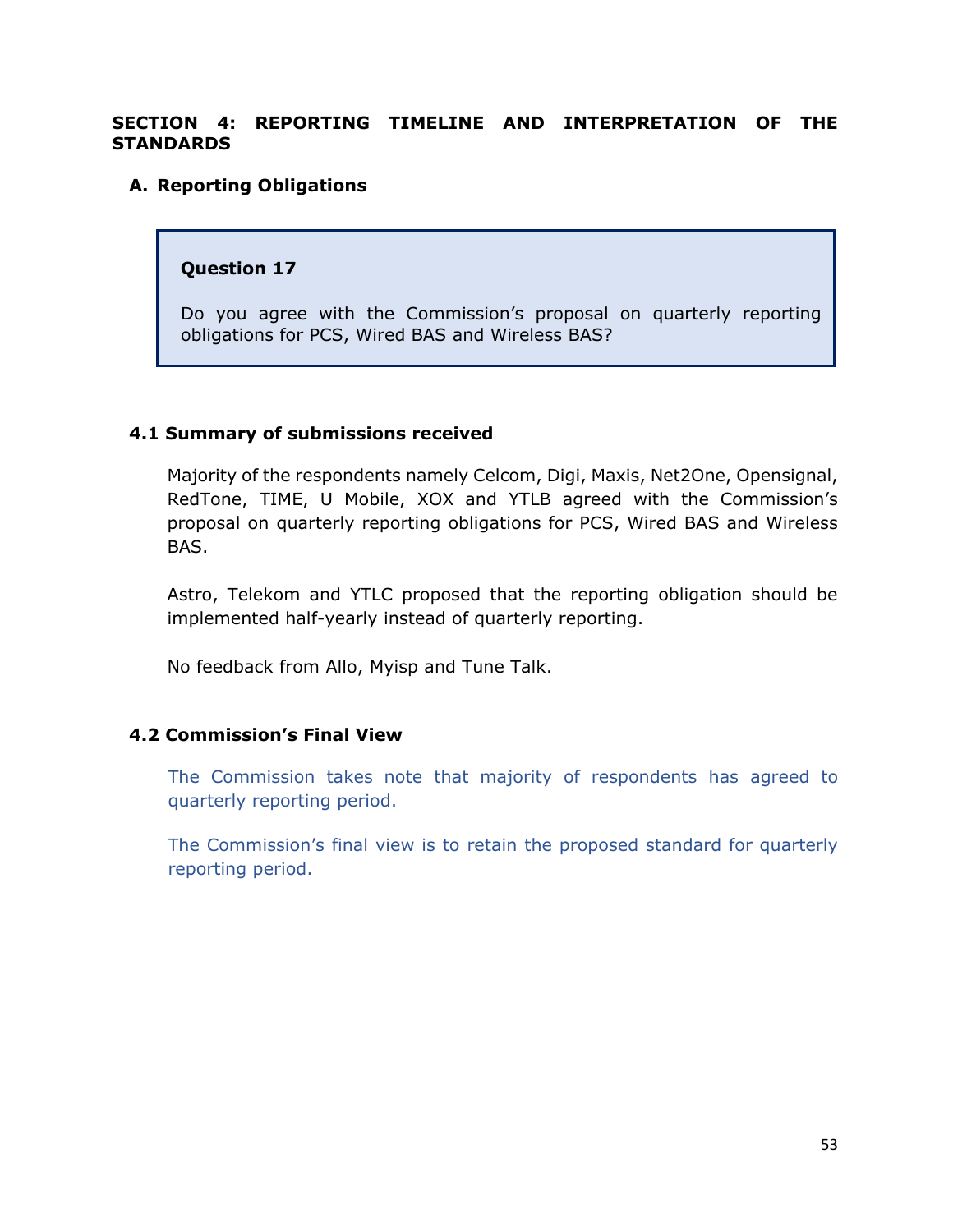#### **B. Definition of Subscriptions**

#### **Question 18**

Do you agree with the Commission's proposal to substitute the term 'customers' with 'subscriptions'?

# **4.3 Summary of submissions received**

Majority of the respondents (Celcom, Digi, Maxis, Astro, Net2One, Opensignal, RedTone, TIME, TM, U Mobile, XOX and YTLB) has agreed with the Commission's proposed to substitute the term 'customers' with 'subscriptions'.

Celcom agreed with the proposal to substitute 'customers' with 'subscriptions' but would like to proposed amendments to the definition.

Digi approved with the proposal on the basis that subscriptions include Active and Suspension subscriptions status for Wireless BAS, Wired BAS and PCS (per line, per service).

Maxis proposed for the Commission to allow Maxis to use the subscriptions data submitted to MCMC's Statistics Department to standardise the definition of subscriptions (ITU definition) i.e. active subscriptions for the past three (3) months.

Astro also agreed with the Commission's proposal to substitute the term "customers" with "subscriptions" to be in line with the terms used by ITU World Telecommunication/ICT indicator.

YTLC proposed the Commission to maintain the same terminology as 'customer' as the definition provided for subscription in the PI is vague.

No feedback from Allo, MySIP and Tune Talk.

#### **4.4 Commission's Final View**

The Commission takes note that majority of respondents agreed to substitute the term 'customers' with 'subscriptions'.

The Commission's final view is to use the proposed term of 'subscriptions'.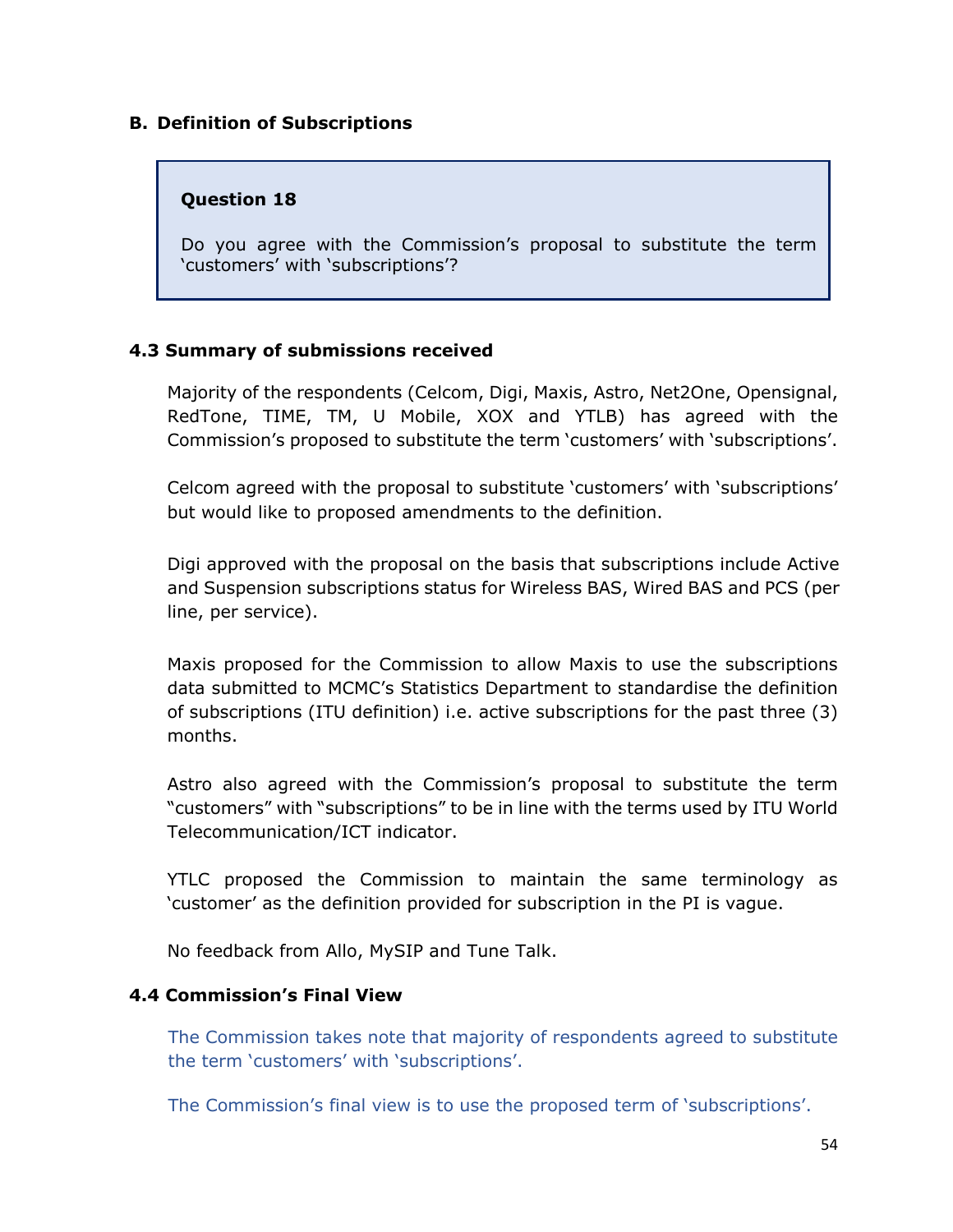# **Question 19**

The Commission seeks views on the proposed definition of the term 'subscriptions'.

# **4.5 Summary of submissions received**

Astro, Net2One, Opensignal, U Mobile and XOX have agreed with the proposed definition of the term 'subscriptions'.

Astro displayed their consent to the proposed definition of the term "*subscriptions*" in the PI Paper which defines "subscriptions" based on number of active subscriptions. Astro highlighted that based on the ITU Handbook for the collection of administrative data on telecommunications/ICT 2020 edition, "*active subscriptions*" is defined as a subscription where the system was used at least once during the last three months. The definition of "subscriptions" should take into account the definition of "active subscriptions" and further, the definitions of the two terms should be made aligned with how service providers report statistics to MCMC's Statistics Department.

Opensignal agreed with the definition of the term "subscriptions", as proposed by the Commission and view that this substitution and definition is in line with the Commission's general approach to form regulations which are consumercentric and reflect the actual state of what Malaysian mobile subscribers are experiencing. It is essential that any reported metrics around subscriptions are therefore measuring active subscriptions, with particular importance around the scientific averaging concept of "one device, one vote."

Celcom, Digi, Maxis, RedTone, TIME, TM and YTLB proposed to include subscriptions under Active and Suspension status for Wireless BAS, Wired BAS and PCS (per line, per service).

# *"Subscriptions means the number of active subscriptions to Public Cellular Service and/or Wired Broadband Service and/or Wireless Broadband Service at the end of reporting period, including subscriptions with suspension status"*

Celcom mentioned that ITU defined 'active subscription' as 'a subscription where the system is used at least once during the last three (3) months'. For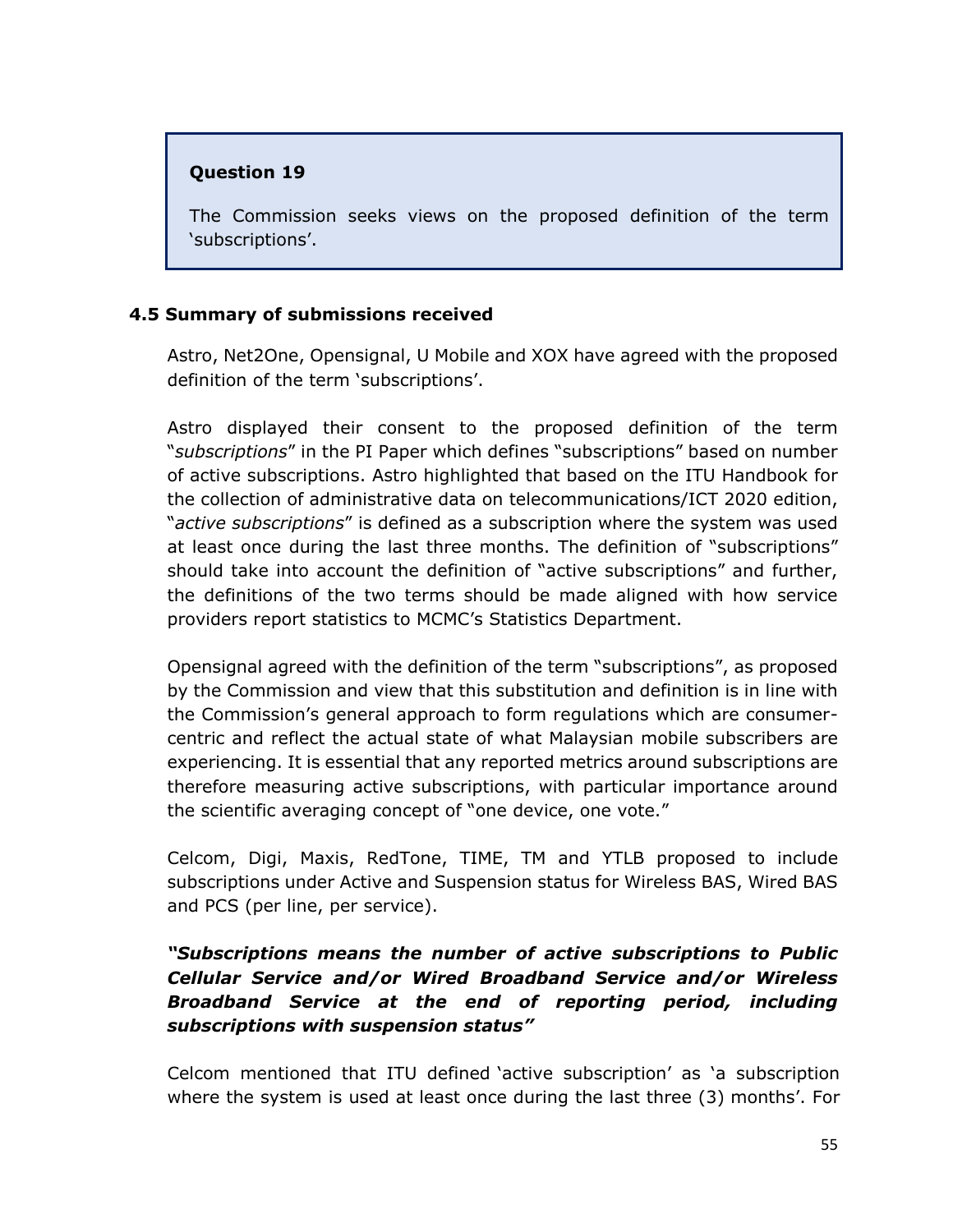clarity, Celcom would like to suggest the definition to also include subscriptions with suspension status. This is because under suspension of service, the customer could always reactivate their services and is also a potential complainant. Quarterly reporting requirement echoes the definition of subscriptions where it requires an active subscription in the last three (3) months.

Digi has proposed to include subscriptions under Active and Suspension status for Wireless BAS, Wired BAS and PCS (per line, per service). Customers under suspension for a reporting period can always reactivate their service and possibility that they could have potentially made a complainant in that period therefore Digi proposed to report the same subscriptions base of customers who have been active with the service providers in the reporting period.

Maxis agreed to include subscriptions under Active and Suspension status for Wireless BAS, Wired BAS and PCS (per line, per service). For customers who are on 'suspension' status, they are potentially the complainants as they have already used Maxis' services and could always reactivate their services. Maxis has recommendedto the Commission to include this group of customers in their calculation. Maxis also proposed to use the same subscriptions reports that they have been submitted to MCMC's Statistics Department for consistency as the report consists of the number of active subscriptions in the past three (3) months.

RedTone proposed for 'subscriptions' to include Active and Suspension status for Wireless BAS, Wired BAS and PCS (per line, per service).

TIME has no objections on the Commission's proposal of a new definition for the term 'subscriptions'. However, TIME would like to propose that the calculation of subscribers shall only include 'active customers' during the assessed quarter. In addition, TIME also suggested the inclusion of 'Active' and 'Suspension' status (per line, per service) as part of the criteria for 'subscription'. Customers whose account are under suspension can always reactivate their service. Therefore, TIME proposed that the same subscription base as reported to MCMC's Statistics Department be used. Such database includes customers who have been active in the assessed quarter.

TM proposed to include subscriptions under Active and Suspension status for Wireless BAS, Wired BAS and PCS (per line, per service).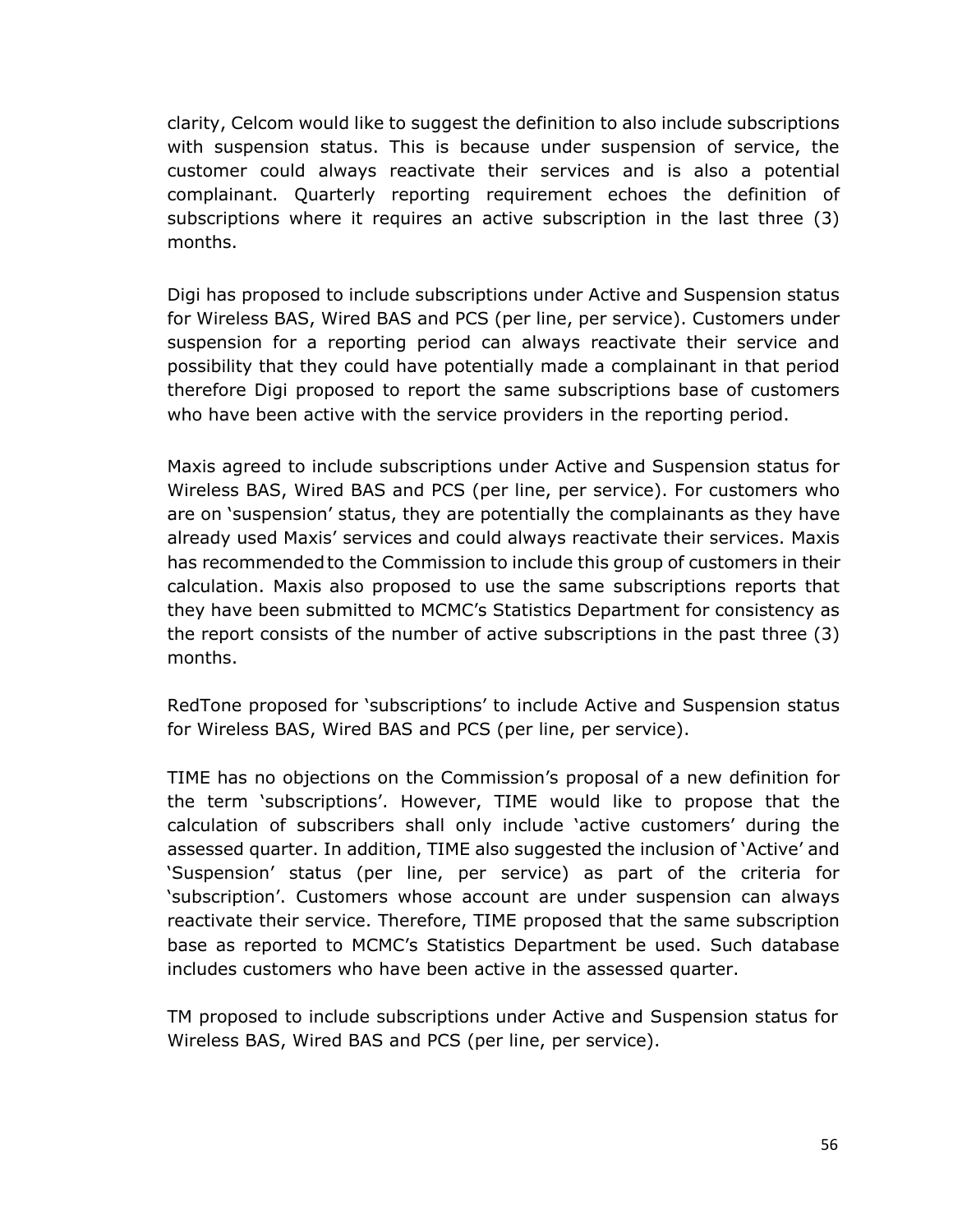YTLB proposed to define the term 'subscriptions' as per line, per service. Additionally, subscriptions should also be defined as all line under active and suspension status.

YTLC proposed to maintain the same terminology as 'customer' as the definition provided for subscription in the PI is vague.

No feedback from Allo, MySIP and Tune Talk.

# **4.6 Commission's Final View**

The Commission takes into consideration majority respondents feedback over the new definition for the term ''subscriptions' to include subscriptions under Active and Suspension status for Wireless BAS, Wired BAS and PCS (per line, per service).

The Commission's final view is to rephrase the definition by adding subscription with suspension status as follows:

*"Subscriptions means the number of active subscriptions to Public Cellular Service and/or Wired Broadband Service and/or Wireless Broadband Service at the end of the reporting period, including subscriptions with suspension status"*